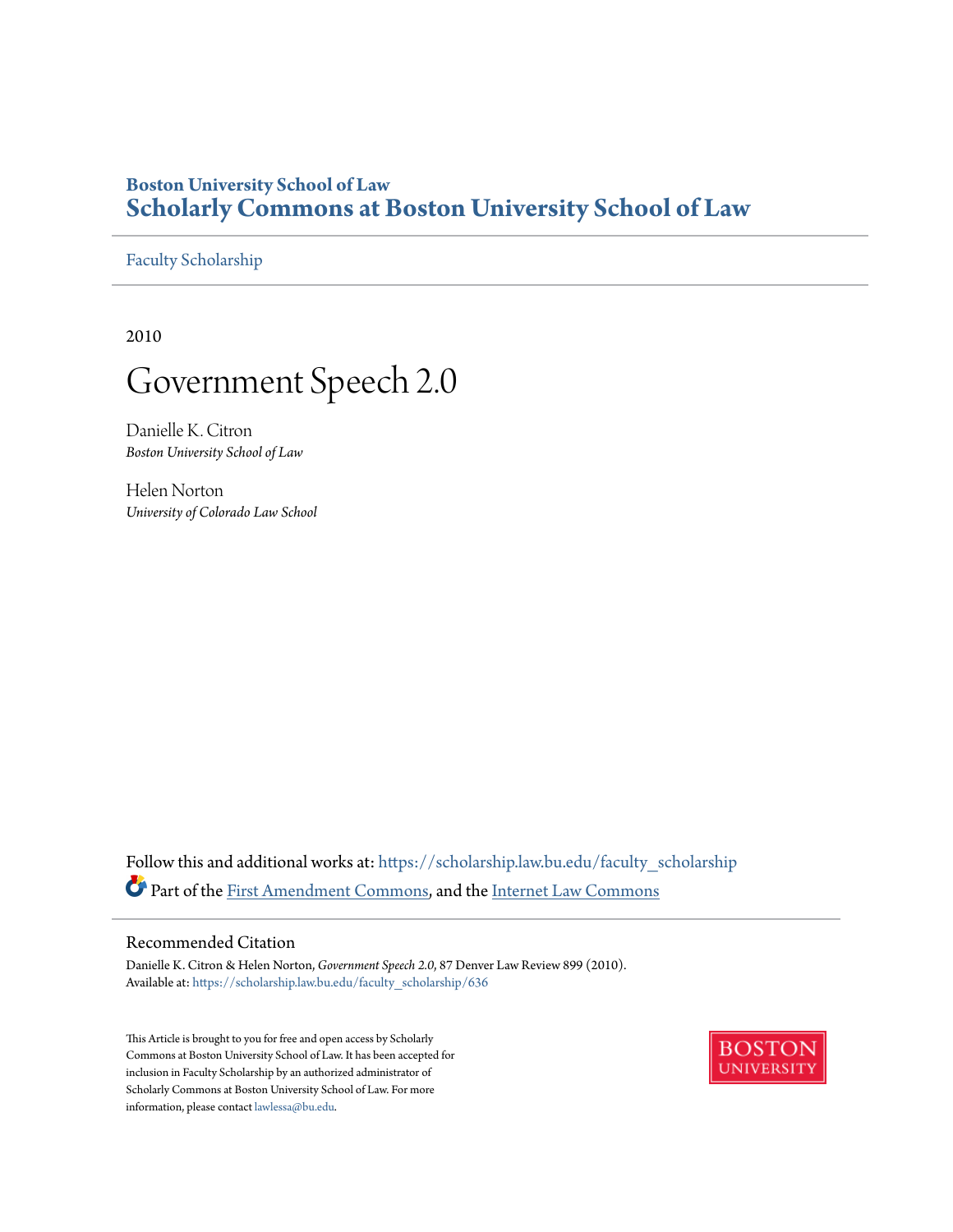

# **LEGAL STUDIES RESEARCH PAPER SERIES**

**Working Paper Number 10-10 July 27, 2010** 

# **Government Speech 2.0**

# **Helen Norton**

University of Colorado Law School

and

**Danielle Keats Citron**  University of Maryland School of Law

87 Denver U. L. Rev. 899 (2010)

This paper can be downloaded without charge from the Social Science Research Network electronic library at: http://ssrn.com/abstract=1564489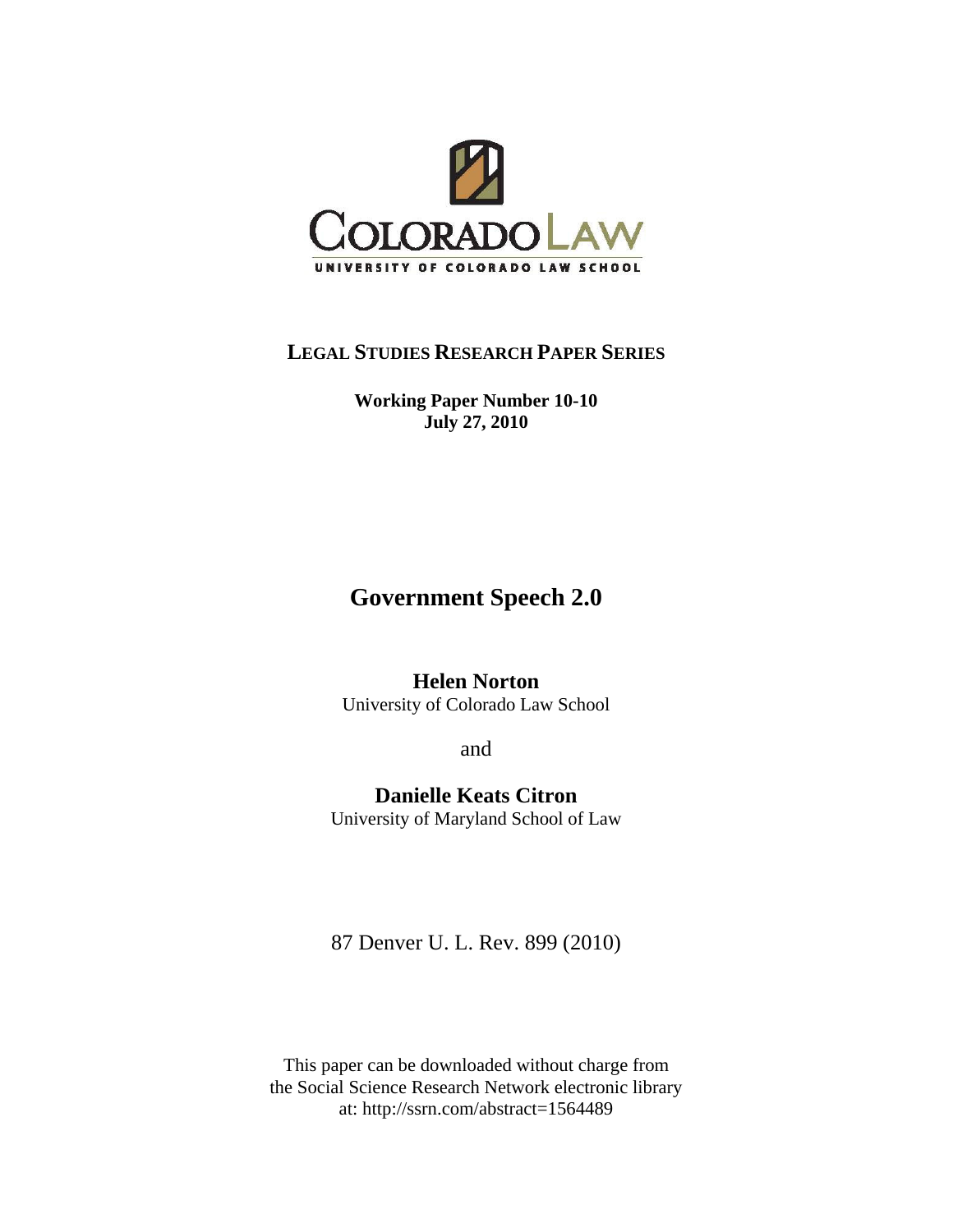### GOVERNMENT SPEECH 2.0

#### HELEN NORTON† & DANIELLE KEATS CITRON‡

#### **ABSTRACT**

*New expressive technologies continue to transform the ways in which members of the public speak to one another. Not surprisingly, emerging technologies have changed the ways in which government speaks as well. Despite substantial shifts in how the government and other parties actually communicate, however, the Supreme Court to date has developed its government speech doctrine—which recognizes "government speech" as a defense to First Amendment challenges by plaintiffs who claim that the government has impermissibly excluded their expression based on viewpoint—only in the context of disputes involving fairly traditional forms of expression. In none of these decisions, moreover, has the Court required government publicly to identify itself as the source of a contested message to satisfy the government speech defense to a First Amendment claim. The Court's failure to condition the government speech defense on the message's transparent identification as governmental is especially mystifying because the costs of such a requirement are so small when compared to its considerable benefits in ensuring that government remains politically accountable for its expressive choices.* 

*This Article seeks to start a conversation about how courts—and the rest of us—might re-think our expectations about government speech in light of government's increasing reliance on emerging technologies that have dramatically altered expression's speed, audience, collaborative nature, and anonymity. It anticipates the next generation of government speech disputes in which certain associations and entanglements between government and private speakers complicate the government speech question. By adding to these challenges, government's increasing use of newer technologies that vary in their interactivity and transparency may give the Court additional reason to re-examine its government* 

<sup>†</sup> Associate Professor, University of Colorado School of Law. We owe heartfelt thanks to Randy Bezanson, Alan Chen, Rick Collins, Caroline Mala Corbin, Abner Greene, Leslie Gielow Jacobs, Robert Nagel, Steven Smith, Harry Surden, Phil Weiser, and those participating in *The Silicon Flatirons Roundtable Series on Entrepreneurship, Innovation, and Public Policy: Government 3.0* and the *2010 Ira C. Rothgerber Conference on Government Speech* for their insights and thoughtful feedback. Thanks too to Katharine Decker, John Hoelle, and Michael Imdieke for excellent research assistance, to Jake Spratt and the *Denver University Law Review* for its outstanding organizational and editorial support, and to Dean David Getches, the University of Colorado School of Law, and the Byron White Center for Constitutional Law for financial support for this project.

<sup>‡</sup> Professor of Law, University of Maryland School of Law. We also appreciate Dean Phoebe Haddon and the University of Maryland School of Law for supporting this research.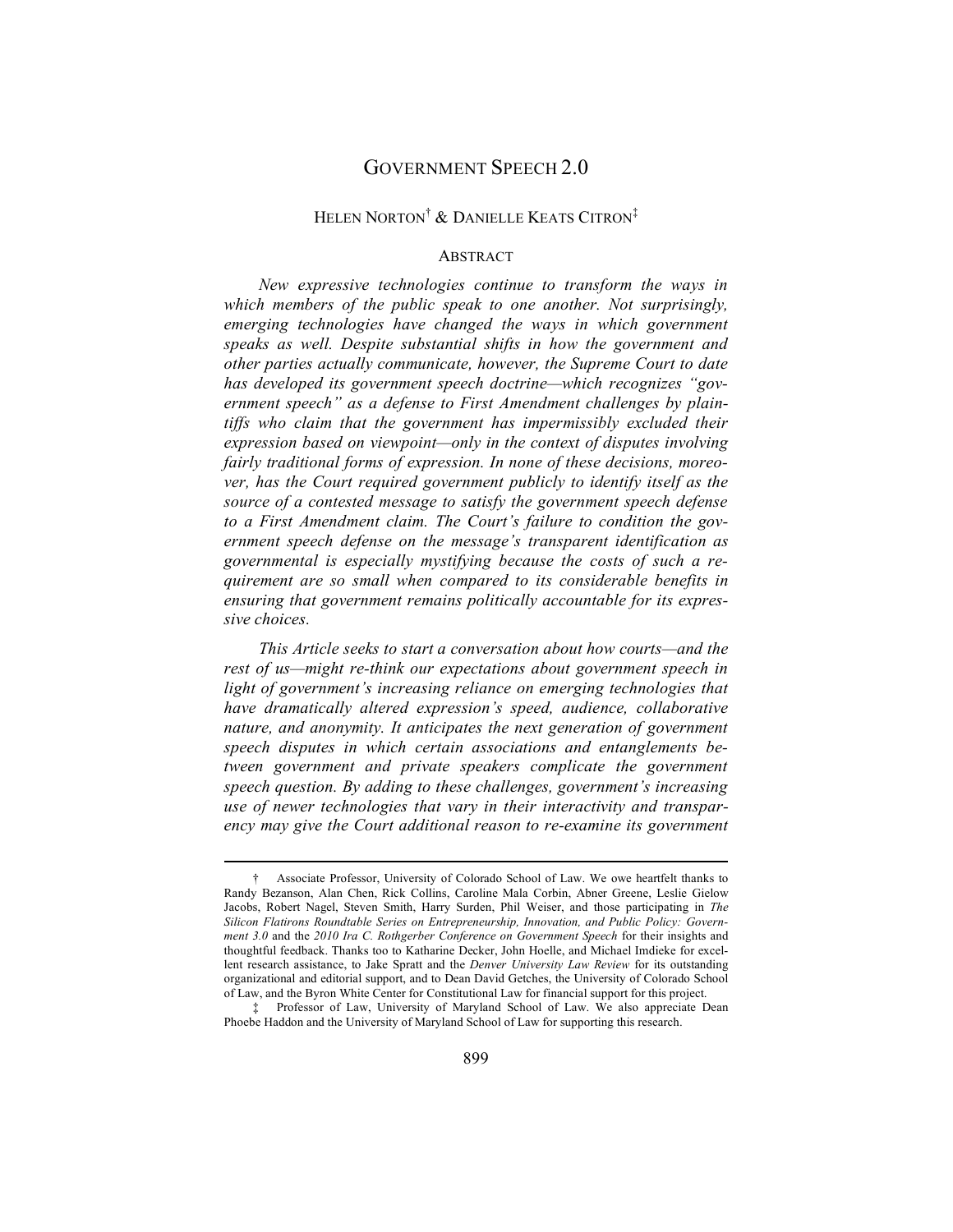*speech jurisprudence. "Government Speech 2.0" thus refers not only to the next generation of government speech, but also to the possibility that government's increasing reliance on emerging expressive technologies may help inspire the next generation of government speech doctrine: one more appropriately focused on ensuring government's meaningful political accountability for its expressive choices.* 

#### INTRODUCTION

New expressive technologies continue to transform the ways in which members of the public speak to one another. Not surprisingly, emerging technologies have changed the ways in which government speaks as well. For example, the Obama Administration has instructed executive agencies to maximize opportunities for using such technologies to enhance its provision of services to, and its interaction with, the public.<sup>1</sup> The White House has an official blog where it discusses policy and embeds YouTube videos.<sup>2</sup> The State Department runs a social network site that facilitates discussions about cultural exchange programs;<sup>3</sup> it also maintains an embassy in Second Life designed to "inform, influence, and engage the world."<sup>4</sup> The Federal Emergency Management Agency allows its YouTube subscribers to learn about its operations in communities across America and comment on its disaster response and recovery.<sup>5</sup> The Center for Disease Control provides alerts to the public through social media sites like Facebook and Twitter.<sup>6</sup> The Pentagon uses these tools to "spread the military's message,"<sup>7</sup> and the Army's website includes a virtual recruiter.<sup>8</sup>

State and local governments also increasingly rely on networked technologies to communicate with the public. To cite just a few examples, the city of Portland, Oregon publishes its crime statistics on its "Crimemapper" website, and the Kansas State Highway Patrol similarly

<sup>1.</sup> *See, e.g.*, Transparency and Open Government, 74 Fed. Reg. 4685 (Jan. 21, 2009) (exhorting executive departments and agencies to "use innovative tools, methods, and systems to cooperate among themselves, across all levels of Government, and with nonprofit organizations, businesses, and individuals in the private sector"); *see also* Press Release, White House Press Secretary, White House Announces Open Government Website, Initiative (May 21, 2009), *available at* http://www.whitehouse.gov/the\_press\_office/White-House-Announces-Open-Government-Website-Initiative/ (announcing plan for engaging public through White House blog, wiki, and website).

<sup>2.</sup> The White House Blog, http://www.whitehouse.gov/blog (last visited Apr. 1, 2010).

<sup>3.</sup> ExchangesConnect, http://connect.state.gov (last visited Apr. 1, 2010).

<sup>4.</sup> Victor E. Riche, Presentation to the U.S. Dep't of Homeland Sec., Government 2.0: Privacy and Best Practices Workshop (June 22, 2009); L. Gordon Crovitz, *Information Age: From Wikinomics to Government 2.0*, WALL ST. J., May 12, 2008, at A13.

<sup>5.</sup> The Federal Emergency Management Agency, FEMA's YouTube Channel, http://www.youtube.com/user/fema?blend=1&ob=4 (last visited Apr. 1, 2010).

<sup>6.</sup> *See* Chris Snyder, Government Agencies Make Friends with New Media, Epicenter (Mar. 25, 2009), http://www.wired.com/epicenter/2009/03/government-agen/.

<sup>7.</sup> Gregory S. Williams, Pentagon Using Social Network Sites to Recruit, Medianews (May 4, 2009), http://www.mail-archive.com/medianews@etskywarn.net/msg03766.html.

<sup>8.</sup> *Id.*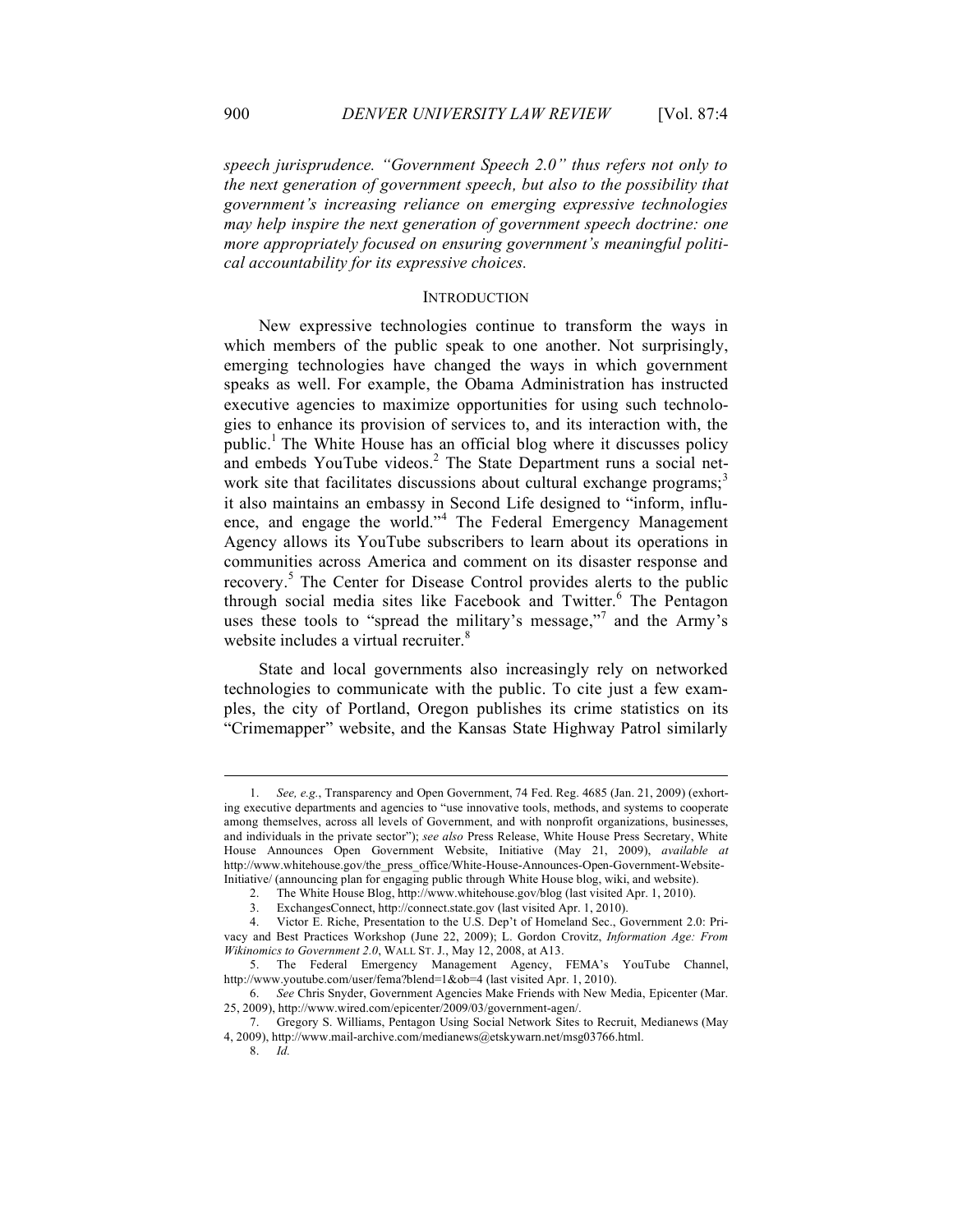posts information about traffic accidents, injuries, and fatalities online.<sup>9</sup> The Governor of California sends messages to followers and responds to their suggestions via Twitter.<sup>10</sup>

For a sense of what we might shortly expect, consider the following scenario posed by Dan Froomkin:

Imagine a White House Web site where the home page isn't just a static collection of transcripts and press releases, but a window into the roiling intellectual foment of the West Wing. Imagine a White House Web site where staffers maintain blogs in which they write about who they are and what they are working on; where some meetings are streamed in live video; where the president's daily calendar is posted online; where major policy proposals have public collaborative workspaces, or wikis; where progress towards campaign promises is tracked on a daily basis; and where anyone can sign up for customized updates by e-mail, text message, RSS feed, Twitter, or the social network of their choice. $11$ 

Despite these substantial shifts in how the government and other parties actually communicate, however, the Supreme Court to date has developed its "recently minted"<sup>12</sup> government speech doctrine only in the context of disputes involving fairly traditional forms of expression: the spoken<sup>13</sup> and written<sup>14</sup> word, advertisements in print and electronic form,15 and public monuments.16 This doctrine recognizes "government speech" as a defense to First Amendment challenges by plaintiffs who claim that the government has impermissibly excluded their expression based on viewpoint. In none of these decisions has the Court required government to identify itself publicly as the source of a contested mes-

<sup>9.</sup> Daniel Castro & Robert Atkinson, The Next Wave of E-Government, State Tech, http://www.statetechmag.com/events/updates/the-next-wave-of-e-government.html (last visited May 19, 2010).

<sup>10.</sup> *See* Emily Montandon, *Do Twitter and Other Social Networks Shield Anonymous Complainers on Topics like Health Care Reform?*, GOV'T TECH., Nov. 2, 2009, at 6.

<sup>11.</sup> Dan Froomkin, It's Time for a Wiki White House, Nieman Watchdog Nov. 25, 2008, http://www.niemanwatchdog.org/index.cfm?fuseaction=background.view&backgrounddid=00307. For more extensive discussion of the benefits as well as the dangers of government's use of Web 2.0 and similar expressive technologies, see Danielle Keats Citron, *Fulfilling Government 2.0's Promise With Robust Privacy Protections*, 78 GEO. WASH. L. REV. (forthcoming 2010) (describing government's increasing use of social network sites and urging government to treat Facebook, Twitter, and similar sites "as one-way mirrors, where individuals can see government's activities and engage in policy discussions but where government cannot use, collect, or distribute individuals' social media information").

<sup>12.</sup> *See* Pleasant Grove City v. Summum, 129 S. Ct. 1125, 1139 (2009) (Stevens, J., concurring).

<sup>13.</sup> *See* Rust v. Sullivan, 500 U.S. 173, 202–03 (1991) (health care providers' discussions with patients at family planning clinics).

<sup>14.</sup> *See* Garcetti v. Ceballos, 547 U.S. 410, 413–14, 425–26 (2006) (prosecutor's memorandum criticizing the police).

<sup>15.</sup> *See* Johanns v. Livestock Mktg. Ass'n, 544 U.S. 550, 553 (2005) (television and print campaign promoting beef products).

<sup>16.</sup> *See Summum*, 129 S. Ct. at 1131 (monuments donated by private party for display by government in public park).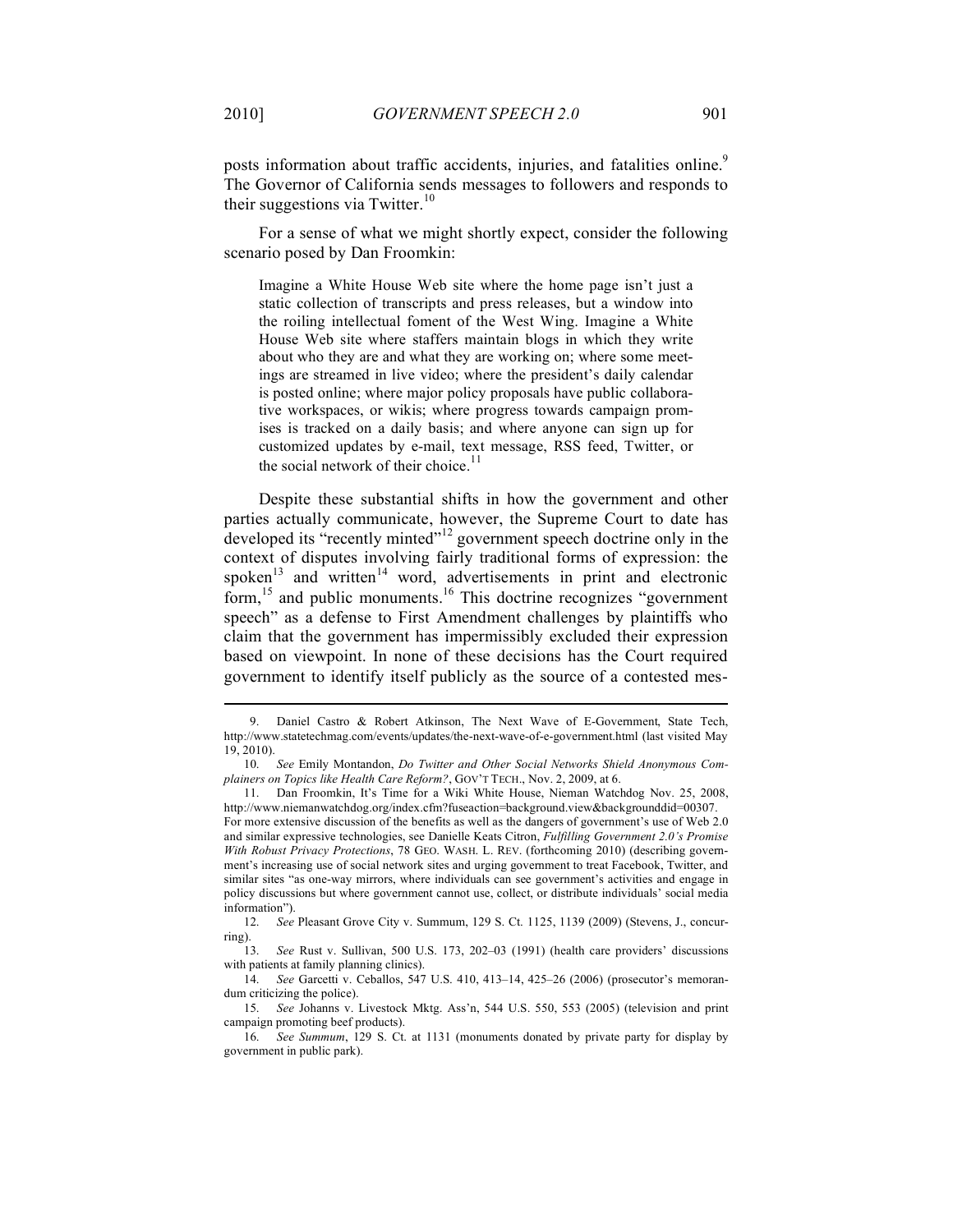sage to satisfy the government speech defense to a First Amendment claim.

The Court's current approach thus fails to recognize that government expression's value springs primarily from its capacity to inform the public of its government's principles and priorities. The public can assess government's positions *only* when the public can tell that the government is speaking. The Court's failure to condition the government speech defense on the message's transparent identification as governmental is especially mystifying because the costs of such a requirement are so small when compared to its considerable benefits in ensuring that government remains politically accountable for its expressive choices. Deference to government, more than any other principle, seems to explain the Court's decisions.

The Court's government speech doctrine—already slow to develop—has yet to grapple with the constitutional significance of government's increasing use of Web 2.0 technologies and other substantial developments that may obscure government's political accountability for its expressive choices. This Article seeks to start a conversation about how courts—and the rest of us—might re-think our expectations about government speech in light of government's increasing reliance on emerging technologies that have dramatically altered expression's speed, audience, collaborative nature,  $17$  and anonymity.<sup>18</sup>

To this end, Part I describes the brief history of government speech as a matter of constitutional law, critiquing the Supreme Court's jurisprudence in this area as too often failing to recognize that government expression's constitutional value turns on its ability to enhance, rather than frustrate, government's accountability to its electorate. It then anticipates the next generation of government speech disputes and predicts that emerging challenges might—and, indeed, should—create pressure on the Court to reconsider its current doctrine. More specifically, it describes how certain associations and entanglements between government and private speakers complicate the government speech question. Government's increasing use of newer technologies that vary in their interactivity and transparency will only add to these challenges, and thus may give the Court additional reason to re-examine its government speech jurisprudence.

<sup>17.</sup> *See* Edward Lee, *Warming Up to User-Generated Content*, 2008 U. ILL. L. REV. 1459, 1504 ("[T]he Internet as a tool of mass communication [has] become only better, quicker, and more empowering for the ordinary individual. . . . [O]rdinary people [are enabled] to participate in the marketplace of ideas, potentially reaching audiences never imaginable before.").

<sup>18</sup>*. See, e.g.*, Carlisle George & Jackie Scerri, *Web 2.0 and User-Generated Content: Legal Challenges in the New Frontier*, J. INFO. L. & TECH (2007), http://www2.warwick.ac.uk/fac/soc/

law/elj/jilt/2007\_2/george\_scerri/george\_scerri.pdf ("Discovering the identity of an online publisher . . . can sometimes be difficult. . . . [T]here may be situations where an IP address cannot be traced to an individual, such as where a person logs on using a roaming IP, or where a person logs on from an Internet Café.").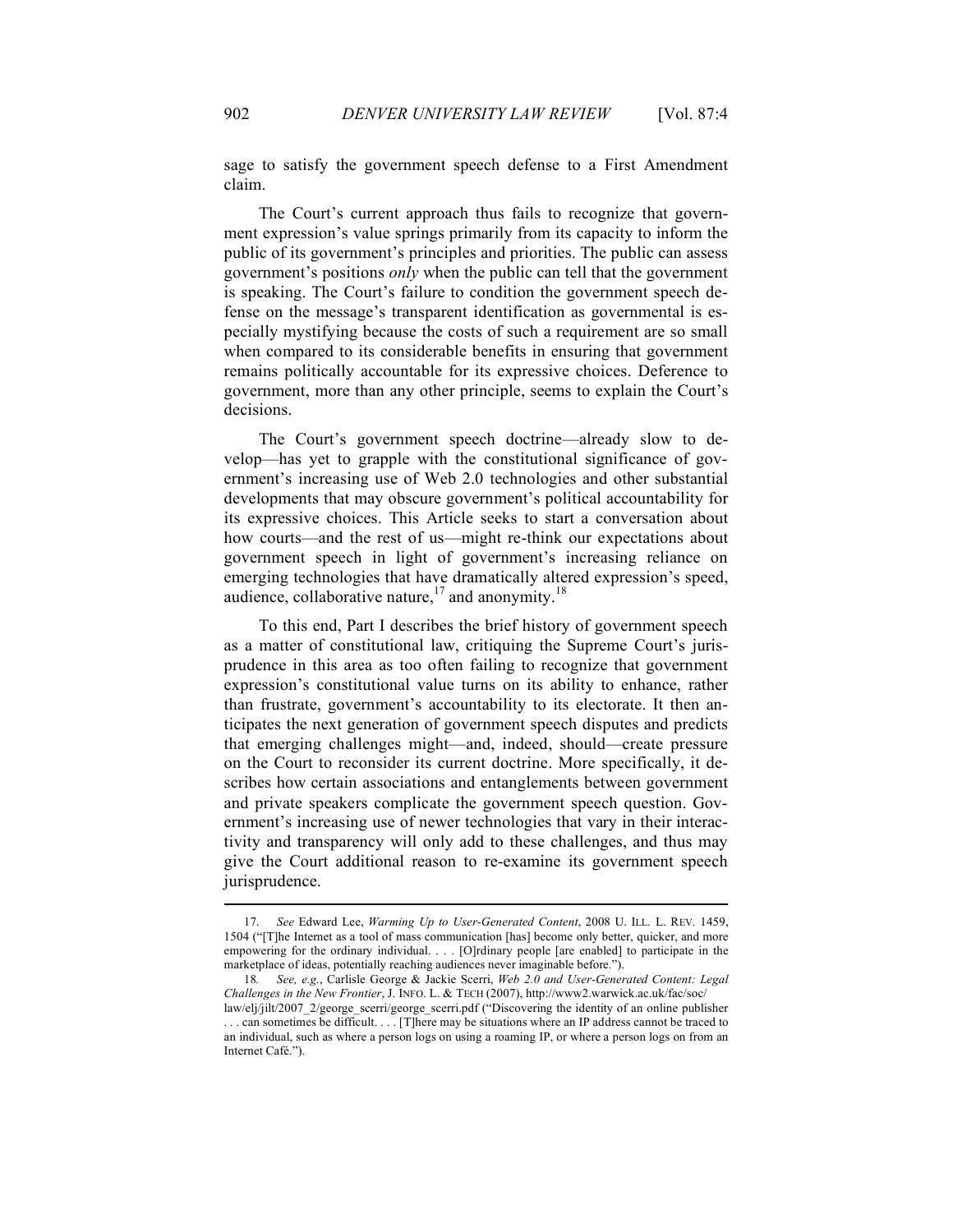Part II first identifies a typology of the different information-age technologies that the government now uses to communicate with the public. It then recommends adjustments to the government speech doctrine that would require government to identify itself affirmatively as the source of contested expression as a condition of claiming the government speech defense to First Amendment challenges. Because this principle is equally true for both offline and online communicative technologies, the form of expressive technology should not affect this analysis.<sup>19</sup> "Government Speech 2.0" thus refers not only to the next generation of government speech, but also to the possibility that government's increasing reliance on emerging expressive technologies may help inspire the next generation of government speech doctrine: one more appropriately focused on ensuring government's meaningful political accountability for its expressive choices.

#### PART I: THE SUPREME COURT'S BRIEF AND CHECKERED HISTORY WITH GOVERNMENT SPEECH

Because government must speak to govern effectively,<sup>20</sup> it has engaged in expressive activity since its inception.<sup>21</sup> The U.S. Supreme

<sup>19.</sup> For a sampling of views on the longstanding question of whether First Amendment doctrine should vary according to the type of expressive technologies involved, see Citizens United v. Fed. Election Comm'n, 130 S. Ct. 876, 891 (2010) ("We must decline to draw, and then redraw, constitutional lines based on the particular media or technology used to disseminate political speech from a particular speaker."); Reno v. ACLU, 521 U.S. 844, 868–70 (1997) (describing the Court's "special justifications for the regulation of the broadcast media that are not applicable to other speakers" and concluding that there is "no basis for qualifying the level of First Amendment scrutiny that should be applied" to the Internet); Jerry Berman & Daniel J. Weitzner, *Abundance and User Control: Renewing the Democratic Heart of the First Amendment in the Age of Interactive Media,*  104 YALE L.J. 1619, 1633–34 (1995) (calling for fundamental change in First Amendment doctrine in response to the "revolutionary" nature of emerging expressive technologies); Anne Wells Branscomb, *Anonymity, Autonomy, and Accountability: Challenges to the First Amendment in Cyberspaces*, 104 YALE L.J. 1639, 1647 (1995) ("The critical question is whether 'new wine can be poured successfully into an old bottle,' or whether new legal norms must be devised for the governance of the Networld.") (citation omitted); Thomas G. Krattenmaker & L. A. Powe, Jr., *Converging First Amendment Principles for Converging Communications Media*, 104 YALE L.J. 1719, 1720 (1995) (urging courts to discard the notion of special rules for broadcasters and instead realize "that traditional First Amendment principles—not yet another set of unique rules—are quite well suited to guide and constrain public regulation of these new technologies"); Lawrence Lessig, *The Path of Cyberlaw*, 104 YALE L.J. 1743, 1743 (1995) (discussing the debate over whether "this new space, cyberspace, [should] be regulated by analogy to the regulation of other space, not quite cyber, or should we give up analogy and start anew"); Timothy Wu, *Application-Centered Internet Analysis,*  85 VA. L. REV. 1163, 1167 (1999) ("*Reno*'s one rule for the entire Internet may begin to lose its luster and perhaps feel ridiculous. The great variation among Internet applications is hard to fit into one First Amendment box.").

<sup>20.</sup> *See* 2 ZECHARIAH CHAFEE, JR., GOVERNMENT AND MASS COMMUNICATIONS 723 (1947) ("Now it is evident that government must itself talk and write and even listen."); THOMAS I. EMERSON, THE SYSTEM OF FREEDOM OF EXPRESSION 698 (1970) ("Participation by the government in the system of freedom of expression is an essential feature of any democratic society. It enables the government to inform, explain, and persuade—measures especially crucial in a society that attempts to govern itself with a minimum use of force. Government participation also greatly enriches the system; it provides the facts, ideas, and expertise not available from other sources."); Robert C. Post, *Between Governance and Management: The History and Theory of the Public Forum*, 34 UCLA L. REV. 1713, 1825 (1987) ("[I]t is probably not too outlandish an exaggeration to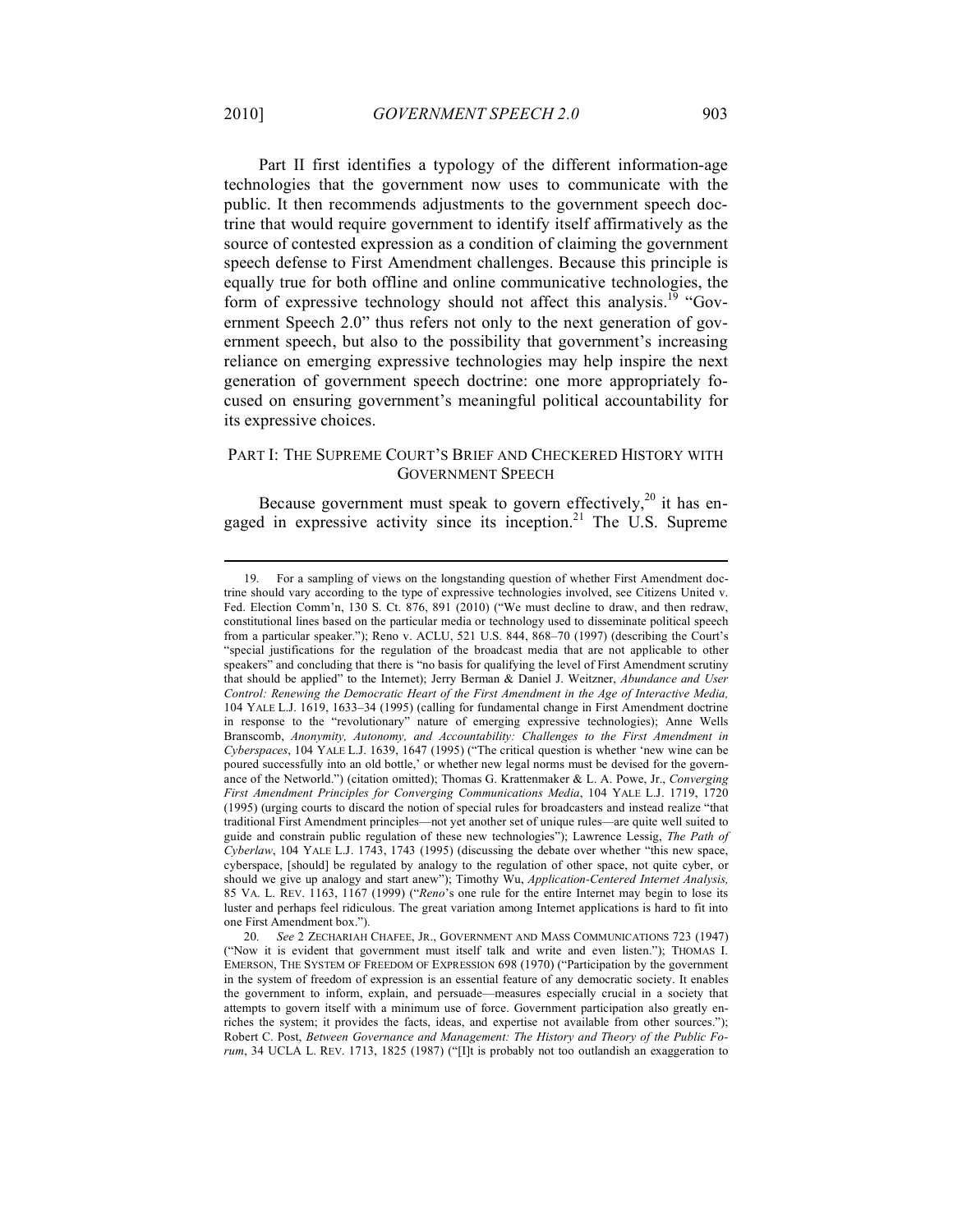Court did not recognize "government speech" as a constitutional law doctrine, however, until quite recently. In a series of decisions beginning in 1991 with *Rust v. Sullivan*, 22 the Court has, in fits and starts, sketched out its emerging doctrine, which insulates the government's own speech from First Amendment challenges by plaintiffs who seek to alter or join that expression. 23 Political accountability mechanisms such as voting and lobbying then provide the sole recourse for those displeased by their government's expressive choices.<sup>24</sup>

#### *A. The Doctrine's Beginnings*

The Supreme Court identifies *Rust v. Sullivan* as the beginning of its government speech jurisprudence.<sup>25</sup> After considering a First Amendment challenge to federal regulations that barred federally funded family planning clinics from engaging in abortion counseling, referral, or other expression related to abortion, the majority found no constitutional violation:

To hold that the Government unconstitutionally discriminates on the basis of viewpoint when it chooses to fund a program dedicated to advance certain permissible goals, because the program in advancing

23. *See* Johanns v. Livestock Mktg. Ass'n, 544 U.S. 550, 553 (2005) (explaining that the government's own speech is "exempt" from free speech clause scrutiny); Pleasant Grove City v. Summum, 129 S. Ct. 1125, 1131 (2009) ("The Free Speech Clause restricts government regulation of private speech; it does not regulate government speech. A government entity has the right to 'speak for itself.' Indeed it is not easy to imagine how government could function if it lacked this freedom.") (citations omitted).

24. *See* Bd. of Regents of the Univ. of Wis. Sys. v. Southworth, 529 U.S. 217, 235 (2000) ("When the government speaks, for instance to promote its own policies or to advance a particular idea, it is, in the end, accountable to the electorate and the political process for its advocacy. If the citizenry objects, newly elected officials later could espouse some different or contrary position."); Nat'l Endowment for the Arts v. Finley, 524 U.S. 569, 598 (1998) (Scalia, J., concurring) ("It is the very business of government to favor and disfavor points of view on (in modern times, at least) innumerable subjects—which is the main reason we have decided to elect those who run the government, rather than save money by making their posts hereditary."). Note, however, that constitutional constraints other than the free speech clause may also apply to government's own expression. *See Summum*, 129 S. Ct. at 1139 (Stevens, J., concurring) ("For even if the Free Speech Clause neither restricts nor protects government speech, government speakers are bound by the Constitution's other proscriptions, including those supplied by the Establishment and Equal Protection Clauses.").

25. *See* Legal Services Corp. v. Velazquez, 531 U.S. 533, 541 (2001) ("The Court in *Rust* did not place explicit reliance on the rationale that the counseling activities of the doctors under Title X amounted to governmental speech; when interpreting the holding in later cases, however, we have explained *Rust* on this understanding."). Some Justices earlier signaled their growing recognition of the doctrine's possibility. *See, e.g*., Columbia Broad. Sys., Inc. v. Democratic Nat'l Comm., 412 U.S. 94, 140 n.7 (1973) (Stewart, J., concurring) ("Government is not restrained by the First Amendment from controlling its own expression."); Keller v. State Bar of Cal., 496 U.S. 1, 12–13 (1990) (noting that "[i]f every citizen were to have a right to insist that no one paid by public funds express a view with which he disagreed, debate over issues of great concern to the public would be limited to those in the private sector, and the process of government as we know it radically transformed").

conclude that government organizations would grind to a halt were the Court seriously to prohibit viewpoint discrimination in the internal management of speech.").

<sup>21.</sup> *See generally* JOSEPH TUSSMAN, GOVERNMENT AND THE MIND (1977); MARK G. YUDOF, WHEN GOVERNMENT SPEAKS: POLITICS, LAW, AND GOVERNMENT EXPRESSION IN AMERICA (1983).

<sup>22.</sup> 500 U.S. 173 (1991).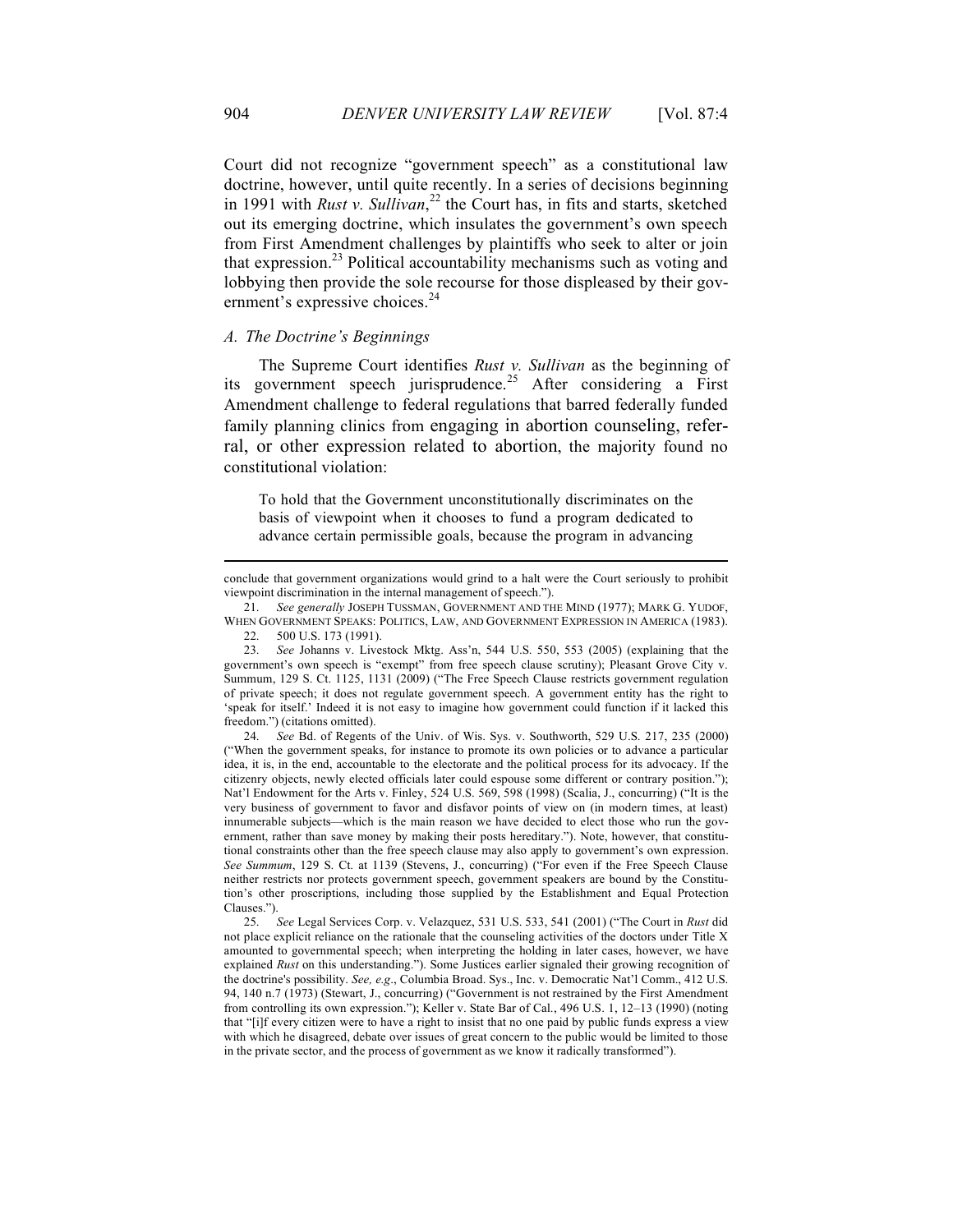those goals necessarily discourages alternative goals, would render numerous Government programs constitutionally suspect. When Congress established a National Endowment for Democracy to encourage other countries to adopt democratic principles . . . it was not constitutionally required to fund a program to encourage competing lines of political philosophy such as communism and fascism.<sup>26</sup>

The dissent, in contrast, characterized the regulations as the government's impermissibly viewpoint-based regulation of doctor–patient speech: "[T]he majority upholds direct regulation of dialogue between a pregnant woman and her physician when that regulation has both the purpose and the effect of manipulating her decision as to the continuance of her pregnancy."<sup>27</sup>

Nowhere in *Rust* does the term "government speech" appear. In a series of First Amendment disputes over the next decade in which government did *not* claim the contested speech as its own, however, the Court contrasted what it characterized as the government's role as speaker in *Rust* from its role as a funder of private speech in other contexts.

First, in *Rosenberger v. Rector and Visitors of the University of Virginia*, 28 the Court cited *Rust* in distinguishing the government's own speech from a government program that provided financial support for private speech in the form of student organizations' publications:

[I]n *Rust v. Sullivan,* we upheld the government's prohibition on abortion-related advice applicable to recipients of federal funds for family planning counseling. . . . When the government disburses public funds to private entities to convey a governmental message, it may take legitimate and appropriate steps to ensure that its message is neither garbled nor distorted by the grantee. $^{29}$ 

Similarly, in *Board of Regents of the University of Wisconsin Sys*tem v. Southworth,<sup>30</sup> the Court again relied on *Rust* in distinguishing the government's own speech from government programs that instead encourage diverse private speech, such as a public university's fund for extracurricular student speech:

Our decision ought not be taken to imply that in other instances the University, its agents or employees or—of particular importance—its faculty, are subject to the First Amendment analysis which controls

<sup>26.</sup> *Rust*, 500 U.S. at 194.

<sup>27.</sup> *Id.* at 204 (Blackmun, J., dissenting).

<sup>28.</sup> 515 U.S. 819 (1995).

<sup>29.</sup> *Id.* at 833; *see also id.* ("When the University determines the content of the education it provides, it is the University speaking, and we have permitted the government to regulate the content of what is or is not expressed when it is the speaker or when it enlists private entities to convey its own message.").

<sup>30.</sup> 529 U.S. 217 (2000).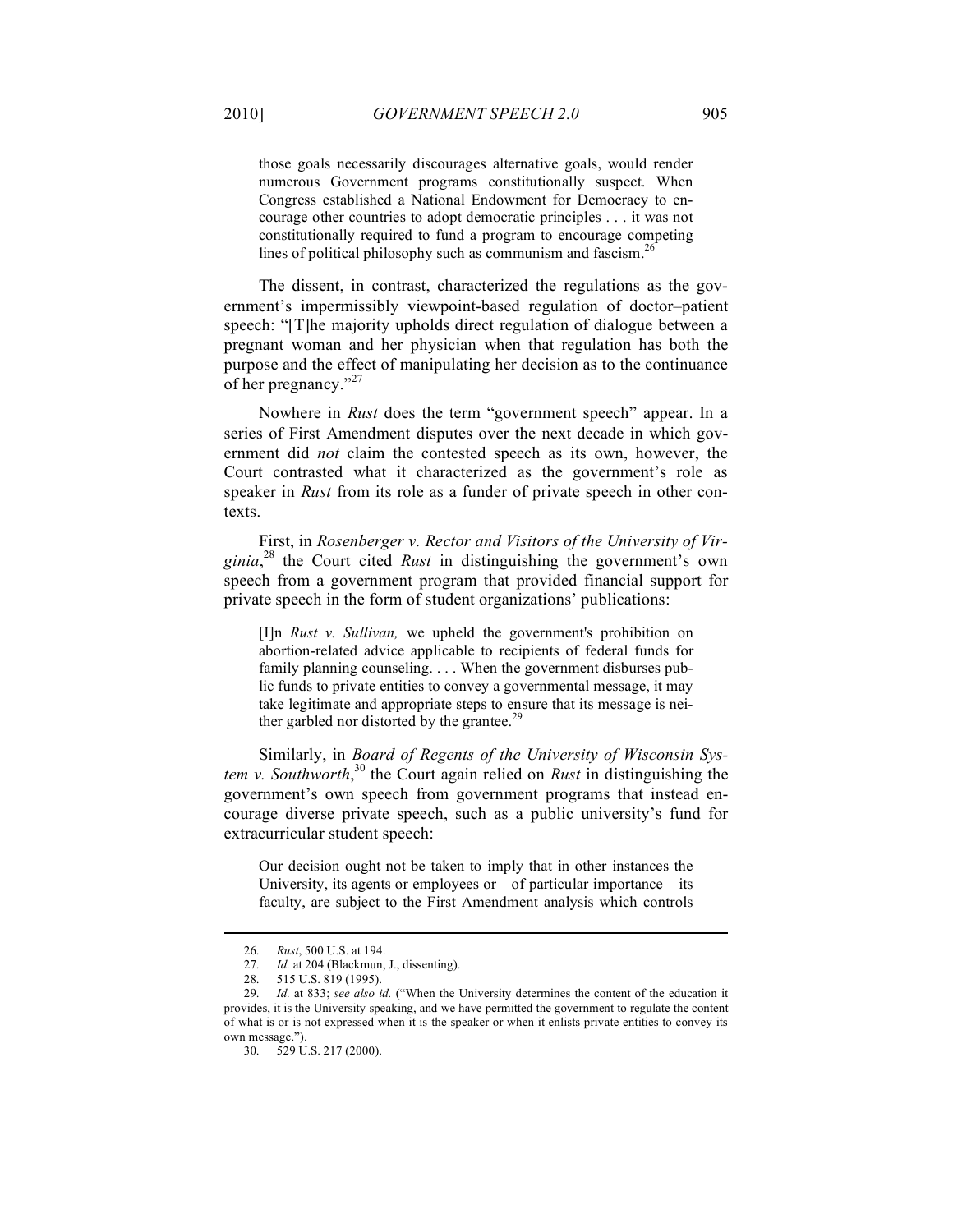in this case. Where the University speaks, either in its own name through its regents or officers, or in myriad other ways through its diverse faculties, the analysis likely would be altogether different. The Court has not held, or suggested, that when the government speaks the rules we have discussed come into play. When the government speaks, for instance to promote its own policies or to advance a particular idea, it is, in the end, accountable to the electorate and the political process for its advocacy. If the citizenry objects, newly elected officials later could espouse some different or contrary position.<sup>31</sup>

In *Legal Services Corp. v. Velazquez*, 32 the Court offered more detail in identifying *Rust* as the genesis of its government speech doctrine, once again distinguishing government speech from government programs intended to fund private speech:

The Court in *Rust* did not place explicit reliance on the rationale that the counseling activities of the doctors under Title X amounted to governmental speech; when interpreting the holding in later cases, however, we have explained *Rust* on this understanding. We have said that viewpoint-based funding decisions can be sustained in instances in which the government is itself the speaker, or instances, like *Rust*, in which the government "used private speakers to transmit specific information pertaining to its own program."<sup>33</sup>

In contrast, as the Court observed, the Legal Services program:

was designed to facilitate private speech, not to promote a governmental message. Congress funded LSC grantees to provide attorneys to represent the interests of indigent clients. . . . The LSC lawyer, however, speaks on the behalf of his or her private, indigent client. . . . The advice from the attorney to the client and the advocacy

<sup>31.</sup> *Id.* at 234–35 (citations omitted). Justice Souter further explained this distinction in his dissenting opinion in *Nat'l Endowment for the Arts v. Finley*, where he distinguished government as patron of private art from government as speaker and buyer:

<sup>[</sup>T]he government is of course entitled to engage in viewpoint discrimination: if the Food and Drug Administration launches an advertising campaign on the subject of smoking, it may condemn the habit without also having to show a cowboy taking a puff on the opposite page; and if the Secretary of Defense wishes to buy a portrait to decorate the Pentagon, he is free to prefer George Washington over George the Third.

Nat'l Endowment for the Arts v. Finley, 524 U.S. 569, 610–11 (1998) (Souter, J., dissenting); *see also id.* at 611 ("The Government freely admits, however, that it neither speaks through the expression subsidized by the NEA, nor buys anything for itself with its NEA grants."). Although the *Finley*  majority did not characterize the NEA grants program as the government's own speech, it concluded that different and more deferential rules may apply to arts funding decisions that require government to assess quality in allocating scarce resources from those that apply to government programs that "indiscriminately" encourage a diversity of views from private speakers. *See id.* at 586 ("In the context of arts funding, in contrast to many other subsidies, the Government does not indiscriminately 'encourage a diversity of views from private speakers.' The NEA's mandate is to make esthetic judgments, and the inherently content-based 'excellence' threshold for NEA support sets it apart from the subsidy at issue in *Rosenberger* . . . .") (citation omitted).

<sup>32.</sup> 531 U.S. 533 (2001).

<sup>33.</sup> *Id.* at 541 (quoting *Rosenberger*, 515 U.S. at 833) (citation omitted).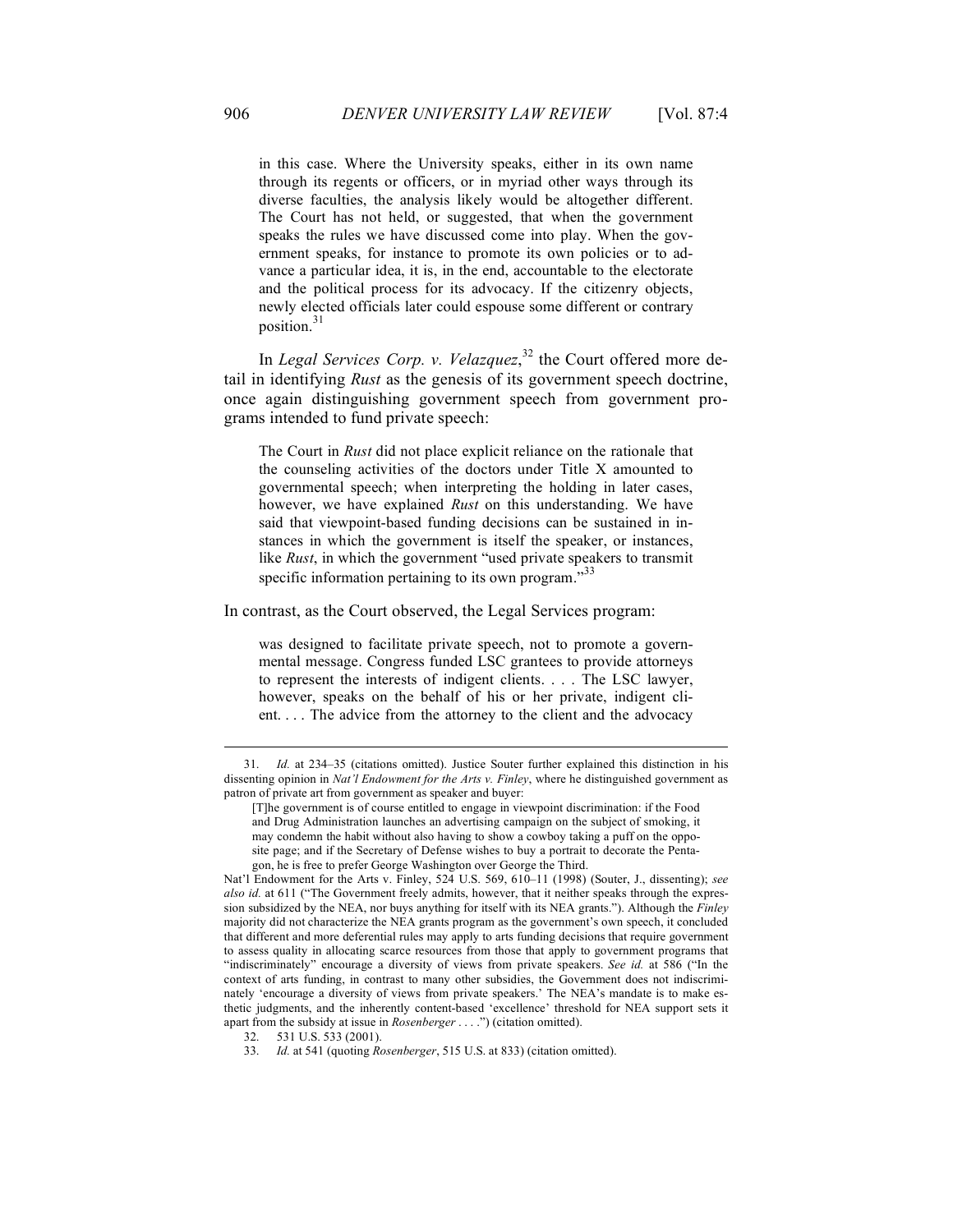by the attorney to the courts cannot be classified as governmental speech even under a generous understanding of the concept. In this vital respect this suit is distinguishable from *Rust*. 34

Firmly rooting the origins of the Court's government speech doctrine in *Rust*, these later decisions also cast additional light on what is, and is not, government speech. The Court suggested in dicta, for example, that a public university's curricular decisions and faculty speech constitute government's own expression,  $35$  as does military recruiters' speech<sup>36</sup> and the speech of a lawyer who represents the government.<sup>37</sup>

#### *B. A Simple Question Remains Unanswered*

The Court next characterized contested expression as "government speech" in *Johanns v. Livestock Marketing Association*, <sup>38</sup> where it considered a First Amendment challenge to a generic beef promotion campaign implemented by the Department of Agriculture and funded by taxes targeted at beef producers.<sup>39</sup> A number of beef producers objected to the government's requirement that they fund the program because they felt that the campaign undermined their efforts to promote their own specialty beef products.<sup>40</sup> The ads bore only the attribution, "Funded by America's Beef Producers,"<sup>41</sup> generating a dispute over whether reasonable onlookers would understand the speech as the government's. $^{42}$ 

<sup>34.</sup> *Id.* at 542–43.

<sup>35.</sup> *See Southworth,* 529 U.S. at 235 ("In the instant case, the speech is not that of the University or its agents. It is not, furthermore, speech by an instructor or a professor in the academic context, where principles applicable to government speech would have to be considered.").

<sup>36.</sup> *See* Rumsfeld v. Forum for Academic & Institutional Rights, Inc., 547 U.S. 47, 61 n. 4 (2006) ("The military recruiters' speech is clearly Government speech.").

<sup>37.</sup> *See Velazquez,* 531 U.S. at 542 ("The attorney defending the decision to deny benefits will deliver the government's message in the litigation. The LSC lawyer, however, speaks on the behalf of his or her private, indigent client."). The Court's characterization of government editors' and public libraries' selection decisions has been more opaque, emphasizing such decisions' expressive character, but falling short of characterizing them as government speech entirely exempt from speech clause scrutiny. *See* Ark. Educ. Television Comm'n v. Forbes, 523 U.S. 666, 674 (1998) ("When a public broadcaster exercises editorial discretion in the selection and presentation of its programming, it engages in speech activity. Although programming decisions often involve the compilation of the speech of third parties, the decisions nonetheless constitute communicative acts.") (citations omitted); United States v. Am. Library Ass'n, 539 U.S. 194, 209 n.4 (2003) ("A library's decision to use filtering software is a collection decision, not a restraint on private speech.").

<sup>38.</sup> 544 U.S. 550 (2005).

<sup>39.</sup> *Id.* at 562.

<sup>40.</sup> *Id.* at 556.

<sup>41.</sup> *Id.* at 555.

<sup>42.</sup> *Compare id.* at 566 ("We have only the funding tagline itself, a trademarked term that, standing alone, is not sufficiently specific to convince a reasonable factfinder that any particular beef producer, or all beef producers, would be tarred with the content of each trademarked ad."), *with id.*  at 577–78 (Souter, J., dissenting) ("[R]eaders would most naturally think that ads urging people to have beef for dinner were placed and paid for by the beef producers who stand to profit when beef is on the table. No one hearing a commercial for Pepsi or Levi's thinks Uncle Sam is the man talking behind the curtain. Why would a person reading a beef ad think Uncle Sam was trying to make him eat more steak?").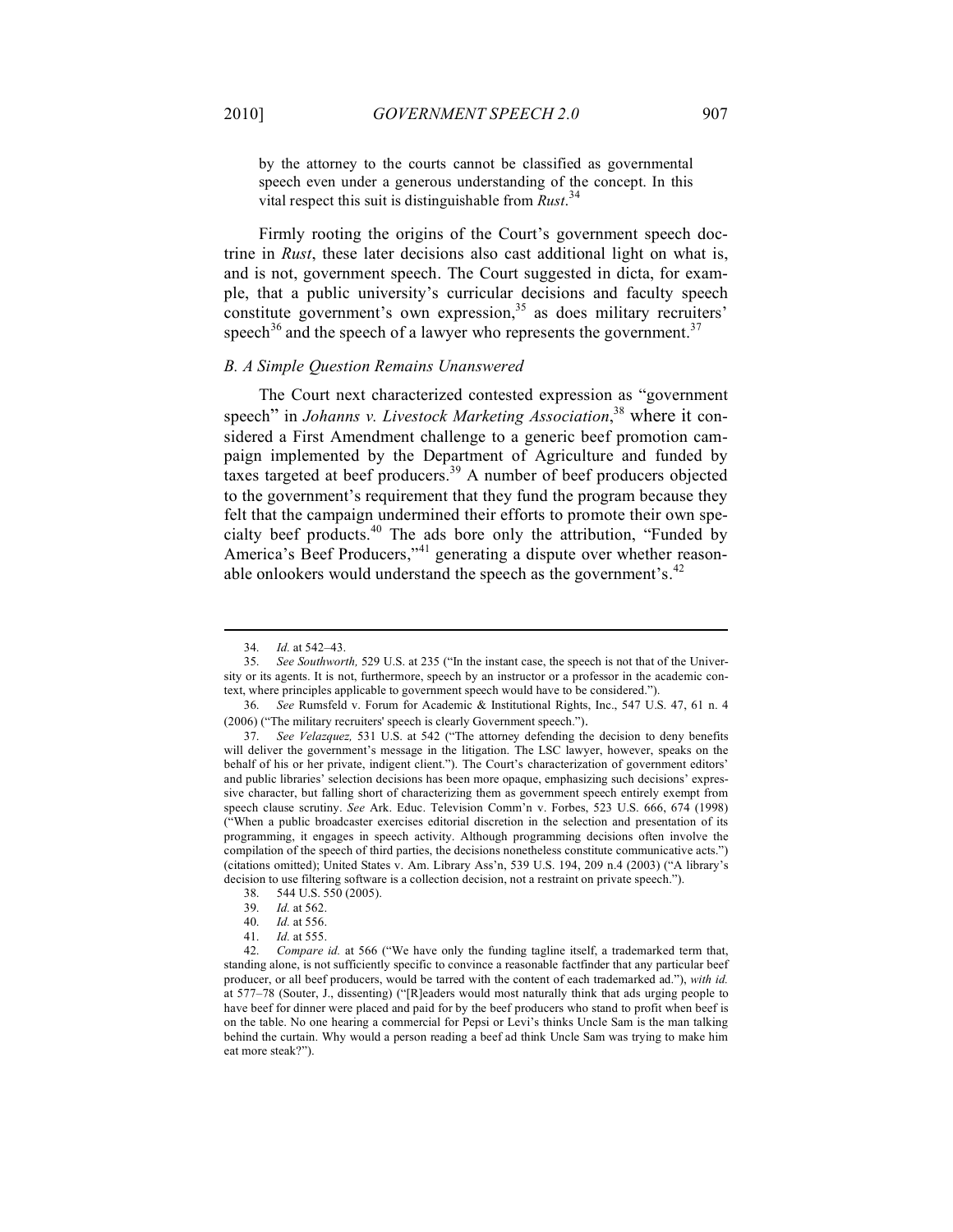All of the Justices agreed that private speakers *can* be compelled to pay for government speech with which they disagree, emphasizing that an effective government requires that taxpayers frequently fund government speech with which they quarrel.<sup>43</sup> The majority and dissent differed vigorously, however, on the question whether government must identify itself as the source of that speech in order successfully to assert the government speech defense to the plaintiffs' free speech claim. Their disagreement largely turned on their varying assessments of the demands of meaningful political accountability.

The *Johanns* majority found that government had no affirmative duty to make clear its role as the message's source as a condition of claiming the government speech defense. Instead, it highlighted two factors as key to its characterization of the advertisements as government speech exempt from free speech clause scrutiny: whether the government established the overall message to be communicated, and whether the government approved, and thus controlled, the message ultimately disseminated.<sup>44</sup> It thus found the promotional campaign to be government speech based simply on the government's formal authorization and control of the message at the time of its creation:

[T]he beef advertisements are subject to political safeguards more than adequate to set them apart from private messages. The program is authorized and the basic message prescribed by federal statute, and specific requirements for the promotions' content are imposed by federal regulations promulgated after notice and comment. The Secretary of Agriculture, a politically accountable official, oversees the program, appoints and dismisses the key personnel, and retains absolute veto power over the advertisements' content, right down to the wording. And Congress, of course, retains oversight authority, not to mention the ability to reform the program at any time. No more is required.<sup>45</sup>

In contrast, dissenting Justice Souter would have required the government affirmatively to disclose its authorship to ensure that political accountability remains a meaningful check on the government's compelled subsidies of such speech:

It means nothing that Government officials control the message if that fact is never required to be made apparent to those who get the message, let alone if it is affirmatively concealed from them. The po-

<sup>43.</sup> *See id.* at 562 (majority opinion); *id.* at 574 (Souter, J., dissenting) ("The first point of certainty is the need to recognize the legitimacy of government's power to speak despite objections by dissenters whose taxes or other exactions necessarily go in some measure to putting the offensive message forward to be heard. To govern, government has to say something, and a First Amendment heckler's veto of any forced contribution to raising the government's voice in the 'marketplace of ideas' would be out of the question.").

<sup>44.</sup> *Id.* at 562 (majority opinion).

<sup>45.</sup> *Id.* at 563–64.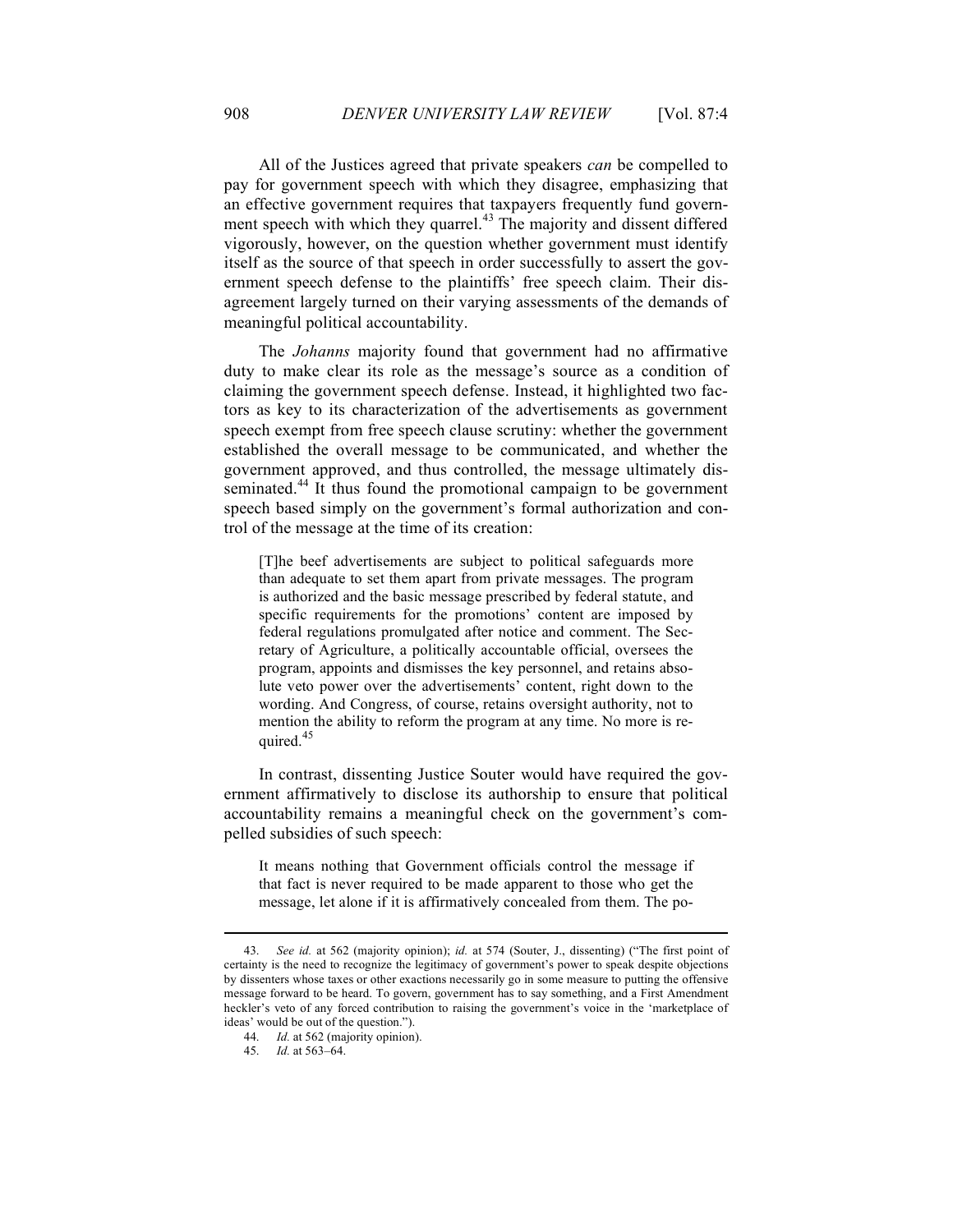litical accountability of the officials with control is insufficient, in other words, just because those officials are allowed to use their control (and in fact are deliberately using it) to conceal their role from the voters with the power to hold them accountable. Unless the putative government speech appears to be coming from the government, its governmental origin cannot possibly justify the burden on the First Amendment interests of the dissenters targeted to pay for it.<sup>46</sup>

Indeed, nowhere did the *Johanns* majority respond to Justice Souter's simple and key question: why *not* require government to identify itself as the message's source—especially because labeling the familiar "Beef, It's What's for Dinner" ads as "A Message of the U.S. Department of Agriculture" rather than with the misleading "Funded by America's Beef Producers" demands very little from the government as a practical matter while providing considerable value in ensuring political accountability. As Justice Souter stated:

Notably, the Court nowhere addresses how, or even whether, the benefits of allowing government to mislead taxpayers by concealing its sponsorship of expression outweigh the additional imposition on First Amendment rights that results from it. Indeed, the Court describes no benefits from its approach and gives no reason to think First Amendment doctrine should accommodate the Government's subterfuge.<sup>47</sup>

This remains the great unanswered question in the Court's government speech doctrine. This doctrine recognizes the inevitability of government speech: government must express itself to govern effectively. Such government expression, moreover, serves valuable First Amendment interests in enabling members of the public to identify and assess their governments' priorities and thus inform their participation in selfgovernance. But because government has no individual autonomy interest in self-expression,<sup>48</sup> government's expressive interests do not include an interest in speaking without identifying itself as the speaker. If a message's governmental source is obscured, moreover, political accountability mechanisms provide no meaningful safeguard.

Recall that the majority in *Rust* displayed a similar disinterest in requiring government to reveal itself as the speaker as a condition of claim-

<sup>46.</sup> *Id.* at 578–79 (Souter, J., dissenting).

<sup>47.</sup> *Id.* at 579 n.8; *see also id.* ("The Court merely observes that no precedent requires the Government to show its hand when it seeks to defend a targeted assessment by claiming government speech. That is of course to be expected, since the government-speech doctrine is so new . . . .") (citation omitted).

<sup>48.</sup> *See* Randall P. Bezanson, *The Manner of Government Speech,* 87 DENV. U. L. REV. 809, 816 (2010) ("[G]overnment is a speaker that enjoys no individual liberty or free will, and whose need to express itself is limited by a different constitutional role and duty."). In contrast, the Court has recognized the First Amendment value of anonymous speech by private actors. *See, e.g.*, McIntyre v. Ohio Elections Comm'n, 514 U.S. 334, 336, 357 (1995) (striking down state ban on the distribution of unsigned political leaflets).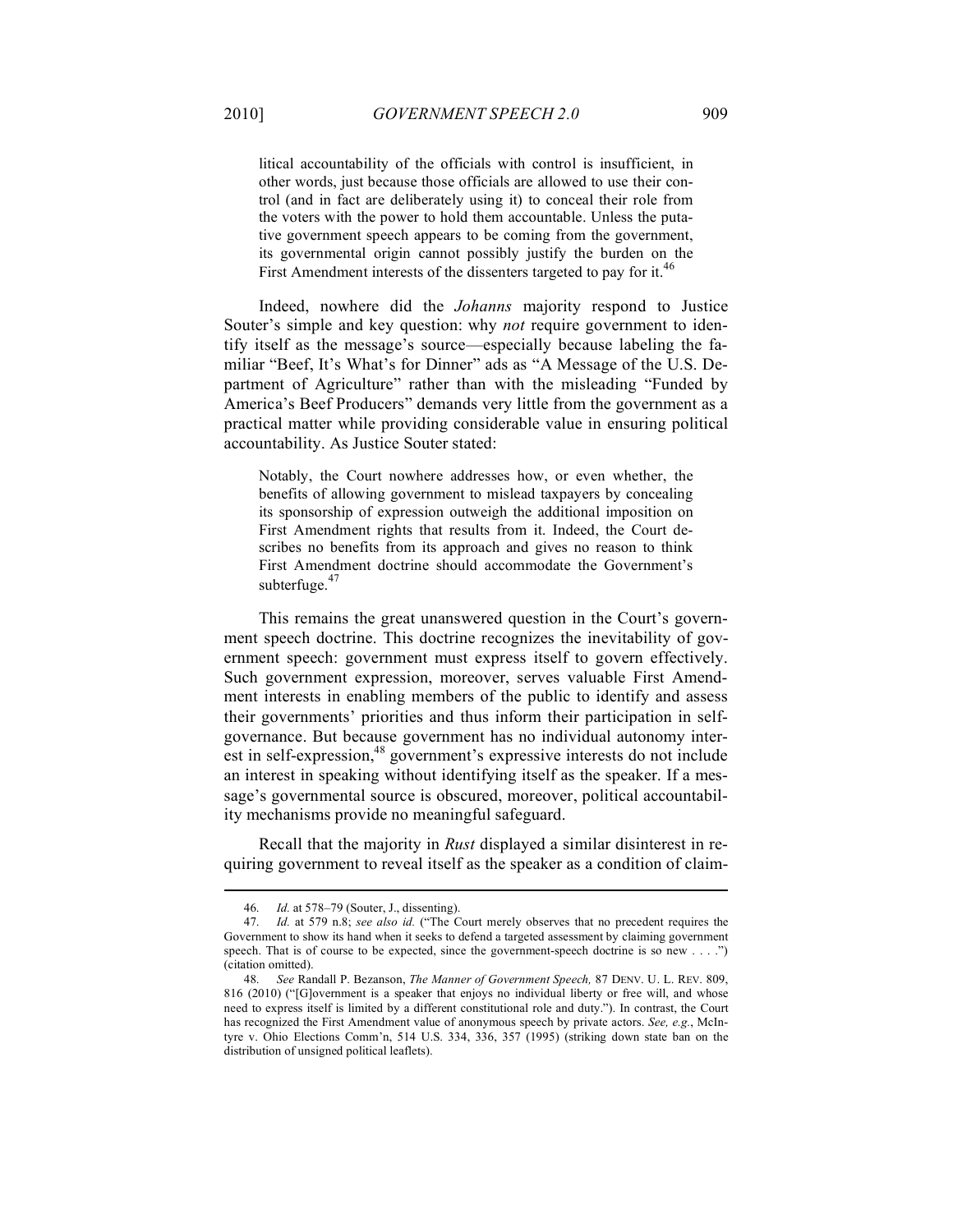ing the government speech defense, as the contested regulations there did not insist on the disclosure of the expression's governmental origins.<sup>49</sup> Instead, the doctors, nurses, and other clinic employees who provided the counseling were advised to respond to abortion-related requests simply by stating that "the project does not consider abortion an appropriate method of family planning and therefore does not counsel or refer for abortion."<sup>50</sup> Because patients may view health professionals as more credible than the government on these matters, some may have been misled into evaluating the counseling differently than they would have if the speakers had made clear its governmental source.<sup>51</sup>

As in *Johanns*, the *Rust* majority also displayed a reluctance to conclude that listeners will mistakenly attribute what is actually the government's own speech to a private party, noting only that nothing in the regulations "require[d] a doctor to represent as his own any opinion that he does not in fact hold. . . . [A] doctor's silence with regard to abortion cannot reasonably be thought to mislead a client into thinking that the doctor does not consider abortion an appropriate option for her."<sup>52</sup> Resisting any requirement that the government affirmatively identify itself as the source of contested expression as a condition of claiming the government speech defense, the Court in *Rust* thus started down a troubling path that it continues to follow to this day.

#### *C. A Doctrine Increasingly Untethered From Its Theoretical Foundations*

The Court compounded this flaw in *Garcetti v. Ceballos*, <sup>53</sup> where it dramatically expanded government's ability to claim speech as its own. There the Court considered a First Amendment challenge by a prosecutor disciplined for his internal memorandum that criticized a police department affidavit as including serious misrepresentations.<sup>54</sup> Citing earlier cases in which it had distinguished government's own speech from that of private parties, the Court held that "[r]estricting speech that owes its existence to a public employee's professional responsibilities does not infringe any liberties the employee might have enjoyed as a private citizen. It simply reflects the exercise of employer control over what the

<sup>49.</sup> Rust v. Sullivan, 500 U.S. 173, 180 (1991) (explaining that employees of clinics receiving federal funding were "expressly prohibited from referring a pregnant woman to an abortion provider, even upon specific request.").

<sup>50.</sup> *Id.* (citation omitted). Although the regulations did not require that the government be identified as the message's source, the majority observed that "[n]othing in [the Title X regulations] requires a doctor to represent as his own any opinion that he does not in fact hold." *Id.* at 200.

<sup>51.</sup> *See, e.g.*, Randall P. Bezanson & William G. Buss, *The Many Faces of Government Speech*, 86 IOWA L. REV. 1377, 1394–96 (2001) (arguing that patients could mistakenly attribute the government's views to their doctors); Robert C. Post, *Subsidized Speech*, 106 YALE L.J. 151, 174 (1996) (same).

<sup>52.</sup> *See Rust*, 500 U.S. at 200.

<sup>53.</sup> 547 U.S. 410 (2006).

<sup>54.</sup> *Id.* at 413–14.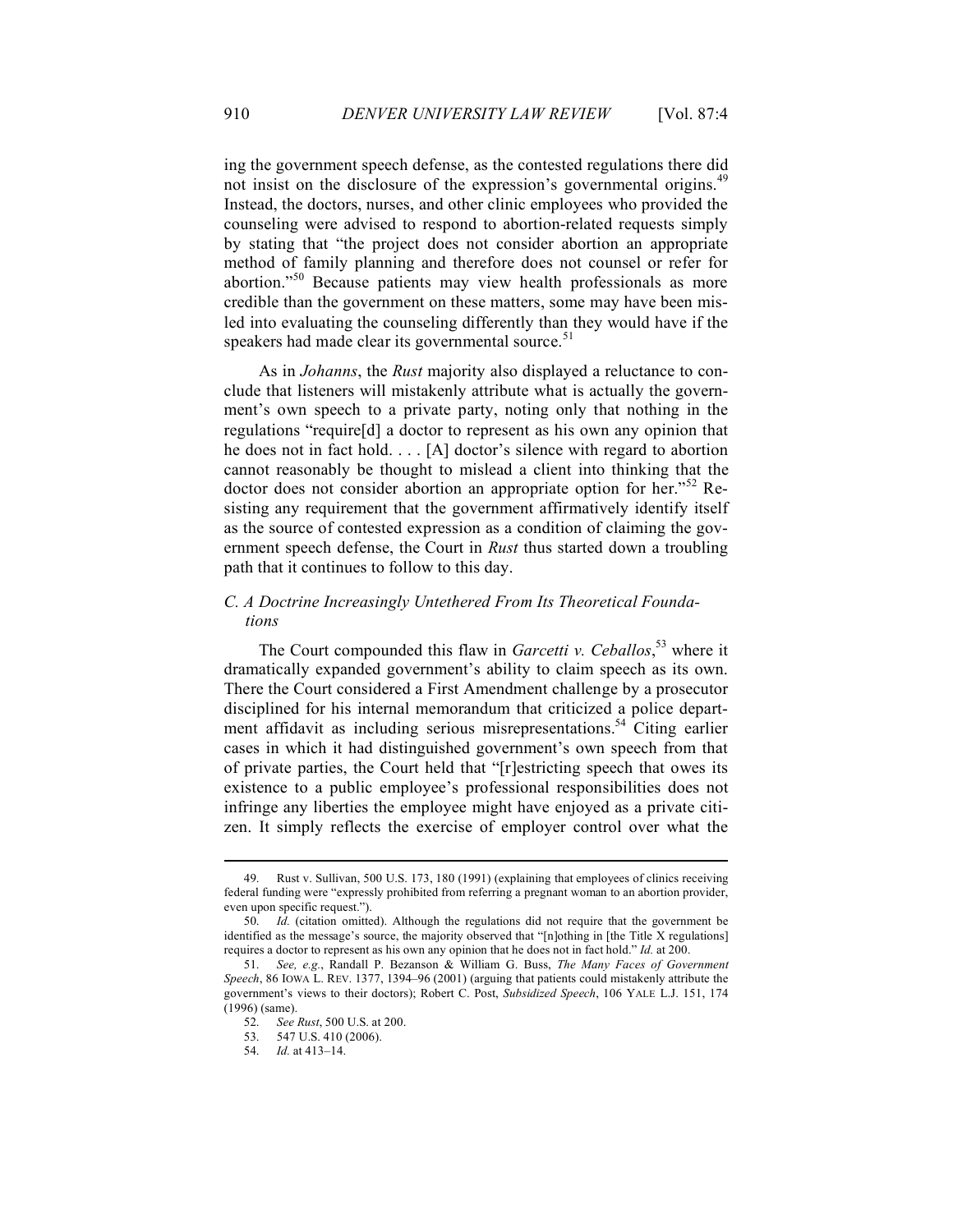employer itself has commissioned or created."<sup>55</sup> The Court thus created a bright-line rule that essentially treats public employees' speech delivered pursuant to their official duties as the government's own speech that it has bought with a salary and thus may control free from First Amendment scrutiny.<sup>56</sup> Justice Souter's dissent, in contrast, resisted the majority's bright-line rule as "portend[ing] a bloated notion of controllable government speech."<sup>57</sup>

As discussed extensively elsewhere,<sup>58</sup> *Garcetti* empowers the government to punish public employees simply for doing their jobs when those workers have been hired to flag hazards and improprieties. For this reason, *Garcetti* has had the most real-world impact of the Court's government speech decisions to date, as lower courts now routinely rely on it to dispose of the constitutional claims of government workers fired after making job-required reports of illegal or dangerous conditions despite the great value of such speech to the public.<sup>59</sup> The outcomes in these cases now turn not on the public's interest in the expression, nor on any injury to the government employer, but instead simply on whether the contested speech falls within the plaintiff's job duties.

Consider, as just one example, the Ninth Circuit's decision in *Huppert v. City of Pittsburg*. 60 The court there applied *Garcetti* to hold that the First Amendment does not protect police officers from punishment based on their truthful testimony before a grand jury investigating possible police department corruption because such testimony occurs pursuant to their official duties and is thus subject to their government employer's control.<sup>61</sup>

<sup>55</sup>*. Id.* at 421–22 (citing Rosenberger v. Rector & Visitors of Univ. of Va.*,* 515 U.S. 819, 833 (1995) ("[W]hen the government appropriates public funds to promote a particular policy of its own it is entitled to say what it wishes.")).

<sup>56</sup>*. See Garcetti*, 547 U.S. at 421–22. The *Garcetti* majority left open the possibility that public educators' speech that raises issues of academic freedom might be subject to a different standard. *Id.* at 425 ("We need not, and for that reason do not, decide whether the analysis we conduct today would apply in the same manner to a case involving speech related to scholarship or teaching.").

<sup>57</sup>*. Id.* at 438 (Souter, J., dissenting).

<sup>58.</sup> Helen Norton, *Constraining Public Employee Speech: Government's Control of Its Workers' Speech to Protect Its Own Expression*, 59 DUKE L.J. 1 (2009) (arguing that the First Amendment should be understood to permit government to claim as its own—and thus control as government speech free from First Amendment scrutiny—only the speech of public employees that it has specifically hired to deliver a particular viewpoint that is transparently governmental in origin and thus open to the public's meaningful credibility and accountability check).

<sup>59</sup>*. See id.* at 14–15 (canvassing examples).

<sup>60.</sup> 574 F.3d 696 (9th Cir. 2009).

<sup>61.</sup> *Id.* at 708–09. The circuits are currently split on this issue. The Third Circuit held that the First Amendment still protects police officers' truthful testimony even after *Garcetti* on the grounds that such testimony is their duty as citizens as well as police officers. Reilly v. City of Atlantic City, 532 F.3d 216, 231 (3d Cir. 2008) ("[T]he act of offering truthful testimony is the responsibility of every citizen, and the First Amendment protection associated with fulfilling that duty of citizenship is not vitiated by one's status as a public employee.").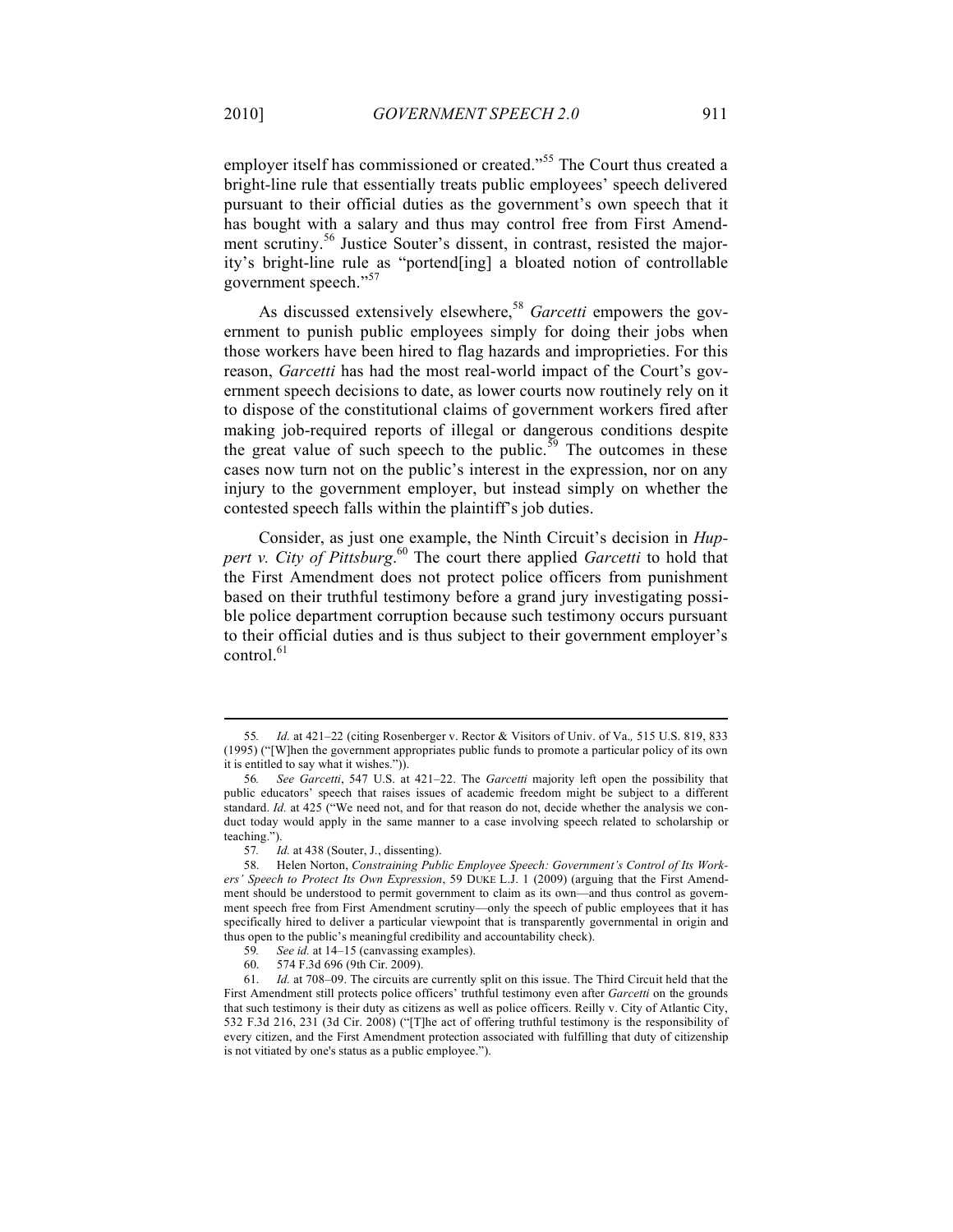The Seventh Circuit's decision in *Fairley v. Andrews*<sup>62</sup> further demonstrates the point. There the plaintiff prison guards alleged that they had suffered threats and assaults because of their reports that other guards regularly beat prisoners without justification.63 After *Garcetti*, Judge Easterbrook concluded, the First Amendment offers the plaintiffs no protection because their jobs required them to flag prisoner maltreatment: "Since the General Orders require guards to report misconduct by their colleagues, the guards' reports are not part of the freedom of speech and how the sheriff responds is a question for statutes, regulations, and wise management rather than the Constitution."<sup>64</sup> Just as unsuccessful were the plaintiffs' efforts to escape *Garcetti* by arguing that their jobs actually—although unofficially—required a code of silence, which they broke with their reports of misconduct:

*Garcetti* applies to job requirements that limit, as well as those that require, speech. Suppose the Jail put a guard in charge of maintaining a bulletin board, instructing him to post only materials that relate to workplace safety. If the guard puts up something on a different topic, or fails to put up anything, the management may discipline the guard without encountering an objection under the first amendment. . . . And *Garcetti* can't be limited to 'good' workplace requirements . . . . The purported code of silence is a ban on filing complaints about guard-on-inmate violence. Such a policy might be foolish; it might expose the County to other lawsuits; but it does not offend the first amendment  $\ldots$ .<sup>65</sup>

In short, *Garcetti* operates to the detriment of public employees who challenge government corruption or otherwise speak out on matters of significant public interest. It thus illustrates the absurd results generated by the Court's doctrine—a doctrine now increasingly unmoored from its theoretical underpinnings, as it fails to recognize the constitutional value of government speech as rooted entirely in its ability to enhance, rather than frustrate, government's accountability to its electorate.

#### *D. Finally, An Easy Government Speech Case—But Questions Remain*

This brings us to *Pleasant Grove City v. Summum*, 66 the first case in which the Court was unanimous in characterizing contested speech as the government's. The City of Pleasant Grove's Pioneer Park contained "15 permanent displays, at least 11 of which were donated by private" parties and which included "an historic granary, a wishing well, the City's first fire station, a September 11 monument, and a Ten Commandments

<sup>62.</sup> 578 F.3d 518 (7th Cir. 2009).

<sup>63</sup>*. Id.* at 520–21.

<sup>64.</sup> *Id.* at 522.

<sup>65.</sup> *Id.* at 523 (citations omitted).

<sup>66.</sup> 129 S. Ct. 1125 (2009).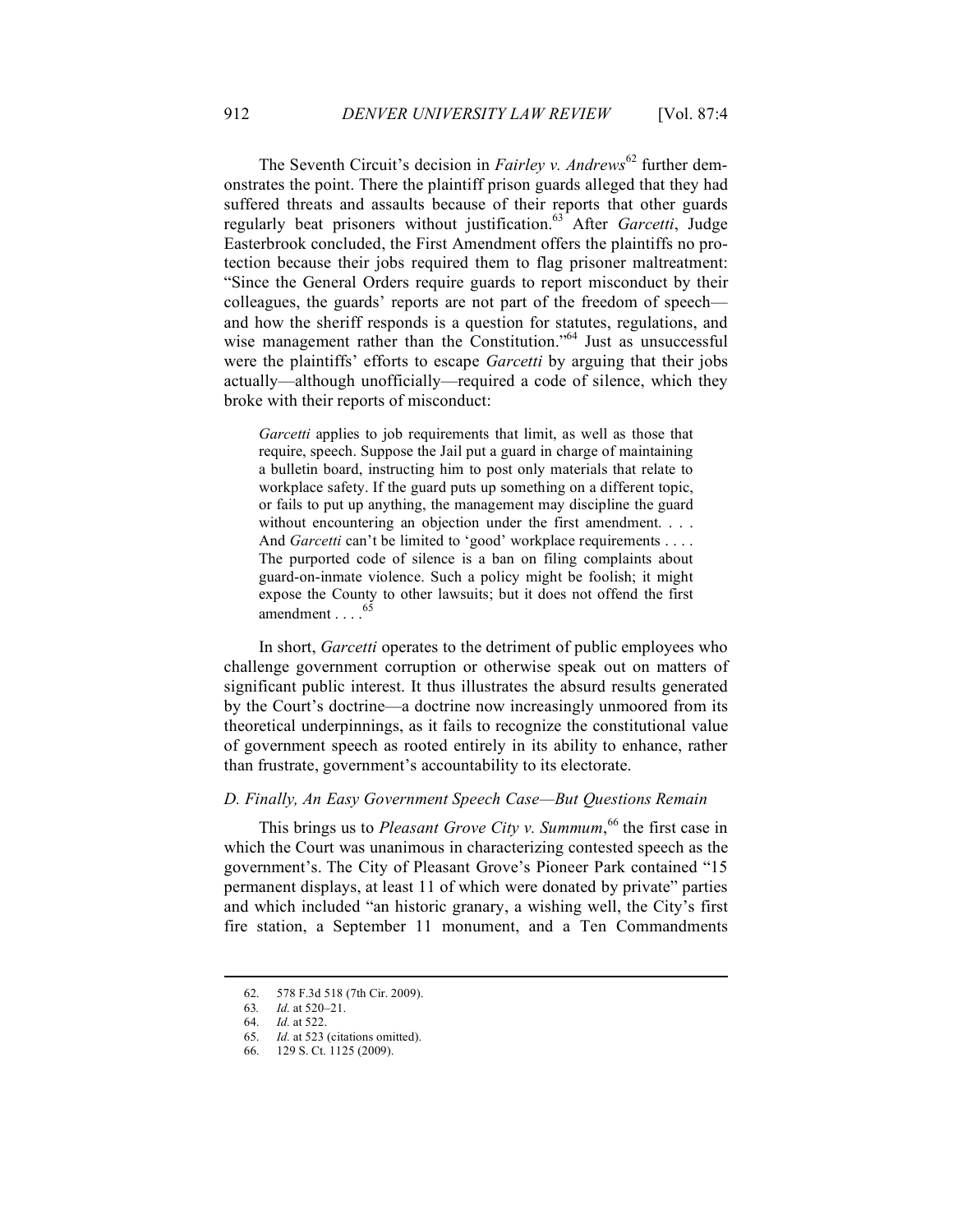monument donated by the Fraternal Order of Eagles in 1971."<sup>67</sup> Summum, a religious organization, requested permission to donate and erect a stone monument in the park similar in size to the Ten Commandments monument but instead featuring the Seven Aphorisms of Summum (a series of statements that Summum adherents believe that God gave to Moses).<sup>68</sup> The City denied the request, claiming that it had made the expressive choice to accept only monuments that either directly related to the town's history or were donated by groups with longstanding ties to the community.<sup>69</sup> The plaintiffs asserted that the various park monuments instead represented the expression of the private speakers who donated them.<sup>70</sup> Government and private parties thus both lay expressive claim to the same speech. When the City denied its request, Summum sued, alleging that the City's rejection of its monument violated the U.S. Constitution's free speech clause. $71$ 

A unanimous Court found this easily characterized as government speech: "There may be situations in which it is difficult to tell whether a government entity is speaking on its own behalf or is providing a forum for private speech, but this case does not present such a situation. Permanent monuments displayed on public property typically represent government speech."<sup>72</sup> Although the Justices continued to divide over whether government *must* affirmatively identify itself as a message's source to claim the government speech defense, all agreed that the expression at issue satisfied their various tests for government speech.

Justice Alito's majority opinion, for example, relied on a number of rationales in characterizing the contested speech as the government's. At times, he focused on the *Johanns* "establishment and control" factors:

[T]he City has 'effectively controlled' the messages sent by the monuments in the Park by exercising 'final approval authority' over

<sup>67.</sup> *Id.* at 1129.

<sup>68.</sup> *Id.* at 1129–30.

<sup>69.</sup> *Id.* at 1130.

<sup>70.</sup> *See id.* at 1131.

<sup>71.</sup> *Id.* Summum also alleged that the City violated the Free Speech and Establishment Clauses of the Utah Constitution. Complaint ¶¶ 31–39, Summum v. Pleasant Grove City, No. 2:05CV00638 DB, 2005 WL 2918243, (D. Utah July 29, 2005). However, neither of these claims were raised on appeal. Summum v. Pleasant Grove City, 483 F.3d 1044, 1048 n.3 (10th Cir. 2007). Although the plaintiff had a number of strategic motivations, this decision can be explained in large part by the fact that prevailing on an establishment clause claim would result in the removal of the Ten Commandments monument, rather than requiring the inclusion of Summum's monument. *See*  Bernadette Meyler, Summum *and the Establishment Clause*, 104 NW. U. L. REV. COLLOQUY 95, 95 (2009), http://www.law.northwestern.edu/lawreview/colloquy/2009/32/LRColl2009n32Meyler.pdf; Nelson Tebbe, *Privatizing and Publicizing Speech*, 104 NW. U. L. REV. COLLOQUY 70, 73 (2009), http://www.law.northwestern.edu/lawreview/colloquy/2009/30/LRColl2009n30Tebbe.pdf.

Although the Court thus considered only the free speech clause claim, the potential establishment clause issues proved distracting to many. Indeed, Justice Scalia concurred separately to emphasize his view that the city's display of the Ten Commandments did not violate the Establishment Clause. *Summum*, 129 S. Ct*.* at 1139–40 (Scalia, J., concurring).

<sup>72.</sup> *Summum*, 129 S. Ct. at 1132.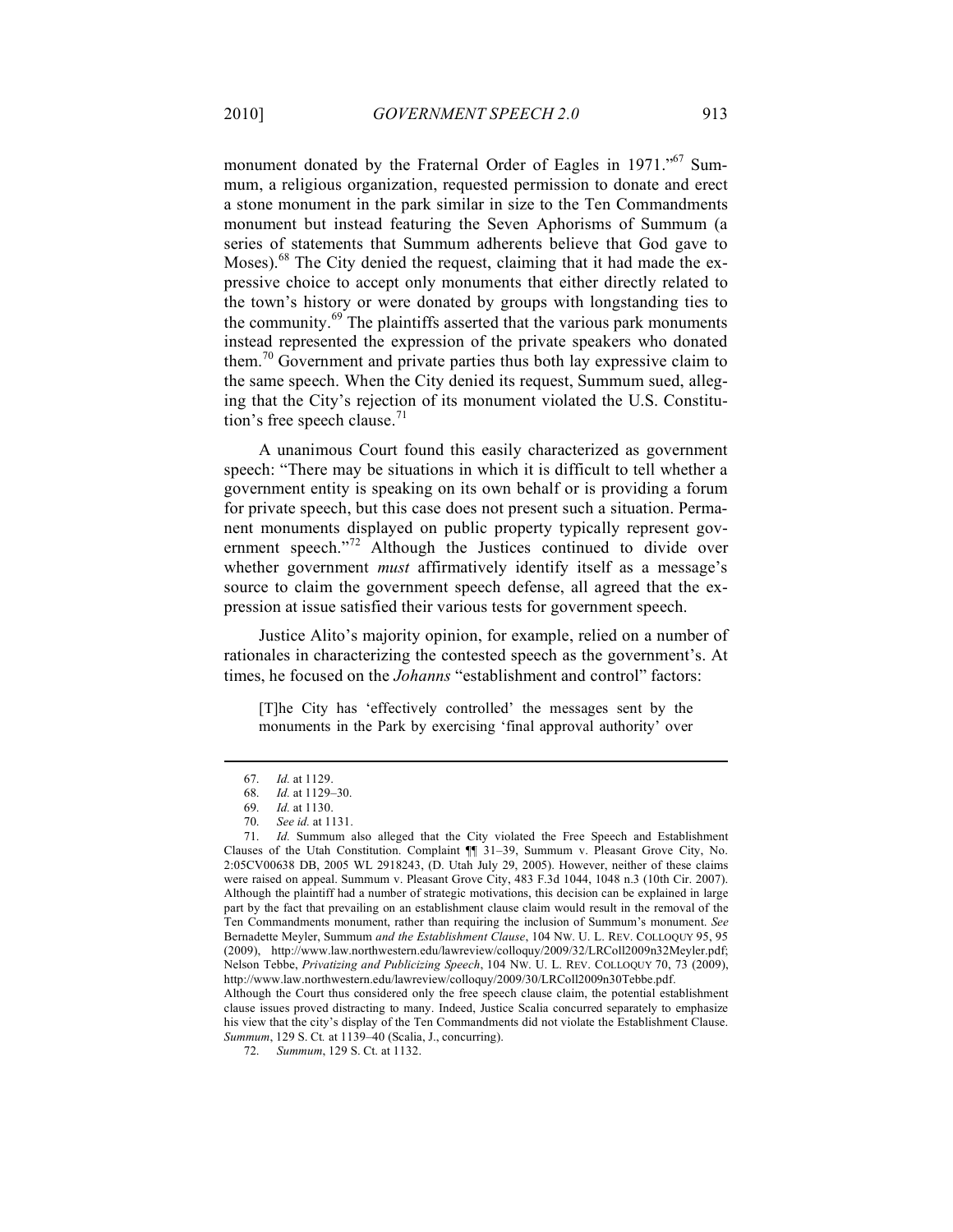their selection. The City has selected those monuments that it wants to display for the purpose of presenting the image of the City that it wishes to project to all who frequent the Park; it has taken ownership of most of the monuments in the Park, including the Ten Commandments monument that is the focus of respondent's concern; and the City has now expressly set forth the criteria it will use in making future selections.<sup>7</sup>

The majority, however, also noted that observers would likely attribute the expression to the city,<sup>74</sup> thus satisfying the test preferred by a number of the concurring justices.<sup>75</sup> More specifically, the majority noted that historical context,  $\sqrt[7]{\ }$  longstanding government practice,  $\sqrt[7]{\ }$  and the monuments' location on the city's own property<sup>78</sup> served as cues<sup>79</sup> that signaled the expression's governmental source to onlookers.<sup>80</sup> In so doing, however, the majority again failed to tie its rationale to any discussion of the value of government speech in informing the public about its

75. *See id.* at 1142 (Souter, J., concurring) ("[T]he best approach that occurs to me is to ask whether a reasonable and fully informed observer would understand the expression to be government speech, as distinct from private speech the government chooses to oblige by allowing the monument to be placed on public land.").

See id. at 1132–33 (majority opinion) ("Governments have long used monuments to speak to the public. Since ancient times, kings, emperors, and other rulers have erected statues of themselves to remind their subjects of their authority and power. Triumphal arches, columns, and other monuments have been built to commemorate military victories and sacrifices and other events of civic importance.").

77. *See id.* at 1133 ("We think it is fair to say that throughout our Nation's history, the general government practice with respect to donated monuments has been one of selective receptivity.").

78. *See id.* ("Just as government-commissioned and government-financed monuments speak for the government, so do privately financed and donated monuments that the government accepts and displays to the public on government land. It certainly is not common for property owners to open up their property for the installation of permanent monuments that convey a message with which they do not wish to be associated. And because property owners typically do not permit the construction of such monuments on their land, persons who observe donated monuments routinelyand reasonably—interpret them as conveying some message on the property owner's behalf. In this context, there is little chance that observers will fail to appreciate the identity of the speaker.").

79. *See* Helen Norton, *The Measure of Government Speech: Identifying Expression's Source*, 88 B.U. L. REV. 587, 607–09 (2008) (describing how onlookers use a variety of "source cues" to determine a message's origins).

80. Although concurring Justices Stevens, Souter, Ginsburg, and Breyer made clear their resistance to a bright-line rule that public monuments always constitute government speech, they agreed that, under these particular circumstances, reasonable observers would understand the monuments to reflect the city's own expression. *See Summum,* 129 S. Ct. at 1139 (Stevens, J., concurring) ("Nor is it likely, given the near certainty that observers will associate permanent displays with the governmental property owner, that the government will be able to avoid political accountability for the views that it endorses or expresses through this means."); *id.* at 1141 (Souter, J., concurring) ("And although the government should lose when the character of the speech is at issue and its governmental nature has not been made clear, I also agree with the Court that the city need not satisfy the particular formality urged by *Summum* . . . .") (citation omitted).

<sup>73.</sup> *Id.* at 1134 (quoting Johanns v. Livestock Mktg. Assn., 544 U.S. 550, 560–61 (2005)) (citation omitted).

<sup>74.</sup> *Summum*, 129 S. Ct. at 1134 ("[T]he City took ownership of that monument and put it on permanent display in a park that it owns and manages and that is linked to the City's identity. All rights previously possessed by the monument's donor have been relinquished. The City's actions provided a more dramatic form of adoption than the sort of formal endorsement that respondent would demand, unmistakably signifying to all Park visitors that the City intends the monument to speak on its behalf.").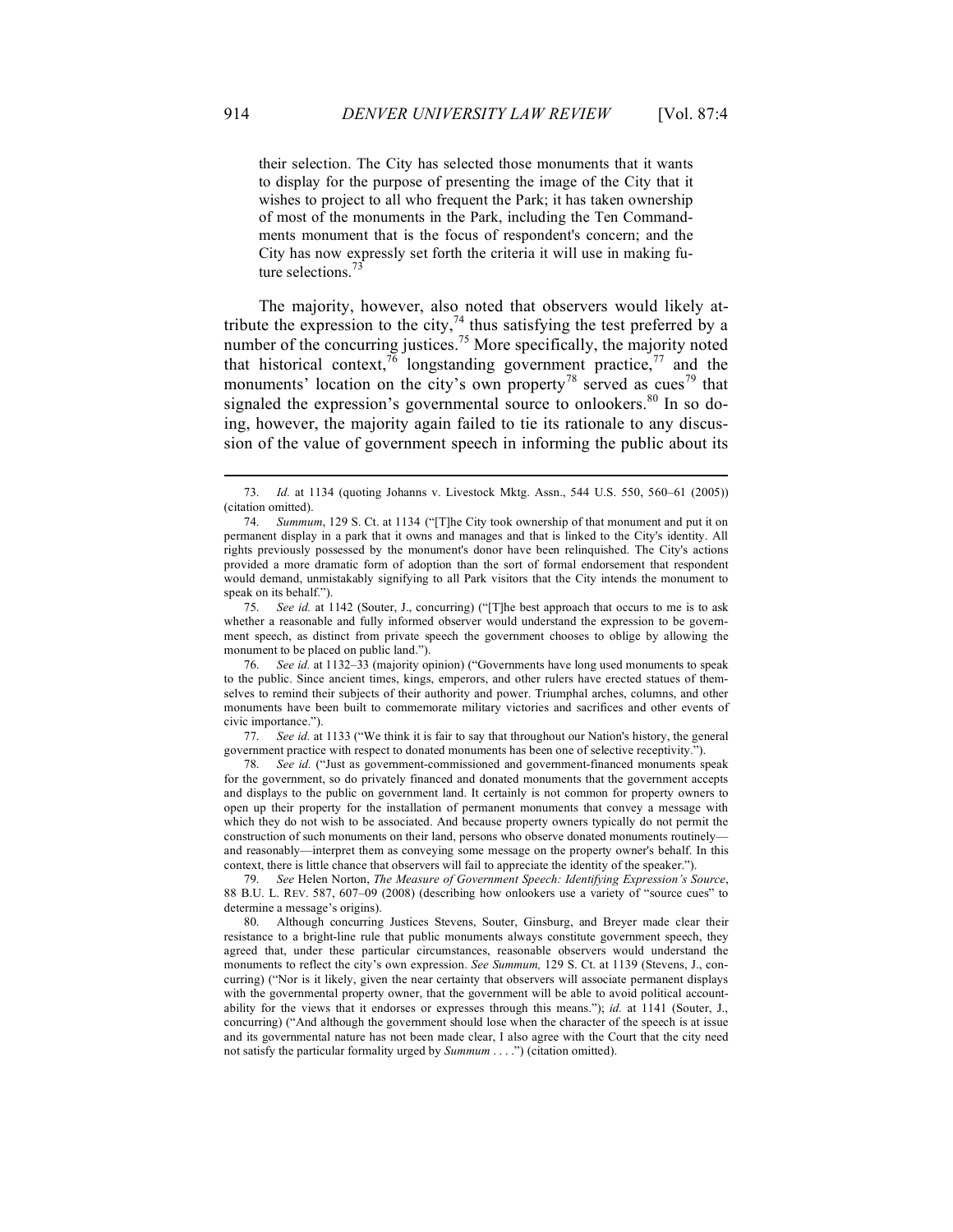government in a way that enhances political accountability, even as it acknowledged—but declined to address—the "legitimate concern that the government speech doctrine not be used as a subterfuge for favoring certain private speakers over others based on viewpoint."<sup>81</sup>

Perhaps *Summum* was unanimous because the objectionable consequences of a contrary ruling were so clear as a pragmatic matter.<sup>82</sup> New York City, as just one example, would otherwise face a choice of declining France's offer of the Statue of Liberty or instead accepting it so long as it accepted all other offers of statues of a similar size and nature.<sup>83</sup> To be sure, pragmatism often drives the Court's First Amendment doctrine.<sup>84</sup> It has done so very inconsistently, however, in the government speech context. For example, the *Johanns* majority's refusal to require the disclosure of expression's governmental origins as a condition of claiming the defense makes no pragmatic sense, in that such transparency demands very little from the government as a practical matter while providing considerable value in ensuring meaningful political accountability. And although the *Garcetti* decision is fueled by pragmatic con-

<sup>81</sup>*. Id.* at 1134 (majority opinion); *see also* Erwin Chemerinsky, *Moving to the Right, Perhaps Sharply to the Right*, 12 GREEN BAG 2d 413, 426–27 (2009) (expressing concern that *Summum* will permit governments to adopt demonstrations as their own on the basis of viewpoint and thus engage in "blatantly unconstitutional form[s] of viewpoint discrimination. . . . Perhaps a distinction could be drawn between permanent monuments, as in *Summum*, and transitory speech, such as demonstrations. It is impossible to explain, though, why this is a distinction that would matter under the First Amendment.").<br>82. See S

<sup>82</sup>*. See Summum*, 129 S. Ct. at 1134 ("Requiring all of these jurisdictions [that have accepted monuments without such formal declarations] to go back and proclaim formally that they adopt all of these monuments as their own expressive vehicles would be a pointless exercise that the Constitution does not mandate."); *id.* at 1138 (describing how government entities required to maintain viewpoint neutrality in their selection of donated monuments must either "'brace themselves for an influx of clutter' or face the pressure to remove longstanding and cherished monuments") (citation omitted).

<sup>83</sup>*. See id.* at 1137–38. For a powerful example of the pragmatic effects of a ruling to the contrary, see Mary Jean Dolan, *Why Monuments are Government Speech: The Hard Case of Pleasant Grove City v. Summum*, 58 CATH. U. L. REV. 7, 10 & n.18 (2008) (detailing efforts by opponents of gay rights to donate a monument to hate crime victim Matthew Shepard to the city of Laramie, proclaiming that Matthew "[e]ntered hell October 12, 1998, in defiance of God's Warning").

<sup>84</sup>*. See* Edward J. Eberle, *Practical Reason: The Commercial Speech Paradigm*, 42 CASE W. RES. L. REV. 411, 415 (1992) ("Pragmatism further advocates solutions to First Amendment problems through careful, contextual, pragmatic reasoning."); Richard A. Posner, *Pragmatism Versus Purposivism in First Amendment Analysis*, 54 STAN. L. REV. 737, 739 (2002) ("[T]he constitutional law of free speech seems on the whole, though certainly not in every respect, to be a product of the judges' (mainly they are United States Supreme Court Justices) trying to reach results that are reasonable in light of their consequences."); Lawrence Rosenthal, *First Amendment Investigations and the Inescapable Pragmatism of the Common Law of Free Speech* 10 (Chapman Univ. Sch. of Law Legal Studies Research Paper Series, Paper No. 09-36, 2009), *available at* http://papers.ssrn.com/sol3/papers.cfm?abstract\_id=1481478## ("[I]n First Amendment jurisprudence, pragmatic balancing is inescapable."). *But see* Eugene Volokh, *Pragmatism v. Ideology in Free Speech Cases*, 99 NW. U. L. REV. 33, 34 (2004) (discussing "the weakness of the turn from principle to pragmatism"); R. George Wright, *Pragmatism and Freedom of Speech*, 80 N.D. L. REV. 103, 104 (2004) (stating that pragmatic approaches "ultimately tend to drain the life from our most adequate and circumstantially appropriate moral vocabularies and cannot properly account for virtually all the class free speech values, aims, and purposes").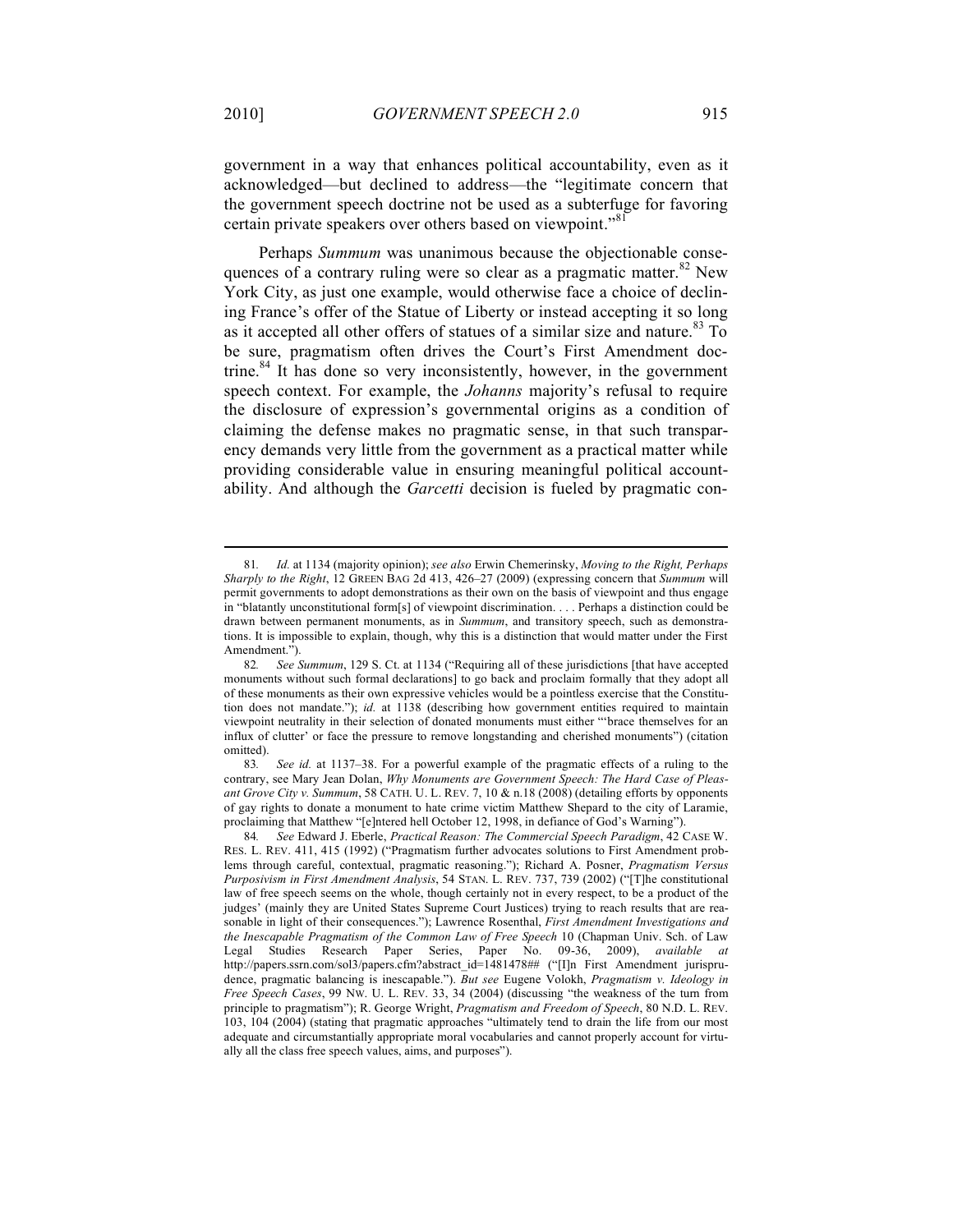cerns related to public agency governance, $85$  it also imposes disastrous pragmatic consequences with respect to public access to government workers' reports of corruption and threats to health and safety.<sup>86</sup> The Court's government speech doctrine thus seems unmoored not only from a principled commitment to the role of government speech in enhancing government's accountability to the public, but also from pragmatic concerns as well. The majority simply appears to defer to the government, as it has yet to deny government's claim to contested speech as its own.<sup>87</sup>

Rather than simply acquiesce to government's claim to speech as its own, the Court should instead require a government entity seeking to claim the government speech defense to establish that it expressly claimed the speech as its own when it authorized the communication and that onlookers understood the speech to be the government's at the time of its delivery, thus maximizing the public's ability to engage in meaningful political accountability measures as well as in undeceived assessments of the message's credibility.<sup>88</sup> This is a relatively easy problem to solve, both doctrinally and technologically, should the Court have the will to do so. The next Subpart explores the possibility that emerging government speech challenges will place additional pressure on the Court to reconsider and perhaps refine its approach to government speech disputes.

#### *E. What's Next: Increasing Pressure for Doctrinal Change*

Because the Supreme Court has yet to articulate a clear rule for parsing government from private speech—much less one that insists on meaningful political accountability to check the government's expressive choices—lower courts continue to indicate frustration with the Court's doctrine in this area. Indeed, a number of circuit courts of appeal have declined to take the easy bait offered by the Court simply to defer to government claims to contested speech as its own. Moreover, they appear reluctant to embrace the Court's focus on government's establish-

<sup>85.</sup> *See* Lawrence Rosenthal, *The Emerging First Amendment Law of Managerial Prerogative*, 77 FORDHAM L. REV. 33, 38 (2008).

<sup>86.</sup> *See* Norton, *supra* note 58, at 14–15, 30–34.

<sup>87.</sup> In the four decisions characterized to date by the Court as involving competing governmental and private claims to the same speech—*Rust*, *Johanns*, *Garcetti*, and *Summum*—the Court characterized contested speech as the government's own speech so that government could control its content free from First Amendment scrutiny.

<sup>88.</sup> *See* Norton, *supra* note 79, at 599; *see also id.* ("[G]overnment can establish its entitlement to the government speech defense only when it establishes itself as the source of that expression both as a *formal* and as a *functional* matter. In other words, government must expressly claim the speech as its own when it authorizes or creates a communication *and* onlookers must understand the message to be the government's at the time of its delivery.") (emphasis added). For other commentators' thoughtful discussion of these and related issues, see, e.g., Randall P. Bezanson & William G. Buss, *The Many Faces of Government Speech*, 86 IOWA L. REV. 1377 (2001); Caroline Mala Corbin, *Mixed Speech: When Speech is Both Private and Governmental,* 83 N.Y.U. L. REV. 605 (2008); Leslie Gielow Jacobs, *Who's Talking? Disentangling Government and Private Speech*, 36 U. MICH. J.L. REFORM 35 (2002); Gia B. Lee, *Persuasion, Transparency, and Government Speech,* 56 HASTINGS L.J. 983 (2005).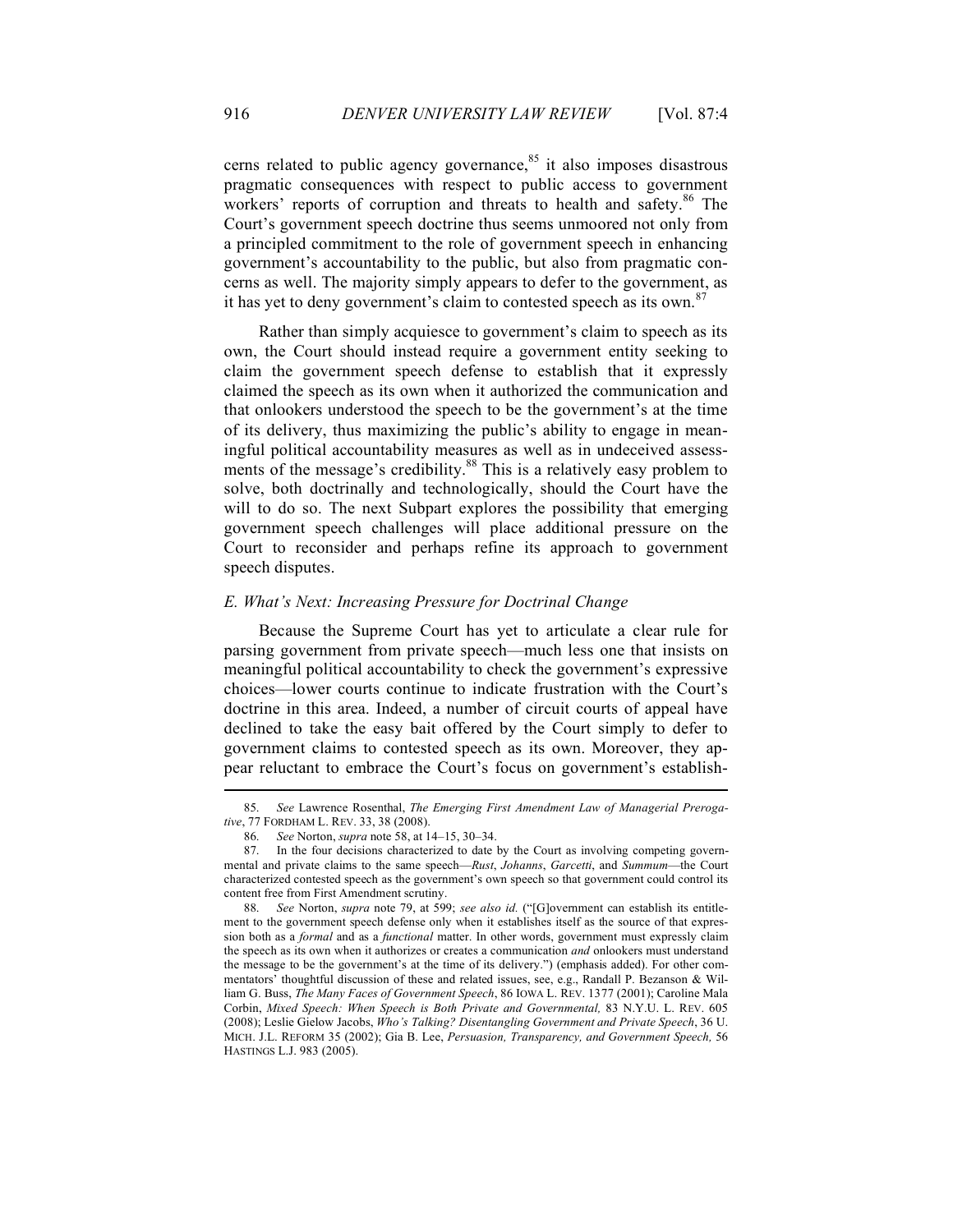ment and control of contested expression largely because of its troubling implications that the more government controls speech, the more speech it will be permitted to control—a proposition that seems inimical to First Amendment values.<sup>89</sup>

For example, several circuit courts continue to apply a four-factor test for parsing government from private speech—a test cobbled together before the Court's more recent government speech cases. Under this approach, courts examine the purpose of the contested program, the degree of editorial control exercised by public or private entities, the identity of the "literal" speaker, and whether public or private entities bear "ultimate responsibility" for the expression.<sup> $\frac{\delta}{20}$ </sup> Although circuit courts long failed to identify the theoretical justification underlying this test,  $91$  they now more helpfully explain these factors as proxies for determining a reasonable onlooker's attribution of the speech to the government or private parties, and thus for the public's meaningful ability to hold the government accountable for its expression.

Consider, more specifically, the ongoing controversy over whether certain specialty license plates—such as those featuring the message "Choose Life"—reflect the speech of the state (and thus entirely within the government's control) or of the car owners (and thus subject to First Amendment protections).<sup>92</sup> Such disputes continue to trouble lower courts, which increasingly suggest the need for a government speech doctrine that attends to government's meaningful accountability to the public for its expressive choices. Indeed, a number of circuit courts largely ignore the "establishment and control" factors emphasized by the Supreme Court majority in *Johanns*, 93 preferring instead a test that appears more akin to Justice Souter's dissent in *Johanns* and his concurring

<sup>89.</sup> *See* Sutliffe v. Epping Sch. Dist., 584 F.3d 314, 337 (1st Cir. 2009) (Torruella, J., dissenting) ("The majority's position has the potential of permitting a governmental entity to engage in viewpoint discrimination in its own governmentally-owned channels so long as the governmental entity can cast its actions as its own speech after the fact. What is to stop a governmental entity from applying the doctrine to a parade? Or official events? It is nearly impossible to concoct examples of viewpoint discrimination on government channels that cannot otherwise be repackaged ex post as 'government speech.'") (citations omitted).

<sup>90.</sup> *See* Planned Parenthood of S.C. Inc. v. Rose, 361 F.3d 786, 792–800 (4th Cir. 2004) (applying a four-factor test to conclude that specialty license plates were better characterized as private, rather than governmental speech; thus, the First Amendment did not permit government to exclude messages based on viewpoint); *see also* Wells v. City and County of Denver, 257 F.3d 1132, 1141–44 (10th Cir. 2001) (applying a four-factor test to conclude that a specific holiday display on public property constituted government speech; thus, Plaintiff had no First Amendment right to add to the display).

<sup>91.</sup> *See* Norton, *supra* note 79, at 597–99.

<sup>92.</sup> Adam Liptak, *Is That Plate Speaking For the Driver Or the State?*, N.Y. TIMES, April 28, 2009, at A12, *available at* http://www.nytimes.com/2009/04/28/us/28bar.html ("[T]he volume of litigation on this question and the doctrinal free-for-all it has given rise to in the lower courts have convinced many legal scholars that the court must soon step in.").

<sup>93.</sup> *See* Scott W. Gaylord, *Licensing Facially Religious Government Speech:* Summum*'s Impact on the Free Speech and Establishment Clauses*, 8 FIRST AMEND. L. REV. 315 (discussing lower courts' resistance to the Supreme Court's emphasis on establishment and control in *Summum* and *Johanns*).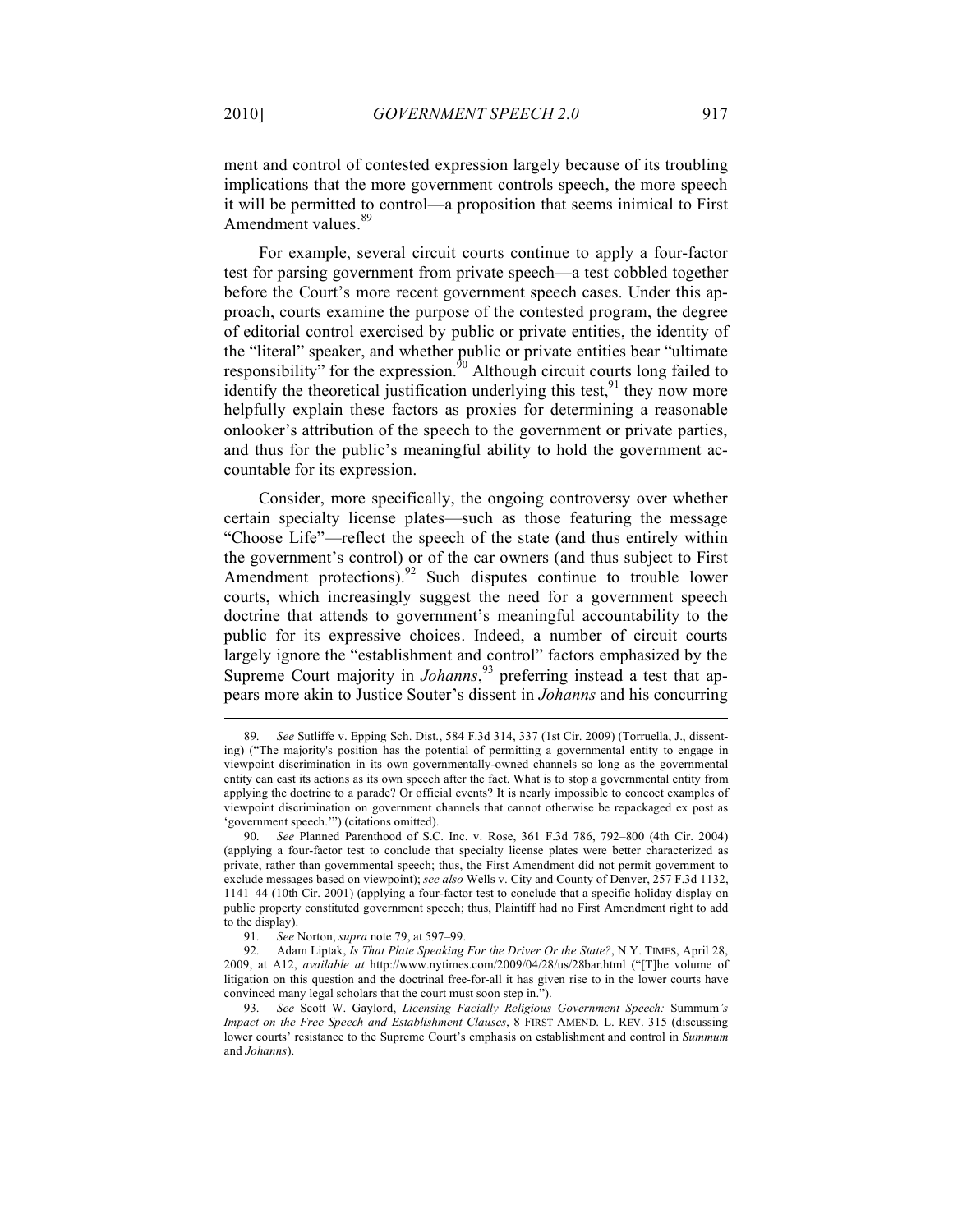opinion in *Summum*<sup>94</sup> that focuses on the perceptions of reasonable onlookers. The Seventh Circuit, for example, applied a four-factor test, urging that it "be distilled (and simplified) by focusing on the following inquiry: Under all the circumstances, would a reasonable person consider the speaker to be the government or a private party?"<sup>95</sup> The court then concluded that onlookers would attribute specialty license plate messages to private, rather than public, speakers.  $96$ 

More recently, the Eighth Circuit summarily distinguished the Supreme Court's decision in *Summum*<sup>97</sup> and instead emphasized: "Our analysis boils down to one key question: whether, under all the circumstances, a reasonable and fully informed observer would consider the speaker to be the government or a private party."<sup>98</sup> In "concluding that a reasonable and fully informed observer would consider the speaker to be the organization that sponsors and the vehicle owner who displays the specialty license plate,<sup>"99</sup> it thus joined the Fourth, Seventh, and Ninth Circuits in stressing the importance of government's transparent identification of speech as its own to ensure the government's meaningful political accountability for its expressive choices.<sup>100</sup> Only the Sixth Circuit has yet applied the *Johanns* establishment and control factors to conclude that "Choose Life" specialty plates are the government's own speech exempt from First Amendment scrutiny.<sup>101</sup>

As the foregoing illustrates, the most difficult government speech cases generally involve some forms of collaboration or interaction between government and private speakers in contexts that create doubt about the source of contested expression.<sup>102</sup> These controversies will

<sup>94.</sup> *See* Pleasant Grove City v. Summum*,* 129 S. Ct. 1125, 1142 (Souter, J., concurring) ("[T]he best approach that occurs to me is to ask whether a reasonable and fully informed observer would understand the expression to be government speech, as distinct from private speech the government chooses to oblige by allowing the monument to be placed on public land.").

<sup>95.</sup> Choose Life Ill., Inc. v. White, 547 F.3d 853, 863 (7th Cir. 2008), *cert. denied,* 130 S. Ct. 59 (2009).

<sup>96</sup>*. Id.* at 863–64.

<sup>97.</sup> Roach v. Stouffer, 560 F.3d 860, 868 n.3 (8th Cir. 2009) ("We deal here with a much different issue [than that in *Summum*]: whether specialty license plates on privately-owned vehicles communicate government speech. Unlike monuments displayed in public parks, specialty license plates that advertise the name or motto of a private organization facilitate expressive conduct on the part of the organization and its supporters, not the government.").

<sup>98.</sup> *Id.* at 867.

 $Id$ 

<sup>100.</sup> *See White*, 547 F.3d at 863; Ariz. Life Coalition Inc. v. Stanton, 515 F.3d 956, 964–65 (9th Cir. 2008), *cert. denied*, 129 S. Ct. 56 (2008); Planned Parenthood of S.C. Inc. v. Rose, 361 F.3d 786, 795–96 (4th Cir. 2004) ("The government speech doctrine was not intended to authorize cloaked advocacy that allows the State to promote an idea without being accountable to the political process.").

<sup>101.</sup> Am. Civil Liberties Union of Tenn. v. Bredesen, 441 F.3d 370, 380 (6th Cir. 2006), *cert. denied*, 548 U.S. 906 (2006). For a discussion of circumstances under which specialty license plates might accurately be characterized as the government's own speech, see Helen Norton, *Shining a Light on Democracy's Dark Lagoon*, 61 S. CAR. L. REV. 535, 537–42 (2010).

<sup>102.</sup> Similar disputes involve determinations of whether the government's decision to accept and recognize services from some private entities and not others reflects the government's own expressive act, or whether such discretionary recognition is better understood as viewpoint-based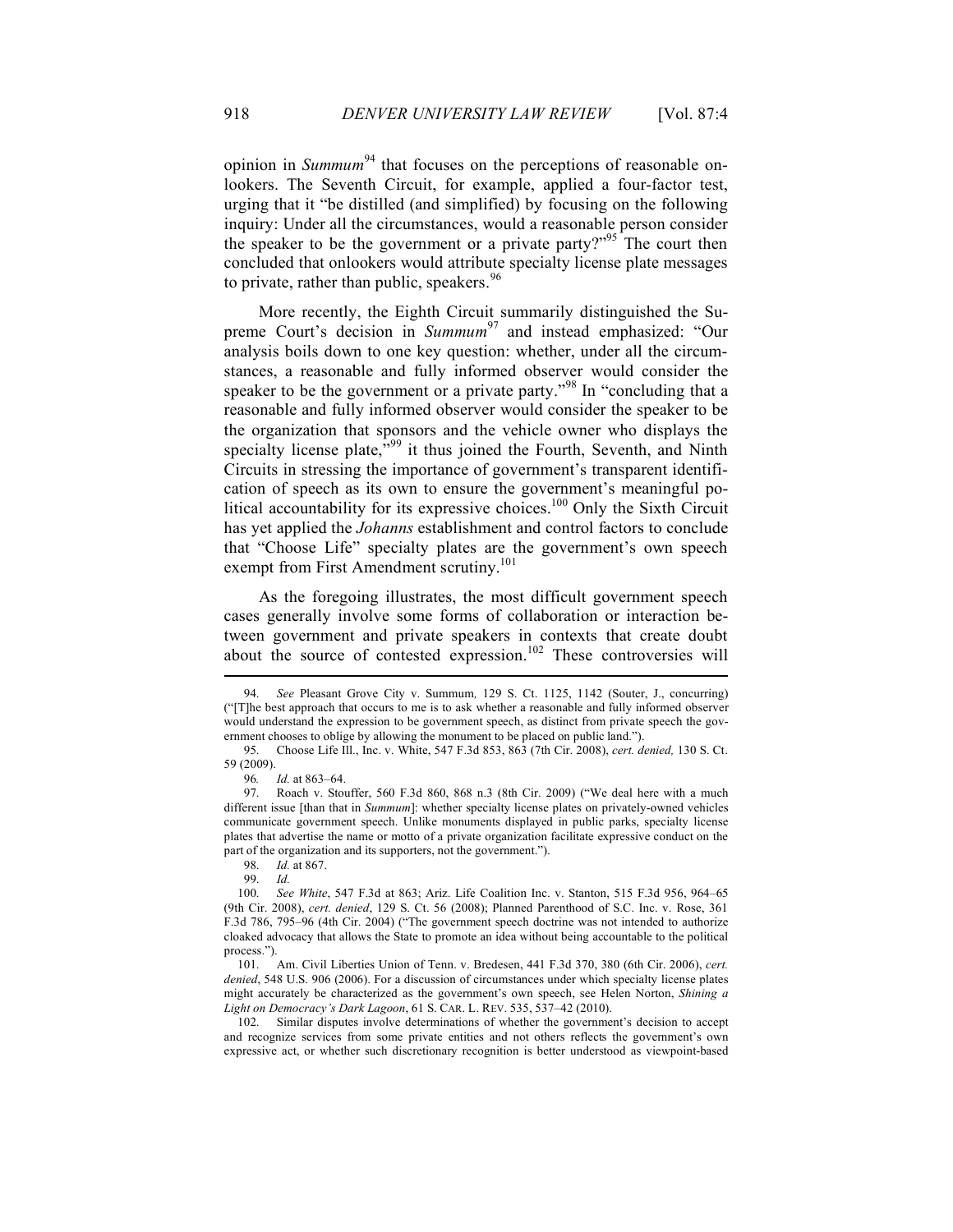likely increase in number with government's growing use of Web 2.0 networked technologies that facilitate interactivity and collaboration at speeds and scales heretofore unimagined.<sup>103</sup> Emerging challenges involving government's use of contemporary expressive technologies may thus put additional pressure on the Court to reconsider its resistance to a requirement that the government affirmatively identify itself as the source of contested expression as a condition of claiming the government speech defense.<sup>104</sup> The next Part explores the contexts in which such disputes may arise, and offers suggestions for their resolution.

#### PART II: A NEW GOVERNMENT SPEECH DOCTRINE FOR THE NEW GOVERNMENT SPEECH

#### *A. A Typology of Emerging Expressive Technologies Used by Government.*

In our information age, governmental use of networked technologies to express its views is as valuable as it is necessary. Today, the efficacy of government expression depends upon government's use of networked technologies, such as websites, links, social network sites, blogs, virtual worlds, video-sharing sites, and other online platforms.<sup>105</sup> The public spends much of its time online and often expects government to interact with it through a variety of social media.<sup>106</sup> Through its online

discrimination against private speakers. *See, e.g.*, Michael Cooper, *In Missouri, a Free Speech Fight Over a Highway Adoption*, N.Y. TIMES, June 21, 2009, at A14, *available at*  http://www.nytimes.com/2009/06/21/us/21highway.html (describing controversy over neo-Nazi groups' efforts to adopt a stretch of state highway with recognition in a state adopt-a-highway sign); Posting of Robert Mackey & Ashley Southall to The Lede Blog, http://thelede.blogs.nytimes.com/ 2009/03/31/kfc-and-peta-vie-to-fix-potholes/ (March 31, 2009, 4:58 EST) (describing Louisville's willingness to accept pothole paving funded by and featuring advertising of Kentucky Fried Chicken but rejecting similar offer by People for the Ethical Treatment of Animals).

<sup>103.</sup> As discussed more extensively *infra,* at least one circuit court judge has resisted the application of the Court's current approach to disputes involving government's use of networked technologies. *See* Sutliffe v. Epping Sch. Dist., 584 F.3d 314, 337–38 (1st Cir. 2009) (Torruella, J., dissenting) ("What is lacking in this 'recently minted' area of the law are any limiting principles. The majority extends the discrimination-as-government-speech doctrine to links on a government website. . . . [I]n the present case the majority extends the doctrine to a situation where, in my view, it was not clear that the government was engaging in speech at the time it was acting, and only justified its actions after the fact.") (citations omitted).

<sup>104.</sup> That the Court has now recognized the great instrumental value of requiring the disclosure of a message's author in the campaign finance context further suggests the possibility that it may be open to the possibility of such a requirement in the government speech context as well. *See* Citizens United v. Fed. Election Comm'n, 130 S. Ct. 876, 916 (2010) ("The First Amendment protects political speech; and disclosure permits citizens and shareholders to react to the speech of corporate entities in a proper way. This transparency enables the electorate to make informed decisions and give proper weight to different speakers and messages.").

<sup>105.</sup> For a thoughtful discussion of the value of such speech, see Mary Jean Dolan, *The Special Public Purpose Forum and Endorsement Relationships: New Extensions of Government Speech*, 31 HASTINGS CONST. L.Q. 71, 132–34 (2004).

<sup>106.</sup> Pew Internet & American Life Project recently reported that "37% of social network site users expect . . . updates" from the Obama Administration via social network sites and 34% expect to hear from the Administration via email. AARON SMITH, PEW INTERNET & AMERICAN LIFE PROJECT MEMO, POST-ELECTION VOTER ENGAGEMENT 1 (2008), http://www.pewinternet.org/~/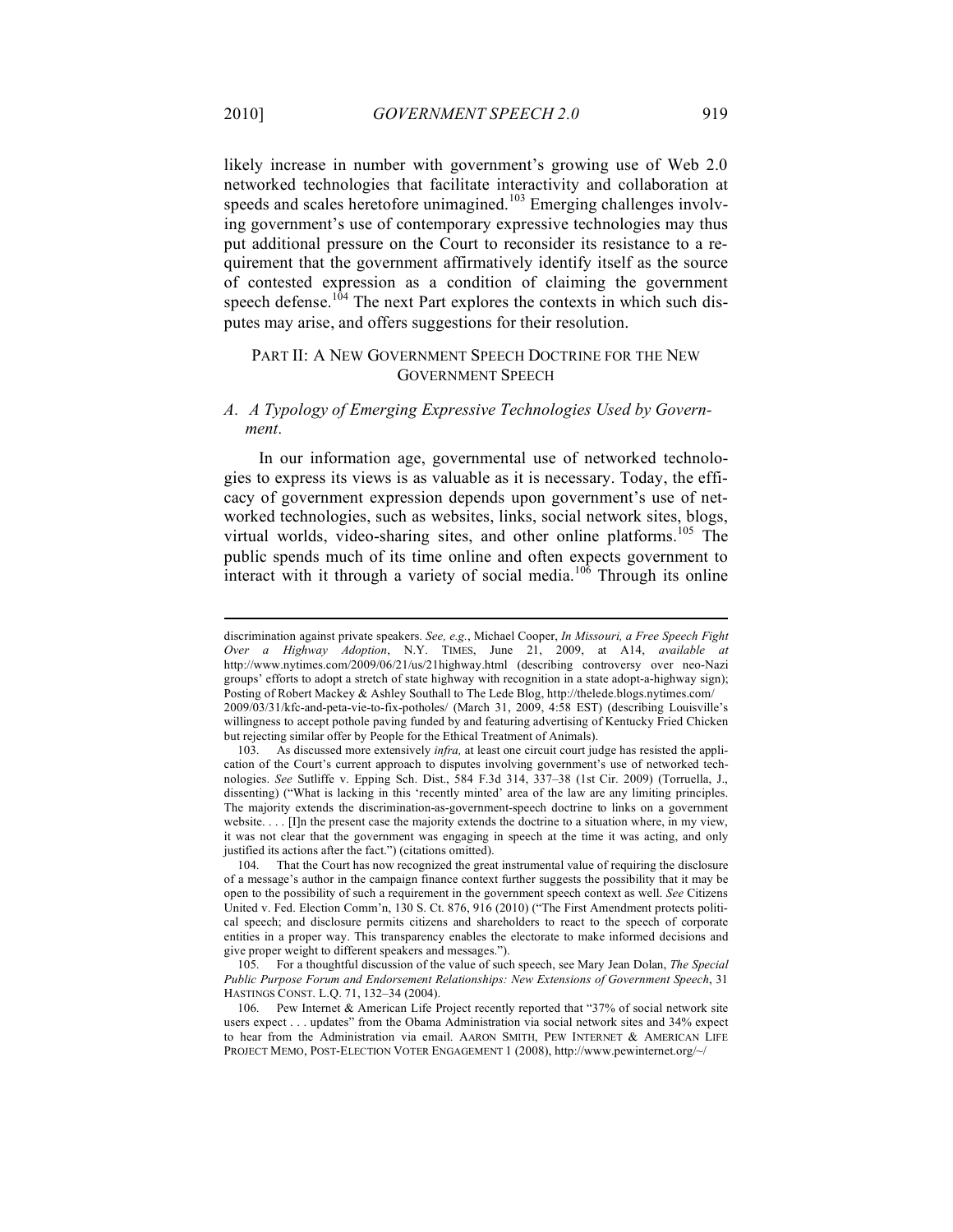expression, government provides the public with valuable information about government opinions. Not only might members of the public find these views helpful in developing their own positions, but they also learn much more about their elected officials' values and priorities. This helps inform the public's views on whether those officials should be re-elected or replaced.

In recognition of this reality, governments increasingly embrace a wide variety of networked technologies to communicate with the public. These include the static communicative technologies of Web 1.0 as well as more interactive platforms characteristic of Web  $2.0^{107}$  By mapping such technologies' transparency and interactivity, $108$  this section offers a typology that may be helpful in identifying when government speaks for itself and when it instead should be understood as providing a forum for others' speech—determinations that trigger very different First Amendment consequences.

#### 1. Transparent Non-Interactive Technologies

Governments use the Internet and related technologies to express themselves in a wide range of non-interactive ways. All or parts of most governmental websites provide the public with information authored solely by the government with no means for the public to contribute ideas. Certain government blogs do the same, informing the public about policy and recent news without permitting anyone to comment on posts.109 Government officials use micro blogging services such as Twitter to provide information to interested readers, who cannot respond directly to governmental Tweets directly,<sup>110</sup> and agencies similarly send text messages to interested members of the public.<sup>111</sup>

media//Files/Reports/2008/PIP\_Voter\_Engagement\_2008.pdf.pdf; *see also* AARON SMITH, THE INTERNET'S ROLE IN CAMPAIGN 2008 (2009), http://www.pewinternet.org/~/media//Files/Reports/ 2009/The Internets Role in Campaign 2008.pdf (documenting the public's avid involvement in the 2008 campaign).

<sup>107.</sup> *See, e.g.*, Tim O'Reilly, Web 2.0: A Compact Definition, http://radar.oreilly.com/2005/10/ web-20-compact-definition.html (Oct. 1, 2005) ("Web 2.0 is the network as platform, spanning all connected devices; Web 2.0 applications are those that make the most of the intrinsic advantages of that platform: delivering software as a continually-updated service that gets better the more people use it, consuming and remixing data from multiple sources, including individual users, while providing their own data and services in a form that allows remixing by others, creating network effects through an 'architecture of participation,' and going beyond the page metaphor of Web 1.0 to deliver rich use experiences.").

<sup>108.</sup> As Timothy Wu observes, Internet "applications can and do vary dramatically. To the user, the Internet comes in many incarnations—email, the World Wide Web, ICQ, and more. A singular model of Internet usage has become too small to capture the dramatic diversity of today's Internet." Wu, *supra* note 19, at 1163.

<sup>109.</sup> Steve Towns, *Four Questions for Beth Noveck,* GOVERNMENT TECHNOLOGY, July 2009, at 12, *available at* http://digitalmag.govtech.com/GT/GT\_Mag\_Jul09.pdf.

<sup>110.</sup> Interview by Scott Simon with Justin Cohen, U.S. State Dep't (Oct. 17, 2009) (transcript available at http://www.npr.org/templates/transcript/transcript.php?storyId=113876776). Twitter "[u]sers . . . can create . . . account[s] to send messages of up to 140 characters to other Twitter subscribers." Helle C. Dale, *Public Diplomacy 2.0: Where the U.S. Government Meets "New Media,"* BACKGROUNDER (The Heritage Found.), Dec. 8, 2009, at 9. "Tweets are usually received as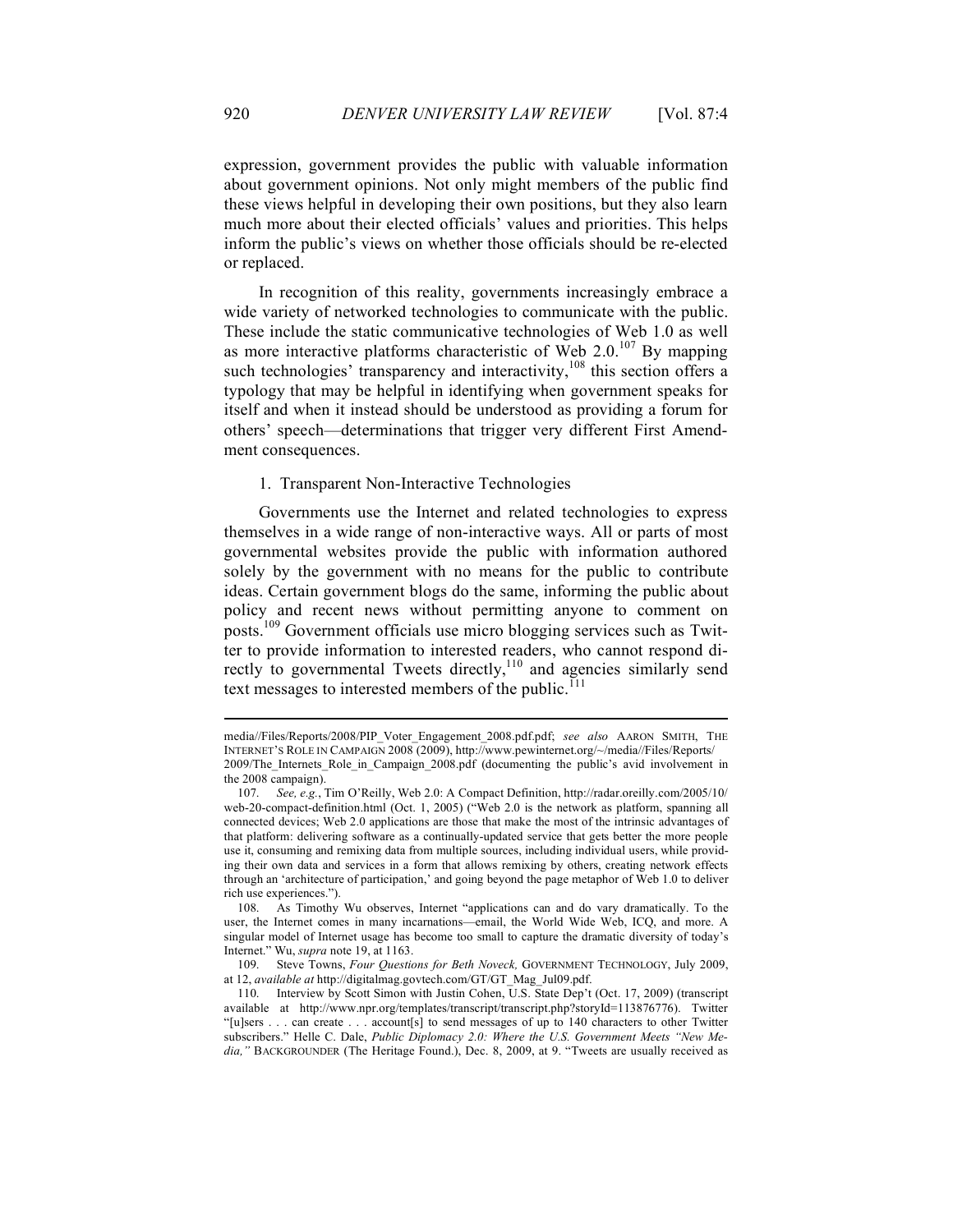Consider some examples. The Department of Homeland Security's (DHS) website provides the public with a plethora of information about its work and policies.<sup>112</sup> It provides hyperlinks<sup>113</sup> to other websites and allows readers to subscribe to its news feeds and receive emails concerning updates to the site.<sup>114</sup> It does not, however, permit the public to comment on posted stories or to interact with DHS officials online. The website features the DHS's views only.

The White House website similarly publishes a dizzying array of information, from the membership of Federal advisory committees to the names of everyone who visits the White House offices.<sup>115</sup> It hosts live webcasts of the President's speeches.<sup>116</sup> It sponsors eight blogs, including the Open Government Blog, the Office of Public Engagement Blog, and the White House Blog.<sup>117</sup> While the blogs update the public on news, policy discussions, and other matters, nearly all omit a comment function.<sup>118</sup> The website thus does not permit public interaction, and the online messages are clearly the White House's alone.

Such non-interactive Web 1.0 technologies—which constitute the majority of online government speech—permit readers to identify a message's governmental source. Governmental websites and blogs use the ".gov" top-level domain name, which is available only to governmental entities and thus makes clear the government's authorship of the online expression.<sup>119</sup> When governments use micro-blogging services such as Twitter, they use "verified" accounts, which authenticate that they emanate from government.<sup>120</sup> Such technologies' transparency is enhanced

114. Department of Homeland Security, Preparedness, Response & Recovery, http://www.dhs.gov/files/prepresprecovery.shtm (last visited June 1, 2010).

115. The White House, http://www.whitehouse.gov (last visited June 1, 2010).

text messages on cell phones, often directing followers to lengthier content viewable on the sender's Twitter Web page." *Id.*

<sup>111.</sup> *See* Dale, *supra* note 110, at 4 (explaining that State Department sent out text messages of President Obama's speech in Cairo to U.S. and non-U.S. citizens); *id.* at 9 ("The Food and Drug Administration, for instance, issues food recalls via Twitter.").

<sup>112.</sup> *See* Department of Homeland Security, About the Department, http://www.dhs.gov/ xabout/index.shtm (last visited June 1, 2010).

<sup>113.</sup> A hyperlink is a "reference to a document that the reader can directly follow" via the World Wide Web. Wikipedia, Hyperlink, http://en.wikipedia.org/wiki/Hyperlink (last visited June 1, 2010).

<sup>116.</sup> Dale, *supra* note 110, at 4.

See, e.g., The White House Blog, http://www.whitehouse.gov/blog (last visited June 1, 2010).

<sup>118.</sup> The White House-sponsored Office of Science and Technology policy has a blog that has comments, thus falling in the moderately interactive/highly transparent category.

<sup>119.</sup> Wikipedia, .gov, http://en.wikipedia.org/wiki/.gov (last visited June 1, 2010) (explaining that the domain name "[.]gov is a sponsored top-level domain (sTLD) in the Domain Name System of the Internet. The name is derived from *government*, indicating its restricted use by government entities in the United States"). The General Services Administration (GSA), an independent agency of the United States federal government, administers the .gov domain name. *Id.*

<sup>120.</sup> For instance, Governor Schwarzenegger's Twitter account includes his picture and explains that it is a verified account, which links to the Governor's official .gov website. Gov. Schwarzenegger (Schwarzenegger) on Twitter, http://twitter.com/Schwarzenegger?utm\_medium=email&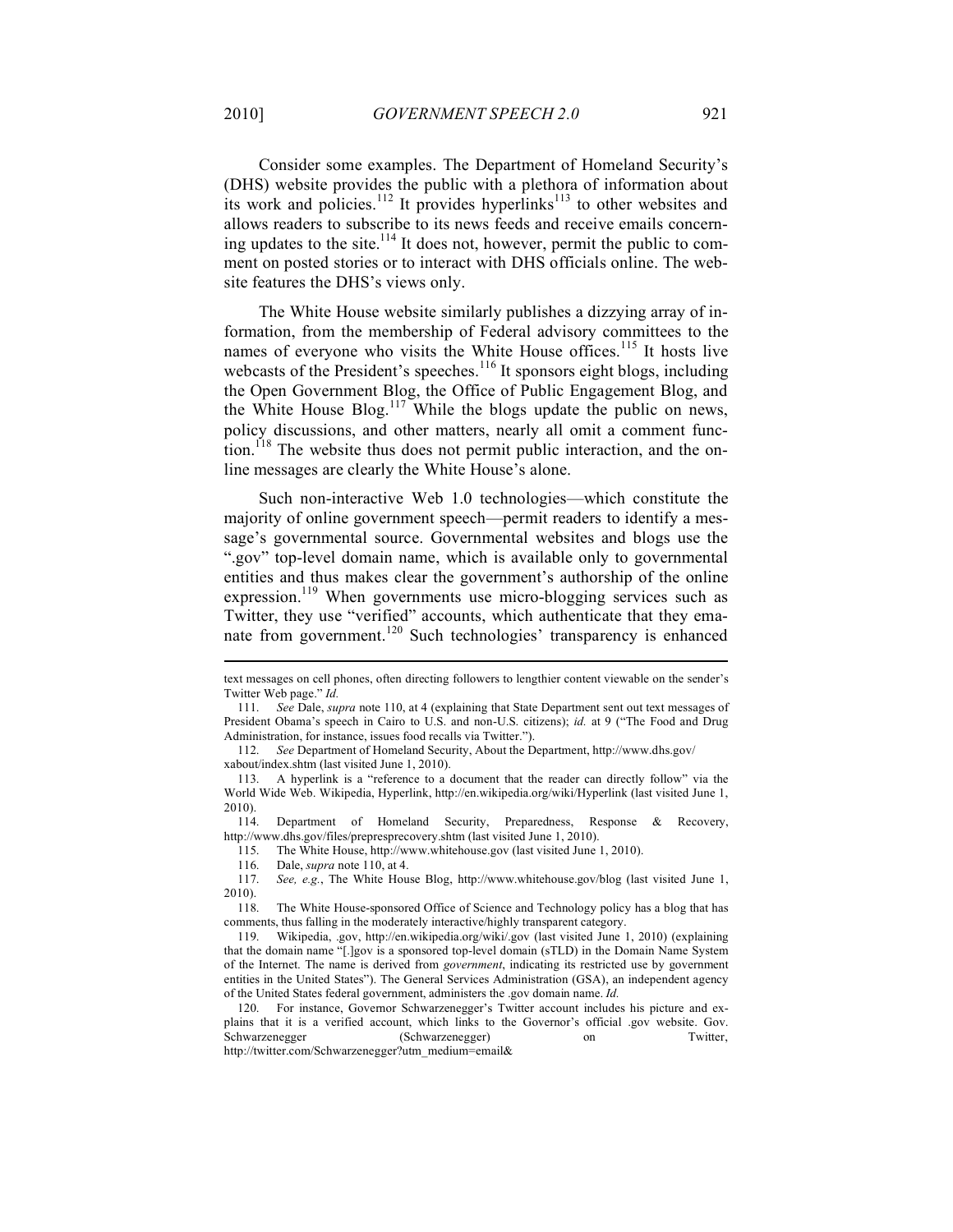both because they offer the technical means for clearly identifying the message's governmental source and because their non-interactive nature avoids the complications in identifying expression's source often created when multiple speakers participate.

#### 2. Transparent Interactive Technologies

Governments also employ various Web 2.0 platforms that allow the public to interact with them. Government officials and agencies use micro blogging services that permit government users to send messages to subscribers while allowing subscribers to respond to government users' posts. Government officials and agencies also interact with the public through social network sites, $121$  exchanging information through wall postings, photographs, videos, and the like.<sup>122</sup> They host blogs that permit the public to post comments.<sup>123</sup> They sponsor channels on videosharing sites such as YouTube where they post videos and invite subscribers to comment on those videos and post their own content. They use virtual worlds like Second Life to interact with the public. $124$ 

Although these platforms are interactive, they facilitate transparency in two important ways: they identify the government as the speaker, and, at the same time, they verify the identities of government speakers

First, the various sites' architecture clearly signals that expression has been authored by the government. A social network profile, for instance, appears like a virtual office (or home), where one can click various pages to gain access to a governmental subscriber's photographs, wall postings, videos, and the like. When perusing a government agency's Facebook Fan Page,<sup>125</sup> one can view the agency's videos, join live chats with a government official, and see links to websites that the

utm\_source=follow&utm\_campaign=twitter20080331162631 (last visited June 1, 2010). This is not to suggest that Twitter accounts can never be spoofed, but instead that the public can have some assurance that the government is indeed speaking.

Dale, *supra* note 110, at 7 (explaining that the top five government Facebook pages frequented by the public are The White House, U.S. Marine Corps, U.S. Army, U.S. Centers for Disease Control, and the State Department).

<sup>122.</sup> Citron, *supra* note 11, at 6.

<sup>123.</sup> As defined by Wikipedia:

A blog . . . is a type of website or part of a website. Blogs are usually maintained by an individual with regular entries of commentary, descriptions of events, or other material such as graphics or video. Entries are commonly displayed in reverse-chronological order. . . . The ability of readers to leave comments in an interactive format is an important part of many blogs.

Wikipedia, Blog, http://en.wikipedia.org/wiki/Blog (last visited June 1, 2010).

<sup>124.</sup> U.S. Department of Commerce, Earth System Research Laboratory, Outreach at ESRL, http://www.esrl.noaa.gov/outreach/ (last visited June 1, 2010) (explaining that National Oceanic and Atmospheric Administration officials interact with the public on a virtual island in Second Life).

<sup>125.</sup> Facebook permits government officials, agencies, and corporations to set up fan sites, which permit "fans" to see the content on a government speaker's page but prevents government subscribers from seeing its fans' profiles. In contrast, other social network sites, such as MySpace, allow government users to generate "friends," which permits them to see everything included on a friend's profile. Although this capacity has profound implications for privacy, it does not affect the government speech issues that we address here. *See* Citron, *supra* note 11, at 5–7.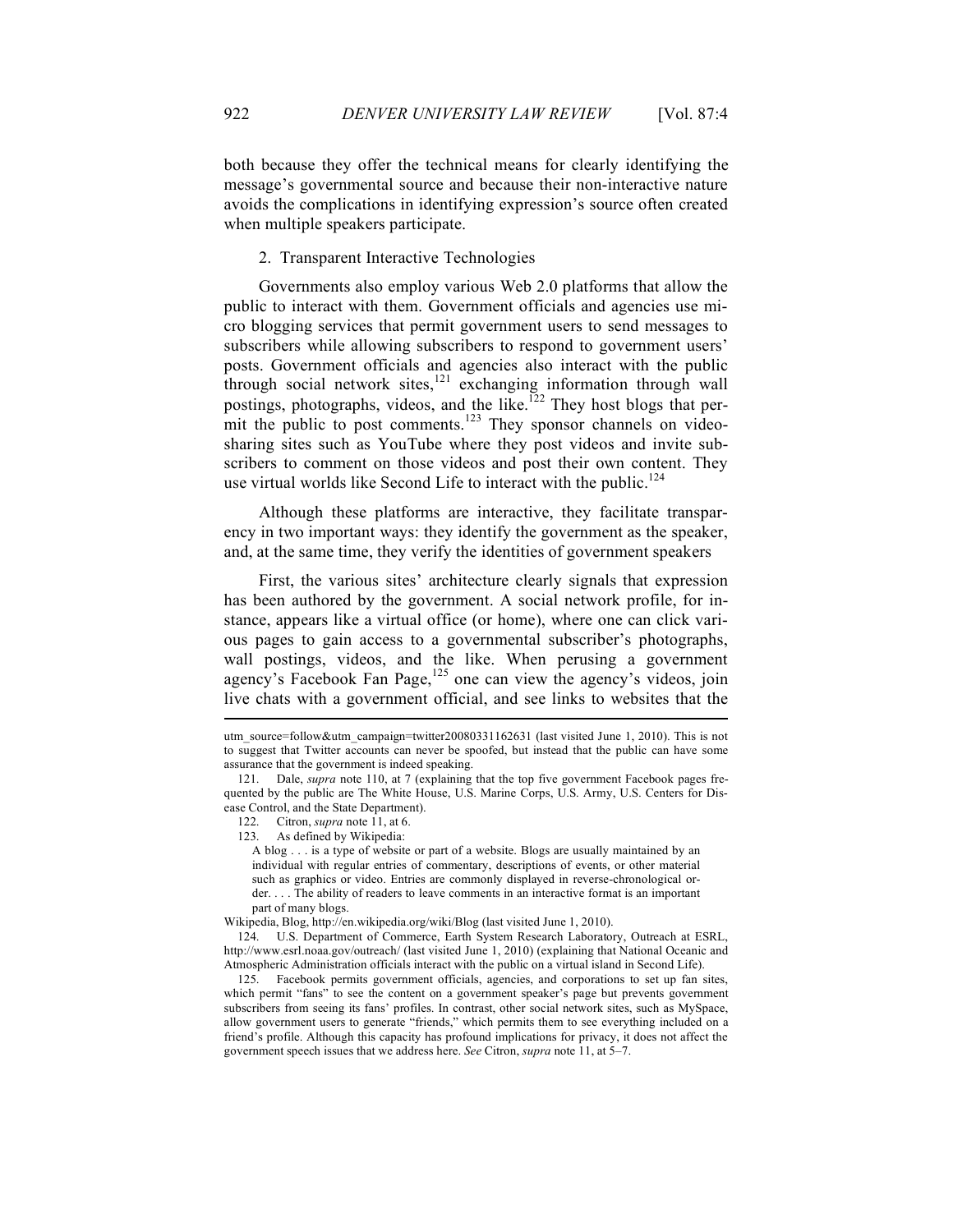agency endorses. If government fans or friends post comments, videos, or photographs, fans' or friends' names and icon-sized images<sup>126</sup> appear alongside their messages.<sup>127</sup> Given the design of such social network sites, blogs, and video-sharing sites, readers can easily identify the government as the author of its wall musings, videos, posts, photographs, and links.

Second, these platforms either purport to verify or actually do authenticate the identity of government speakers.<sup>128</sup> Third-party platforms build identity verification into their design for sites used by government actors. For instance, a government actor's Twitter account explicitly notes that the governmental author of the micro blogging site had been "verified," providing links to the government party's official website (i.e., one with a .gov domain name). Facebook explains that when organizations, such as government agencies, create "Fan Pages," they do so *as official representatives* of the organization.<sup>129</sup> Although third-party platforms like Twitter and Facebook do not necessarily check to see whether those setting up the accounts actually hail from government, they at least signal to the public that those creating the sites hold themselves out as government speakers. Moreover, government blogs actually verify their governmental character by using a .gov domain name. In either case, readers can identify the speakers as governmental.<sup>130</sup>

Consider these examples. The White House's Facebook Fan Page permits "two-way interaction between the government and its citizens" through online comments, live chats, and message threads.<sup>131</sup> It asks fans: "Watch & Discuss through Facebook at 1:30: Obama Awards National Medals of Science and National Medals of Technology and Inno-

130. This is not necessarily true of a blog's commentators or a social network site's friends, whose identities have not been authenticated in some manner.

<sup>126.</sup> In using the term "name" here, we refer to the name or identity provided by the person writing the comment. The name may reflect their true identity or may be a pseudonym.

<sup>127.</sup> Similarly, government agencies using video-sharing sites, such as YouTube, employ channels that make clear that the videos have been posted by the government agency as host. Much like Facebook and MySpace, a government user's video channel is its virtual room with videos posted under its profile. If subscribers comment on the government user's videos or post videos of their own, their name and image appear alongside those expressions. To be sure, the identity of those subscribers typically cannot be verified as many write anonymously or under pseudonyms. But discussion of the potential need for and value of verifying the identity of subscribers is beyond the scope of this Article, which focuses on whether the governmental host's identity is clear and verifiable, and that appears to be the case.

<sup>128.</sup> We use the term "verify" to mean that the social network user, blogger, or video-sharing site holds itself out as governmental in ways that third party services suggest is true. We, of course, acknowledge that an impersonator could set up a video-sharing site or social network site in the government's name. Our discussion focuses on government's actual use of Web 2.0 platforms and its significance for free speech doctrine and theory. We leave the broader concerns about impersonation for another day.

<sup>129.</sup> Facebook, Create a Page, http://www.facebook.com/pages/create.php (last visited June 1, 2010). Fan Pages created on behalf of government agencies list their "Type" of Fan Page as "Governmental" or "Politician."

<sup>131.</sup> Posting of Saul Hansell to Bits Blog, http://bits.blogs.nytimes.com/2009/03/05/thenations-new-chief-information-officer-speaks/ (Mar. 5, 2009, 2:57 PM).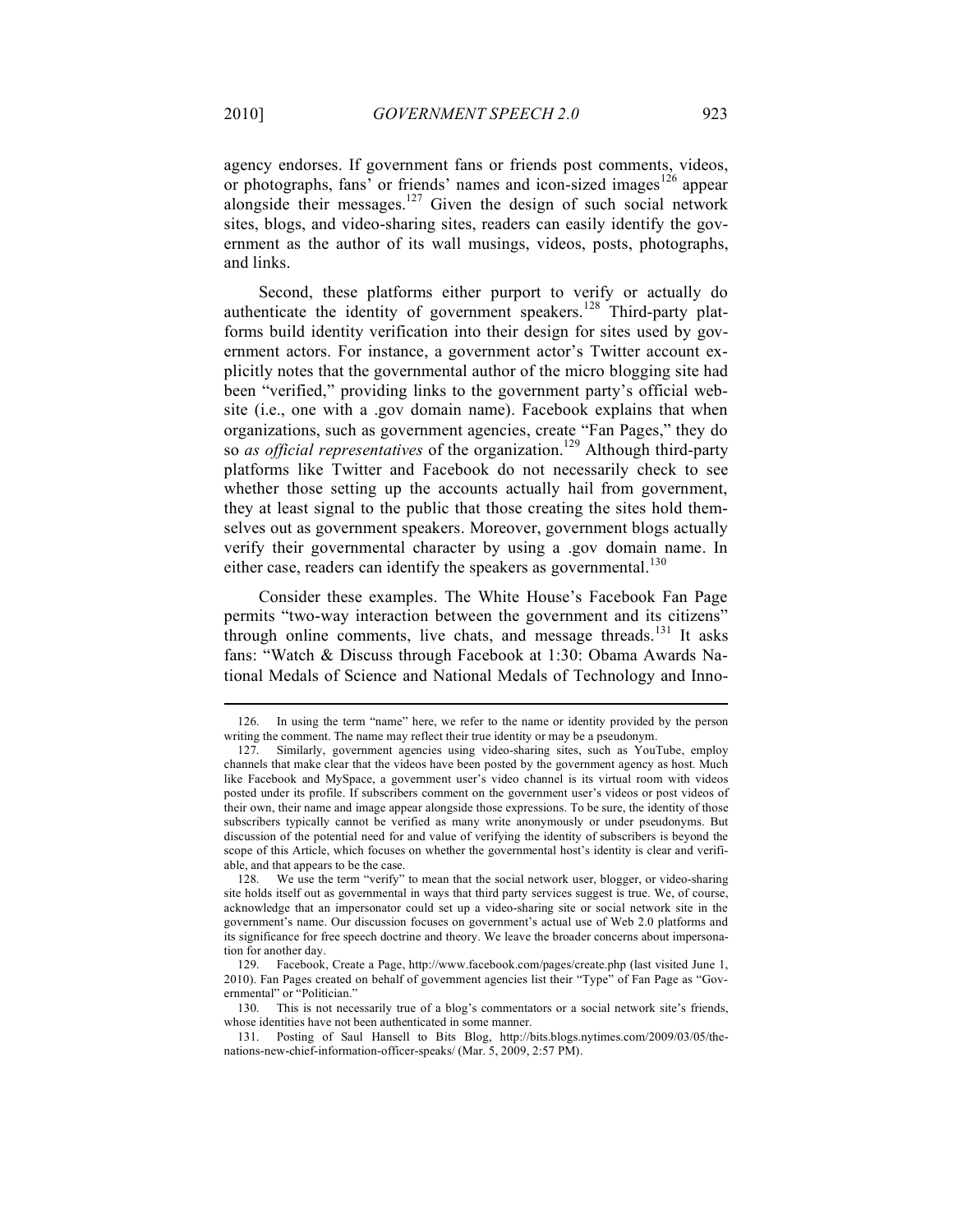vation."<sup>132</sup> It has twenty-seven videos of official White House business on its Video page; its eight photo albums permit fans to peruse pictures of the President and his family.<sup>133</sup> When fans comment on postings, post videos, or engage in live chats, their Facebook pictures appear next to their communications. Facebook provides visual cues as to the identity of speakers, helping readers distinguish between the White House's postings and those of its fans. Furthermore, the White House's Fan Page verifies its governmental nature. It states: "This is the White House page on Facebook. Comments posted on and messages received through White House pages are subject to the Presidential Records Act and may be archived. Learn more at WhiteHouse.gov/privacy."<sup>134</sup>

The Transportation Safety Administration (TSA) maintains a blog called *The TSA Blog*.<sup>135</sup> Five TSA employees run the site, posting on various issues related to air safety. They post under their blogging names, making clear that their posts reflect TSA-sanctioned ideas. The TSA Blog has a page introducing its bloggers and the names under which they write.136 The official who runs the site writes his posts under the following byline: "Blogger Bob, TSA Blog Team."137 The tag "TSA Blog Team" follows the postings of the rest of the TSA bloggers.<sup>138</sup> When the TSA Blog features guest bloggers, their names and designation as "Guest TSA Blogger" appear underneath their posts.<sup>139</sup> When individuals comment on a TSA blogger's posts, their names (real or imagined) sit alongside their comments.140 Given these design features, the

135. The TSA Blog, http://blog.tsa.gov (last visited June 1, 2010).

136. The TSA Blog, Meet Our Bloggers, http://blog.tsa.gov/2008/01/meet-ourbloggers\_29.html (Jan. 30, 2008).

137*. See, e.g.*, Posting of Blogger Bob to the TSA Blog, http://blog.tsa.gov/2010/02/four-yearold-boy-in-philly-told-to.html (Feb. 22, 2010).

138. *See, e.g.*, The TSA Blog, Meet Our Bloggers, http://blog.tsa.gov/2008/01/meet-ourbloggers\_29.html (Jan. 30, 2008).

139. *See, e.g.*, Posting of John Daly to The TSA Blog, http://blog.tsa.gov/2010/02/tsa-haitievacuation-effort-federal.html (Feb. 4, 2010).

140. The TSA Blog moderates comments under the following policy:

The purpose of this blog is to facilitate an ongoing dialogue on innovations in security, technology and the checkpoint screening process. We encourage your comments; your ideas and concerns are important to ensure that a broad range of travelers are active and informed participants in the discussion. TSA reserves the right to modify this policy at any time. This is a moderated blog. That means all comments will be reviewed before posting. In addition, we expect that participants will treat each other, as well as our agency and our employees, with respect. We will not post comments that contain vulgar or abusive language; personal attacks of any kind; or offensive terms that target specific ethnic or racial groups. We will not post comments that are spam, are clearly "off topic" or that promote services or products. Comments that make unsupported accusations will also not be posted.

<sup>132.</sup> Facebook, The White House, http://www.facebook.com/WhiteHouse (Oct. 7, 2009, 11:19 EST).<br>133.

<sup>133.</sup> Facebook, The White House, The White House's Videos, http://www.facebook.com/ WhiteHouse#!/WhiteHouse?v=app\_2392950137 (last visited June 1, 2010); *see also* Facebook, The White House, The White House's Albums, http://www.facebook.com/WhiteHouse#!/WhiteHouse ?v=photos (last visited June 1, 2010).

<sup>134.</sup> Facebook, The White House, http://www.facebook.com/WhiteHouse (last visited June 1, 2010).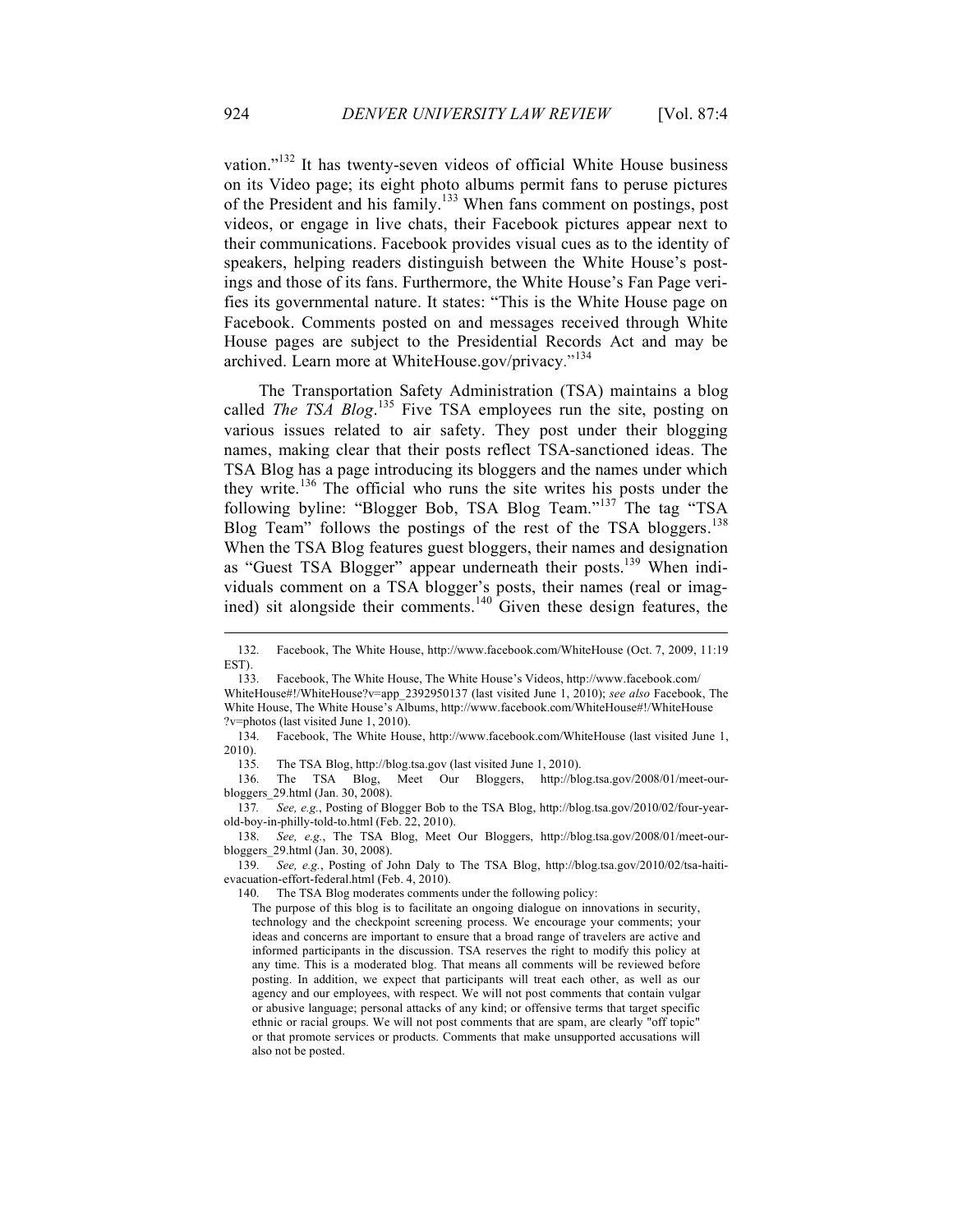blog provides clear signals about the identities of governmental authors.141 And because only official TSA bloggers are identified as such on the website, readers can easily differentiate between official posts and unsanctioned comments from private individuals. Much like governmental social network sites, the TSA Blog remains transparent about the governmental source of its expression despite its interactivity.

#### 3. Opaque Interactive Technologies

Governments also increasingly use interactive platforms where government speakers' identities may be both difficult to discern and to authenticate. Web 2.0 platforms, such as wikis, permit users to develop content collectively and often anonymously. As Wikipedia explains of its efforts: "Anyone with internet access can write and make changes to Wikipedia articles . . . . Users can contribute anonymously, under a pseudonym, or with their real identity  $\ldots$  ..."<sup>142</sup> Wikis routinely refuse to verify the identity of contributors. Indeed, Wikipedia explicitly *discourages* contributors from using their real names "for safety reasons."<sup>143</sup> Wikis do, however, record a history of edits and contributions by authors, even though those authors' identities are not verified.<sup>144</sup> Governments' use of interactive technologies built along this model would not reliably indicate to readers whether and when speech emanates from government participants.

Consider some examples of government's use of opaque interactive technologies. At the 2007 National Environmental Information Symposium, the Environmental Protection Agency (EPA) unveiled a wiki devoted to pooling collective knowledge on issues related to the Puget Sound, such as "Puget Sound species and the web of life," the "quality of human life sustained by a healthy Puget Sound," and the protection and restoration of Puget Sound habitat.<sup>145</sup> EPA invited symposium participants and their "networks of knowledgeable people" to participate in the online collaboration, which took place over a 48-hour period.<sup>146</sup> It ex-

The TSA Blog, Comment Policy, http://blog.tsa.gov/2008/01/comment-policy.html (Jan. 30, 2008).

<sup>141.</sup> The blog does not verify the identity of its commentators as non-governmental actors. Because the commentators typically write anonymously or via pseudonyms, the identities of those commentators are neither clear nor verified.

<sup>142.</sup> Wikipedia, Wikipedia:About, http://en.wikipedia.org/wiki/Wikipedia:About (last visited June 1, 2010).

<sup>143.</sup> *Id.*

<sup>144.</sup> The emerging Googlewave platform shares some similarities with wiki technology. On the one hand, Gmail users need only pick an email account name and password and Google does not authenticate their identity in any way. On the other, when Googlewave participants collaborate on a document, they own their work. When someone is editing something, the reader sees their edits shaded in a bright color; their names are affixed next to their edits. Readers may thus perhaps more easily identify the speaker on Googlewave than on Wikipedia's history page.

<sup>145.</sup> PugetSoundMashup, Main Page, http://pugetsound.epageo.org/index.php5?title= Main\_Page (last visited June 1, 2010).<br>146. See id.

 $See$ *id.*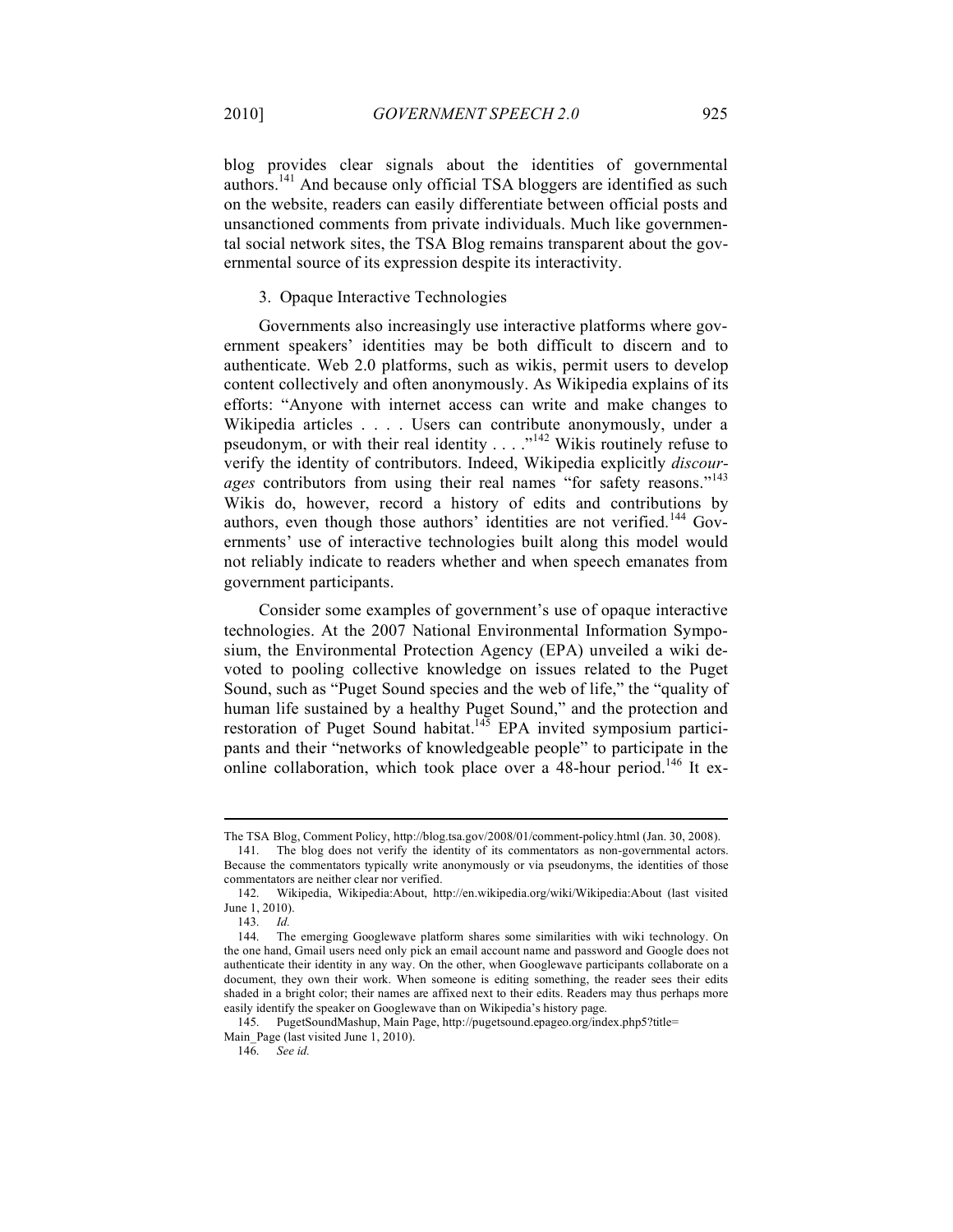plained that "[t]ogether, we can explore what works and what doesn't work in accessing environmental information. $147$ 

The symposium's wiki project sought participants from state governments, local governments, Indian tribes, and industry.<sup>148</sup> To participate, individuals needed to provide names and email addresses. It is unclear if the EPA checked to make sure that those names and email addresses were true.<sup>149</sup> If so, particular entries and edits could not be attributed to particular speakers, at least not in any authenticated way. As EPA's Chief Information Officer Molly O'Neill explained, the wiki generated "175 good contributions."<sup>150</sup>

Similarly, in 2007, the United States Patent and Trademark Office (USPTO) launched a program called *Peer to Patent*, which uses collaborative software to facilitate participation in patent applications.<sup>151</sup> The project allows individuals (who participate in groups) to discuss and provide intelligence on selected patent applications.<sup>152</sup> Aided by collaborative software, participants evaluate patent applications, discuss their independent research, and evaluate each others' work.<sup>153</sup> At the end of the process, participants submit their findings to the USPTO examiner.<sup>154</sup>

Individuals join this endeavor by registering on the *Peer to Patent*  website. Registration requires that individuals provide names and email addresses.<sup>155</sup> As Beth Noveck explains, "though [individuals'] information is not authenticated (a participant need not provide a credit card to corroborate his identity and may use a pseudonym to preserve anonymity), a first name and last name rather than only a 'handle' are required in an effort to elevate the level of discourse."156 Although the project identified the content provider's name, its design left readers unable to know with certainty the actual identity of the speakers who participate, even though those speakers may have reputational incentives to use their actual names. The *Peer to Patent* site thus provided no way for the audience to differentiate governmental speakers from non-governmental ones.

<sup>147.</sup> *Id.*

<sup>148.</sup> Joab Jackson, *Molly O'Neill: EPA the Web 2.0 Way*, GOV'T COMPUTER NEWS, Jan. 29, 2008, http://gcn.com/articles/2008/01/29/molly-oneill--epa-the-web-20-way.aspx?sc\_lang=en. 149. *Id.*

<sup>150.</sup> *Id.*

<sup>151.</sup> BETH SIMONE NOVECK, WIKI GOVERNMENT: HOW TECHNOLOGY CAN MAKE GOVERNMENT BETTER, DEMOCRACY STRONGER, AND CITIZENS MORE POWERFUL 73 (2009).

<sup>152.</sup> *Id.* at 74.<br>153. *Id.* at 83.

*Id.* at 83.

<sup>154.</sup> *Id.* at 78.

<sup>155.</sup> *Id.* at 73.

<sup>156.</sup> *Id.*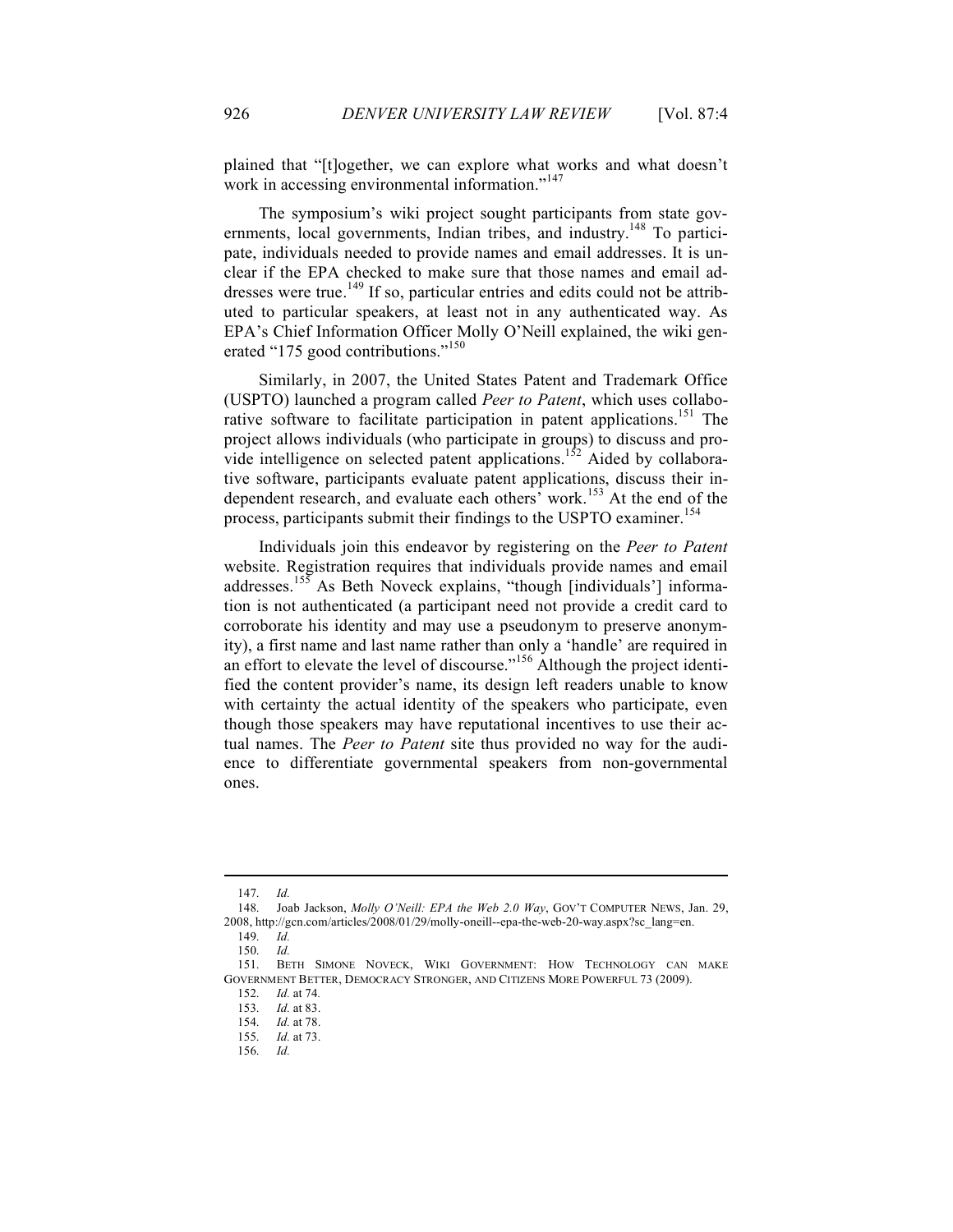#### *B. Doctrinal Implications of Government's Use of Transparent Technologies*

As Government 2.0 proceeds apace, private parties' free speech clause claims will increasingly require courts to determine when government is speaking for itself and when it simply provides a means for individuals to express themselves. To that end, courts must assess government's purpose and context in using online platforms to determine if contested expression is its own, and thus exempt from free speech clause scrutiny.

This should be a relatively simple task when government expressly identifies postings, links, videos, photographs, and other expression as evincing and supporting its own positions. Transparent technologies both non-interactive and interactive—fall in this category as they provide the means for the audience to identify governmental speakers.<sup>15</sup>

Consider, for example, *Page v. Lexington County School District One*. 158 There, a public school board passed a resolution expressing its opposition to pending school voucher legislation, and authorized public communication of that position on the school district's website as well as in emails and letters to parents and school employees.<sup>159</sup> Voucher proponent Randall Page then requested, among other things, that the district permit him to post his pro-voucher materials on its website.<sup>160</sup>

When the district rejected his request, he filed a First Amendment suit, alleging (among other things) that the board's decision to link its website to private organizations that shared the district's opposition to the legislation had opened up its website as a type of forum for private parties' speech from which he could not be excluded on the basis of viewpoint.161 The Fourth Circuit rejected Mr. Page's claim, agreeing with the school district that the government speech doctrine permits it to communicate its own viewpoint through websites (and other means) without any obligation to allow others to alter that expression.<sup>162</sup>

The facts in *Page* should make for a relatively easy decision because the design and context of the government's website made clear to onlookers the government's viewpoint and its identity as source of that particular viewpoint.<sup>163</sup> So long as the government speaker makes clear

<sup>157.</sup> For a more detailed discussion of how speakers can expressly identify themselves as the source of a message, see Norton, *supra* note 79, at 604–06.

<sup>158.</sup> 531 F.3d 275 (4th Cir. 2008).

<sup>159.</sup> *Id.* at 278–79.

<sup>160.</sup> *Id.* at 277.

<sup>161.</sup> *Id.* at 277–78.

<sup>162.</sup> *Id.* at 285 ("The School District included every link to other websites *on its own initiative,* and it did so only insofar as the link would *buttress its own message.* It thus retained *sole control* over its message.").

<sup>163.</sup> In so holding, the Fourth Circuit relied primarily on the school board's "establishment" and "control" of the message. *See id.* at 281–85. But the court also attended to the government's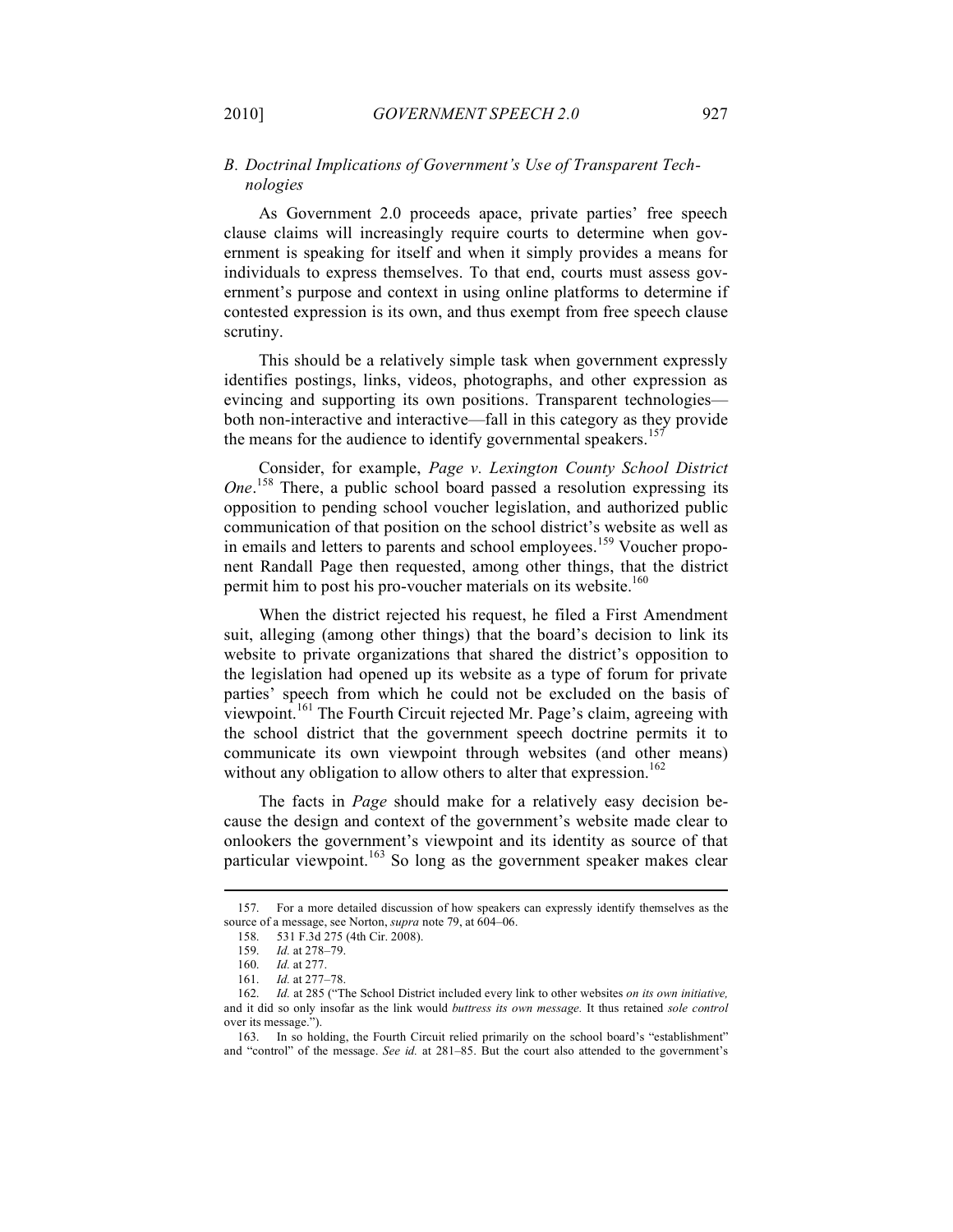that it links to other speakers' websites to support communication of its *own* position, those links should not transform our understanding of the government's website as communicating anything other than the government's own views. For example, we might think of websites and hyperlinks as electronic versions of the bulletin board in *Downs v. Los Angeles Unified School District*. 164 There, after a school district established a bulletin board inviting faculty and staff submissions to promote its celebration of Gay and Lesbian Awareness Month, a teacher sought to post materials on that bulletin board questioning the morality of homosexuality.<sup>165</sup> When the district refused his request, he filed suit and argued that the refusal constituted viewpoint discrimination impermissible under the First Amendment.<sup>166</sup> The Ninth Circuit held that the school district's choice to dedicate its bulletin board to a celebration of tolerance and diversity reflected the government's own speech that it was entirely free to control.<sup>167</sup>

As the Fourth Circuit noted in *Page*, moreover, a posting on a school district's website reflects a situation very different from that in which a government agency uses interactive technologies for the express purpose of facilitating public discussion on a topic. Government could enable such discussions through live chats, chat rooms, or other platforms designed to facilitate the ventilation of private views.<sup>168</sup> There, First Amendment principles bar government from excluding or censoring participants on the basis of viewpoint.<sup>169</sup> This would be true if, for example, a government agency deleted an individual's comments on its blog based on the person's policy preferences. Nor, of course, could the government prevent private speakers from starting their own websites expressing their contrary views.

To be sure, determining if the government is speaking for itself or if it is instead censoring viewpoints is sometimes difficult. For example, when a government formalizes its linking policy only after denying a hyperlink requested by a government critic, its actions may create doubt as to whether the government's website policy is driven by an interest in communicating its own message or instead by a desire to muffle private

transparent claim to the expression as its own. *See id.* at 284 ("[T]he School District continuously and unambiguously communicated a consistent message—its opposition to the Put Parents in Charge Act—and its providing references to others who shared that position was consistent with and supported the message, much as would a bibliography, a citation, or a footnote.").

<sup>164.</sup> 228 F.3d 1003 (9th Cir. 2000).

<sup>165.</sup> *Id.* at 1005–06.

<sup>166.</sup> *See id.* at 1013.

<sup>167.</sup> *See id.*

<sup>168.</sup> *See Page,* 531 F.3d at 284–85; *see also* Sutliffe v. Epping Sch. Dist., 584 F.3d 314, 334– 35 (1st Cir. 2009) ("It is possible there may be cases in which a government entity might open its website to private speech in such a way that its decisions on which links to allow on its website would be more aptly analyzed as government regulation of private speech.").

<sup>169.</sup> Aden Fine, ACLU, Presentation at the U.S. Dep't of Homeland Security: Government 2.0: Privacy and Best Practices (June 23, 2009).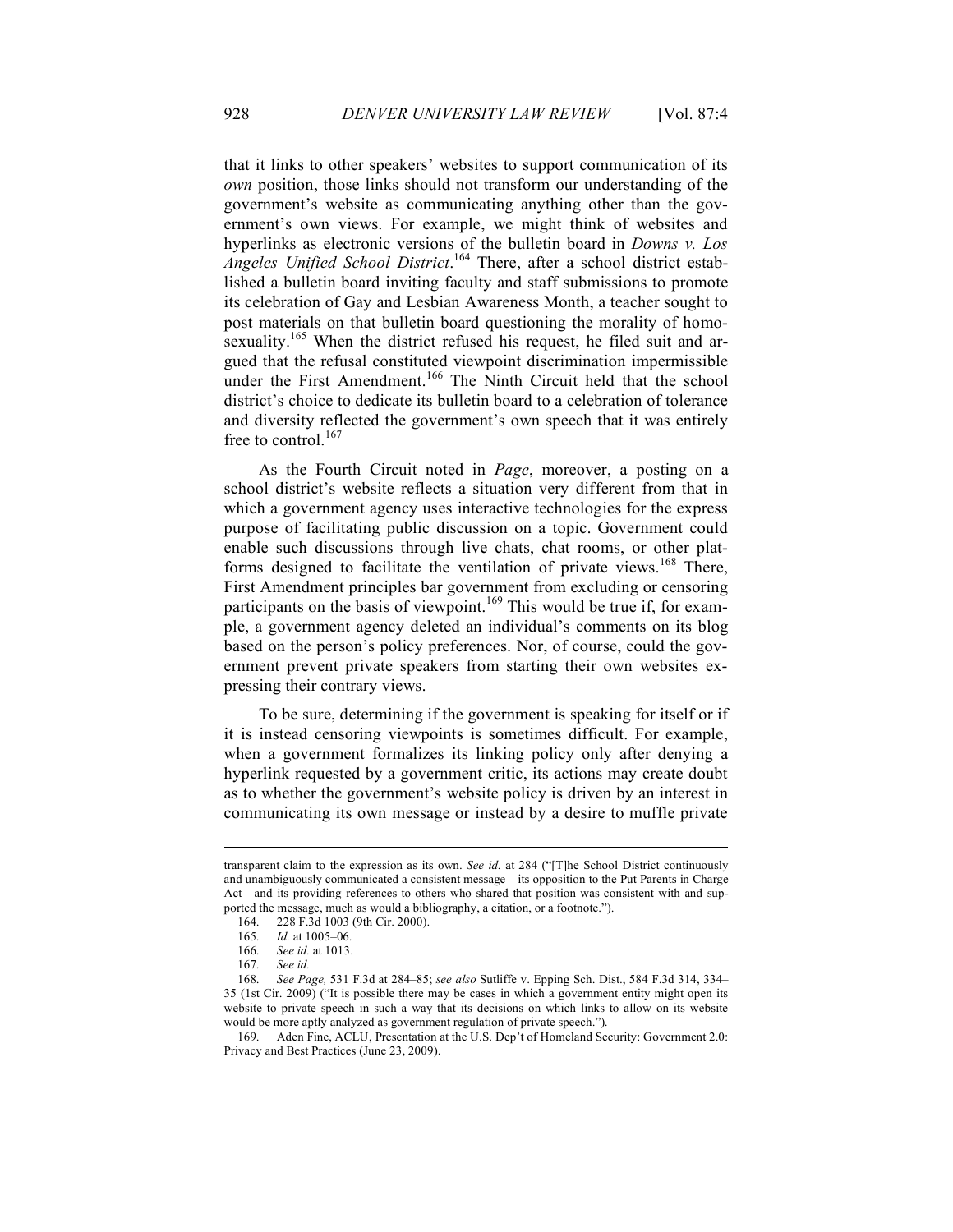parties' dissent.<sup>170</sup> For this reason, the government speech doctrine should creative incentives for government to identify itself as the source of a particular message by requiring such transparency as a condition of claiming the defense.

Consider the facts in *Sutliffe v. Epping School District*. 171 The organizational plaintiff there described itself as "a perennial thorn in [the Town's] side" that had been "engaged in a longstanding effort to curb what it [saw] as 'profligate spending' by the Town and its school district."<sup>172</sup> The plaintiff filed a First Amendment claim after the town rejected its request to include its hyperlink on the town's website, arguing (as in *Page*) that the town's decision to link to certain other private websites created a designated public forum from which the plaintiff could not be excluded on the basis of viewpoint. $173$ 

There, the town had long owned and maintained a website that provided information on various town boards and commissions, town meetings, and other government activities. The town's Board of Selectmen determined which materials—including which hyperlinks to other websites—would appear on the website.<sup>174</sup> It had no written or other formal policy to guide or explain its linking decisions.<sup>175</sup> The town argued, however, that its practice in making such decisions "was always to 'provide information to the citizenry of the Town on Town business.' The only links that were permitted were ones that 'would promote providing information about the Town,' and any links that were 'political or advocate [d] for certain candidates' were not allowed."<sup>176</sup> After rejecting the plaintiff's request, the town then established, for the first time, a written policy that limited hyperlinks on its website to sites either operated by other government agencies or that described "'events and programs that are coordinated and/or sponsored by the Town of Epping."<sup>177</sup>

Focusing primarily on the town's establishment of the website and its control over the choice of hyperlinks to be included,  $178$  the federal

<sup>170.</sup> For an example of the latter, see R. Johan Conrod, *Linking Public Websites to the Public Forum*, 87 VA. L. REV. 1007, 1007 (2001) (describing a Virginia city as "remov[ing] an online newspaper's link to its official city website because it was unhappy with critical coverage it had received in the newspaper" while links to other newspapers and other media were allowed to remain).

<sup>171.</sup> 584 F.3d 314 (1st Cir. 2009).

<sup>172.</sup> *Id.* at 318 (first alteration in original).

<sup>173.</sup> *See id.* at 324.

<sup>174.</sup> *Id.* at 331. These included hyperlinks to the websites of "governmental agencies and certain civic organizations,' such as the New Hampshire Municipal Association, the Epping Middle High School, and the Exeter Area Chamber of Commerce" as well as to the website for "Speak Up, Epping!," an event endorsed and supported by the town. *Id.* at 322.

<sup>175.</sup> *See id.* at 322.

<sup>176.</sup> *Id.* (alteration in original).

<sup>177.</sup> *Id.*

<sup>178.</sup> *Id.* at 331.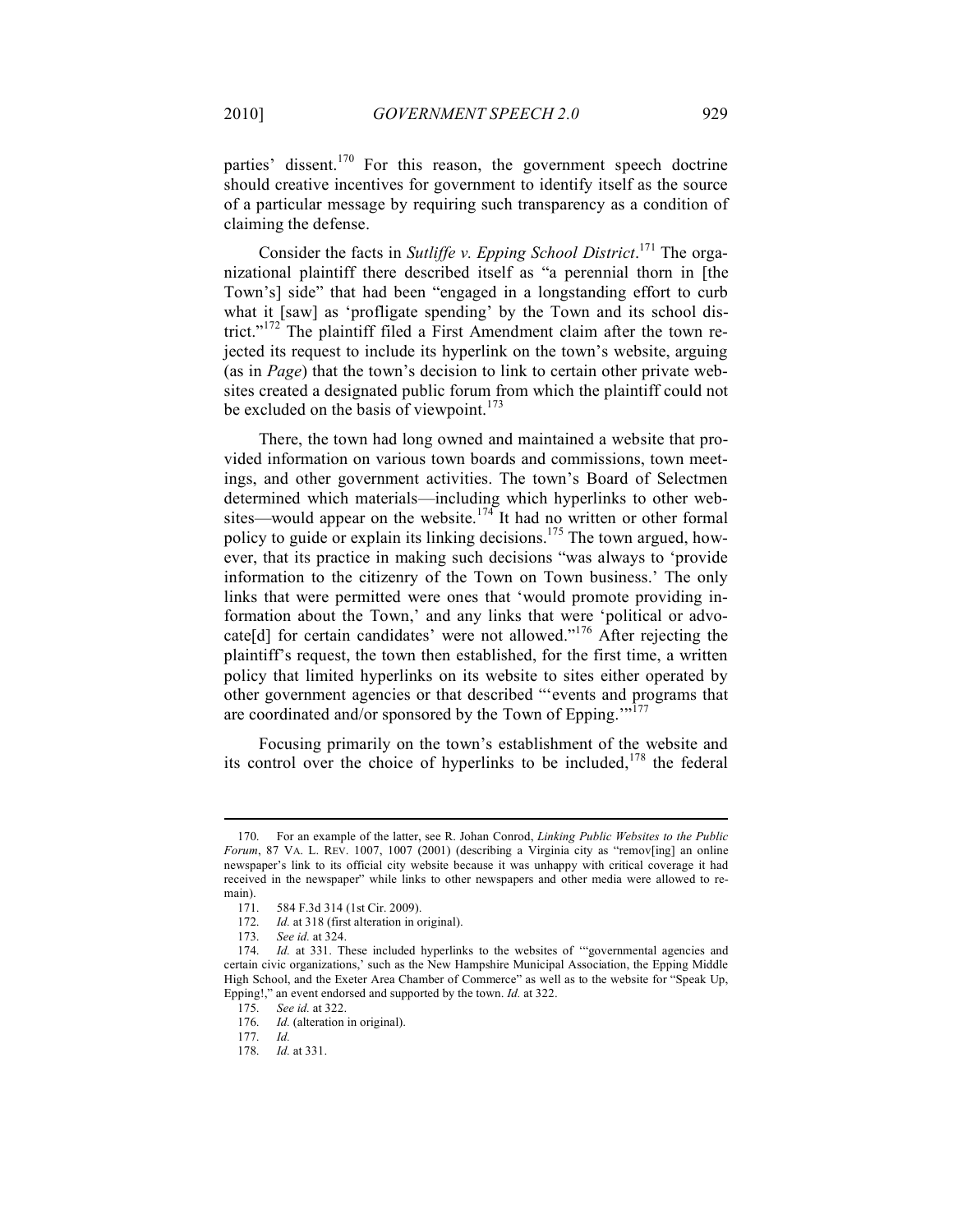appellate court held that the town's decision reflected government's own expression free from First Amendment scrutiny:

[I]n this case, the Town engaged in government speech by establishing a town website and then selecting which hyperlinks to place on its website. The Town created a website to convey information about the Town to its citizens and the outside world and, by choosing only certain hyperlinks to place on that website, communicated an important message about itself. $17$ 

But here the government's lack of a clear website policy invites suspicion that the town's rejection of a linking request by a longtime and vocal critic might be motivated by distaste for dissent, rather than by a sincere interest in protecting its own message from distortion.<sup>180</sup> Dissenting Judge Torruella, for example, expressed concern that the town's government speech defense might be a subterfuge manufactured after the fact to justify what was really viewpoint discrimination against a private speaker. Distinguishing *Page* as a case in which "it was clear that the government was engaging in its own speech activity,"181 he contrasted *Sutliffe* as a case in which:

[T]he majority extends the doctrine to a situation where, in my view, it was not clear that the government was engaging in speech at the time it was acting, and only justified its actions after the fact. The majority's position has the potential of permitting a governmental entity to engage in viewpoint discrimination in its own governmentallyowned channels so long as the governmental entity can cast its actions as its own speech after the fact.<sup>182</sup>

He urged instead that the inquiry focus on whether the public would understand the choice of hyperlinks to reflect the government's own expression.183

The Sixth Circuit's decision in *Putnam Pit, Inc. v. City of Cookeville*<sup>184</sup> presents a similarly challenging situation. The plaintiff—"a"

<sup>179.</sup> *Id.*

See id. at 340 n.20 (Torruella, J., dissenting) (noting that counsel for the town at oral argument "struggled to justify the Town's inclusion of a Chamber of Commerce link on the Town's website, but not the plaintiffs' website").

<sup>181.</sup> *See id.* at 337.

<sup>182.</sup> *Id.*

<sup>183.</sup> *Id.* at 338 n.16 ("In my view, the better course is to adopt the test proposed by Justice Souter in his concurrence to *Summum*. . . . Justice Souter's test has the benefit of preventing ex post rationalization of viewpoint discrimination as government speech to avoid First Amendment scrutiny. Rather, the actions of the government would be evaluated from the perspective of a reasonable observer, and, as I note below, it is an open question whether a reasonable observer would construe the Town's actions as government speech, as opposed to the designation of a public forum or simple run-of-the-mill viewpoint discrimination.").

<sup>184.</sup> (*Putnam I*), 221 F.3d 834 (6th Cir. 2000).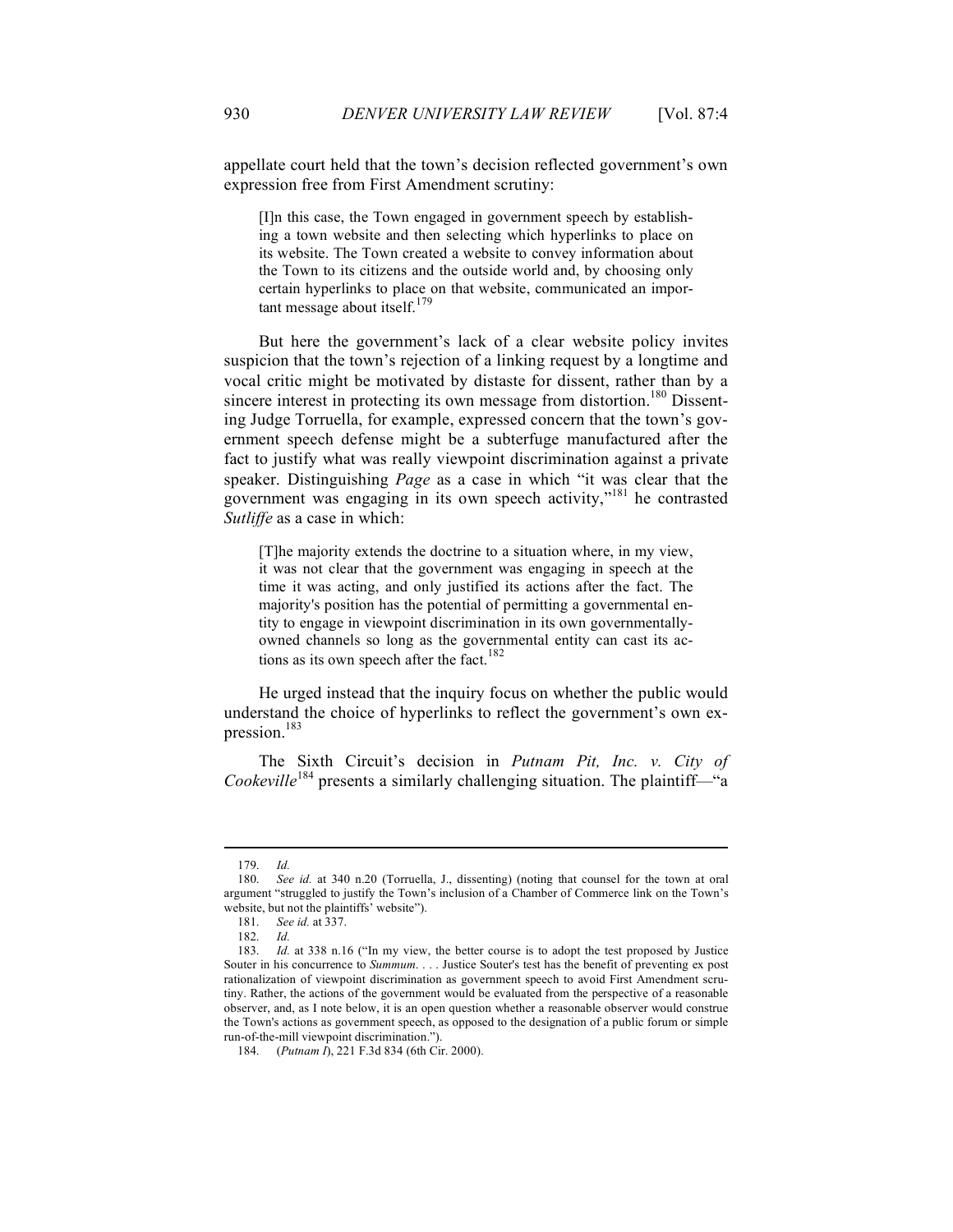self-appointed eye on government corruption for the City"<sup>185</sup>—claimed that the city's refusal to add a hyperlink to his website constituted impermissible viewpoint discrimination. For several years, the city's website included a "local links" page, to which local businesses were invited to add a link.<sup>186</sup> At the time of the plaintiff's request, the City had "no stated policy on who could be linked" to the city's website, and had linked to a number of for-profit and non-profit entities based on decisions made by the city's computer operations manager.<sup>187</sup> That manager recognized the controversial nature of the plaintiff's request for a hyperlink, and for the first time referred such a request to the city manager. The city manager initially decided to limit hyperlinks to non-profit organizations, but then (after the plaintiff informed him of his plans to convert to nonprofit status) decided to limit links to those organizations that "promote the economic welfare, industry, commerce, and tourism" of the city. 188

In a decision that preceded the Supreme Court's more detailed government speech decisions in *Johanns* and *Summum* by several years, the *Putnam* court never considered the possibility of government speech (and apparently the city did not raise such a defense). Characterizing the city's website as a nonpublic forum,<sup>189</sup> the court denied the city's motion for summary judgment on whether its decision to exclude the plaintiff from such a forum was reasonable and viewpoint-neutral.<sup>190</sup> A jury later ruled for the city, concluding that the plaintiff did not meet the defendant's newly-established eligibility requirements for receiving a hyperlink in that his website did not promote economic development and tour $ism.$ <sup>191</sup>

*Sutliffe* and *Putnam* illustrate the Internet-age dangers of undue deference to government's claims that speech is its own. Certainly government should be able to control its own transparently-chosen messages on its website (or elsewhere), as in *Page*. But governments' lack of transparency in *Sutliffe* and *Putnam* invites the "legitimate concern that the government speech doctrine not be used as a subterfuge for favoring certain private speakers over others based on viewpoint."<sup>192</sup> By insisting that the government be clear about when it is speaking, on the one hand, and when it intends instead to create an opportunity for private speech on

<sup>185.</sup> *Id.* at 838; *see also* Putnam Pit, Inc. v. City of Cookeville (*Putnam II*)*,* 76 F. App'x 607, 610–11 (6th Cir. 2003).

<sup>186.</sup> *Putnam II*, 76 F. App'x at 610.

<sup>187.</sup> *Putnam I*, 221 F.3d at 841; *see also Putnam II*, 76 F. App'x at 610–11.

<sup>188.</sup> *Putnam II*, 76 F. App'x at 610–11.

<sup>189.</sup> *Putnam I*, 221 F.3d at 845.

<sup>190.</sup> *Id.* at 846.

<sup>191.</sup> *See Putnam II*, 76 F. App'x at 609 (declining to overturn the jury's verdict that the plaintiff did not meet the defendant's eligibility requirements for receiving a hyperlink).

<sup>192.</sup> Pleasant Grove City v. Summum, 129 S. Ct. 1125, 1134 (2009).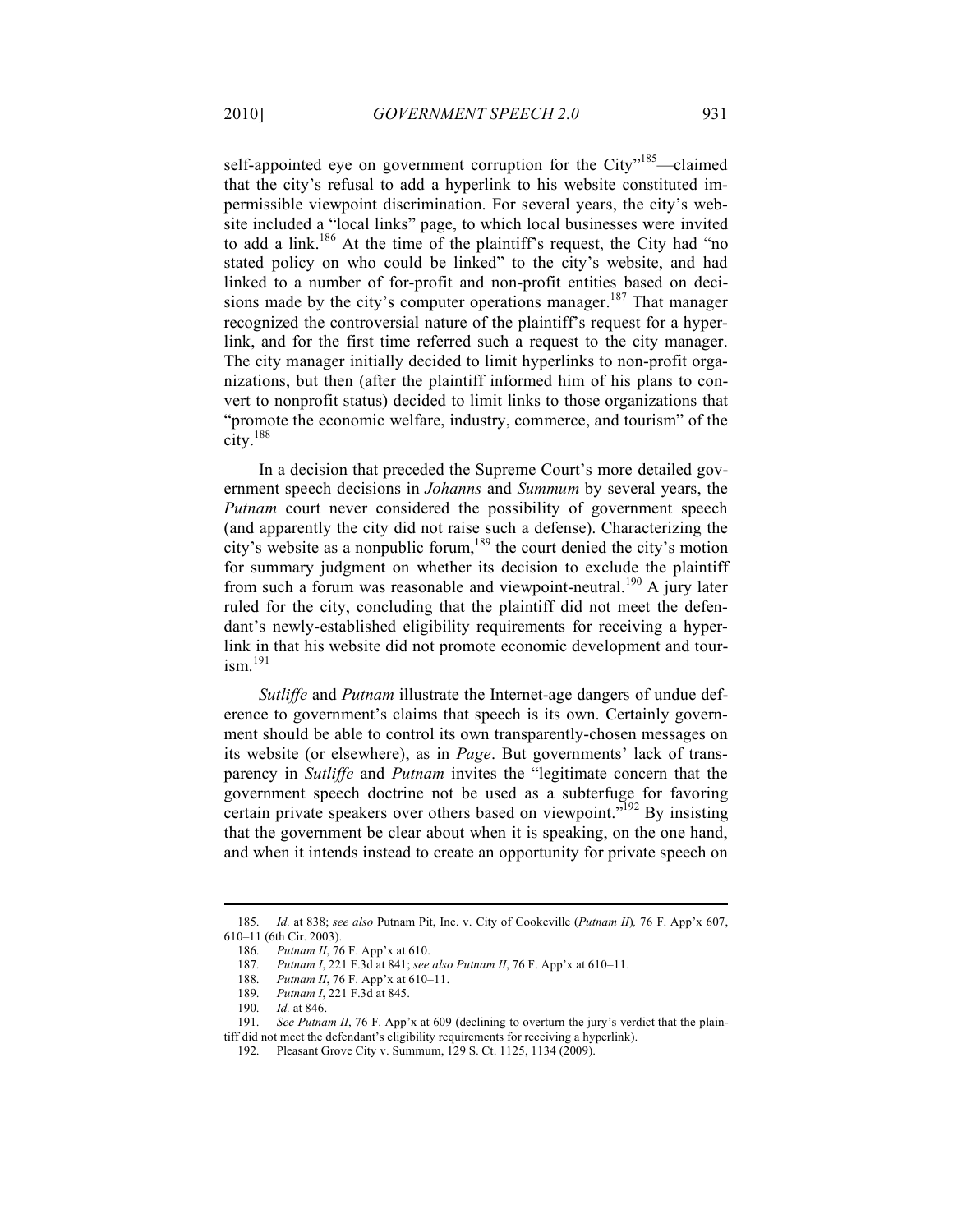the other, courts can generate a principled and relatively easy solution from both a doctrinal and a technical perspective.

These problems can generally be solved by government's design choices. Government, in other words, can and should decide whether it plans to claim the speech as its own and affirmatively signal its authorship, or disclaim the speech and prepare to comply with traditional First Amendment principles. It can generally do so cheaply and easily.

Indeed, some government actors already have done so as a matter of policy. As an example, USA.gov, an interagency initiative administered by the U.S. General Services Administration, has developed policies for federal agency websites that require transparent identification of government websites as the government's own speech:

Showing U.S. government sponsorship is one of the requirements for managing your agency's website . . . . You should clearly display the name of your agency or organization on every web page to show visitors who sponsors the website. Be sure it's clear on every page that the site is maintained by the U.S. government. . . . By clearly displaying your agency's name and sponsorship on every page of your website, you're clearly telling the public that your agency is accountable for the website's content.<sup>193</sup>

At the same time, governments at all levels can—and should—be equally transparent in *disclaiming* certain speech as its own. As a specific example:

USA.gov can add a link to any government website that is publicly available unless directed not to by the agency that owns the site. . . . In rare instances, USA.gov links to websites that are not governmentowned or government-sponsored if these websites provide government information and/or services in a way that is not available on an official government website. . . . The U.S. government . . . neither endorses nor guarantees in any way the external organizations, services, advice, or products included in these website links. Furthermore, the U.S. government neither controls nor guarantees the accuracy, relevance, timeliness or completeness of the information contained in non-government website links.<sup>194</sup>

<sup>193.</sup> USA.gov, Showing U.S. Sponsorship, http://www.usa.gov/webcontent/getting\_started/ naming/sponsorship.shtml (last visited June 1, 2010); *see also* Department of Energy, Non-Government Domains, http://cio.energy.gov/services/682.htm (last visited June 1, 2010) ("This requirement recognizes the proper performance of agency functions includes an obligation for clear and unambiguous public notification of the agency's involvement in or sponsorship of its information dissemination products including public websites.").

<sup>194.</sup> USA.gov, Linking Policy, http://www.usa.gov/About/Linking\_Policy.shtml (last visited June 1, 2010).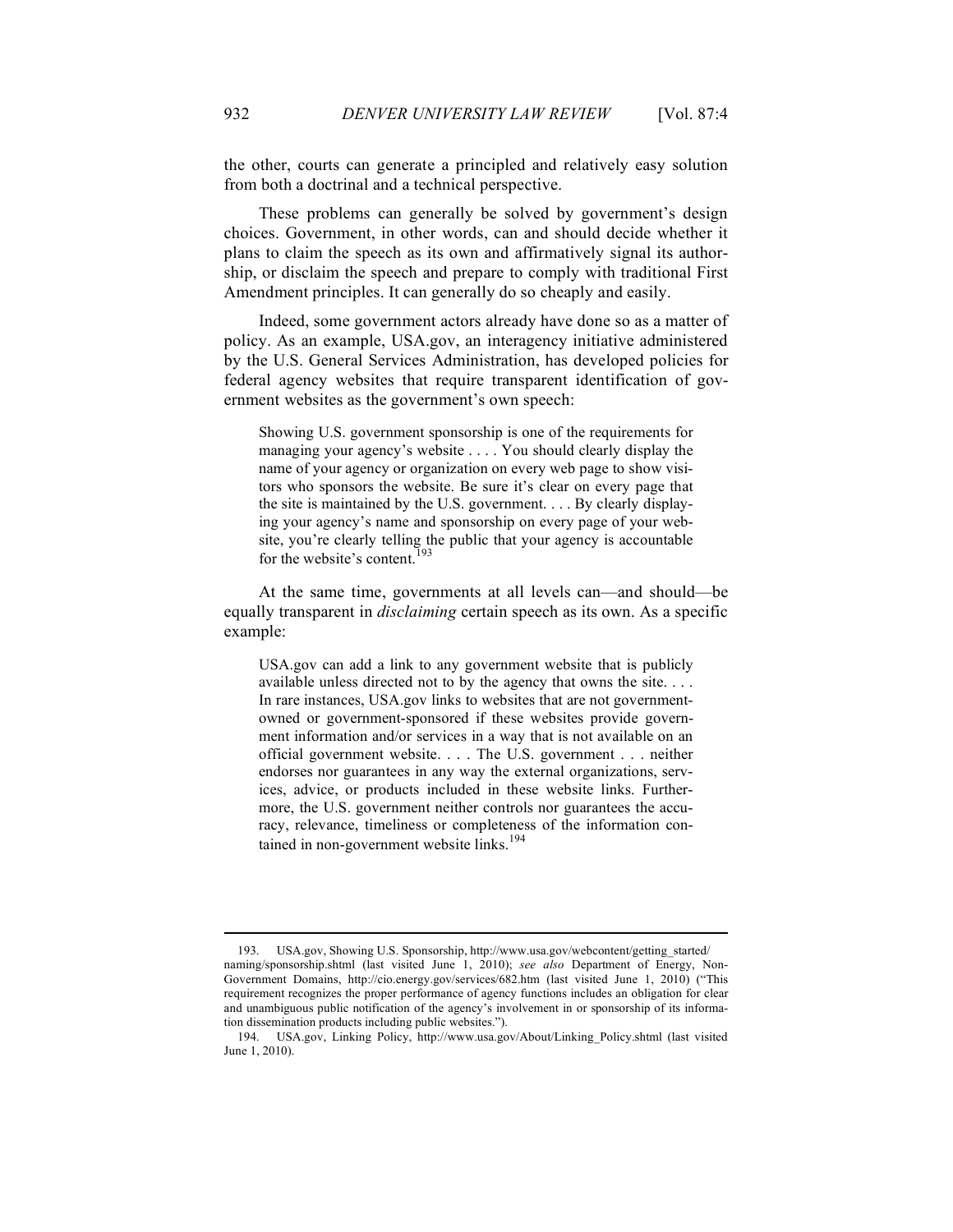This policy makes clear the communicative function served by the government's linking decisions in these specific contexts: to provide information in a way that does not express government's views.<sup>195</sup>

As described above, courts have sometimes been befuddled by the significance of government's links to third-party sites in the government speech context. The technology should not, however, make the issue a difficult one. Indeed, links may serve the same expressive function as the government speaker's citation to a supportive reference in a policy paper. Instead, the challenge is whether the *context* of the link (or embedded YouTube video and the like) makes clear that the government has used online technologies to project its own views.

Government can, and should, make its purpose transparent. The Office of Management and Budget, for example, has set forth policies requiring federal agencies to establish and enforce agency-wide linking practices:

You must also post a clear and comprehensive linking policy that explains your agency's criteria for choosing external sites. . . . Linking to other websites is valuable since it brings additional visitors to those sites and can provide additional information and resources to your visitors. However, you *need to have clear and fair criteria for deciding which links to use*, particularly when another website owner asks you to link to them or trade links.<sup>196</sup>

Consider, too, the TSA Blog that provides information related to the TSA's mission and then invites members of the public to comment on the agency's activities. The TSA's own postings are clearly identified as government speech, and TSA retains complete power to control the expression of its own views. Postings by government employees appear beneath their names and affiliation with the TSA Blog, making clear that the TSA is the source of the expression.

Where it enables public comments, however, TSA has created a designated public forum for the expression of private views, and has limited discussion to TSA matters. For instance, the TSA Blog explains that this feature's purpose is to "facilitate an ongoing dialogue on innovations

<sup>195.</sup> If the government is not itself speaking, recall that traditional First Amendment principles then apply. For a discussion of how government might sell its choice of hyperlinks as a form of advertising, thus producing a revenue stream, see Pearson Liddell, Jr. et al., *Government-Owned Web Sites and Free Enterprise: First Amendment Implications*, 10 No. 4 J. INTERNET L. 1 (2006). Government's sale of advertising space in brick-and-mortar facilities has been variously characterized as a designated public forum, a limited public forum, or a nonpublic forum. *See* Irene Segal Ayers, *What Rudy Hasn't Taken Credit For: First Amendment Limits on Regulation of Advertising on Government Property*, 42 ARIZ. L. REV. 607, 608 (2000) (discussing split in authority addressing government efforts to regulate transit advertising); Marc Rohr, *The Ongoing Mystery of the Limited Public Forum,* 33 NOVA L. REV. 299, 338–43 (2009) (discussing mixed results in transit-advertising cases).

<sup>196.</sup> USA.gov, Establishing a Linking Policy, http://www.usa.gov/webcontent/managing\_ content/organizing/links/policy.shtml (last visited June 1, 2010) (emphasis added).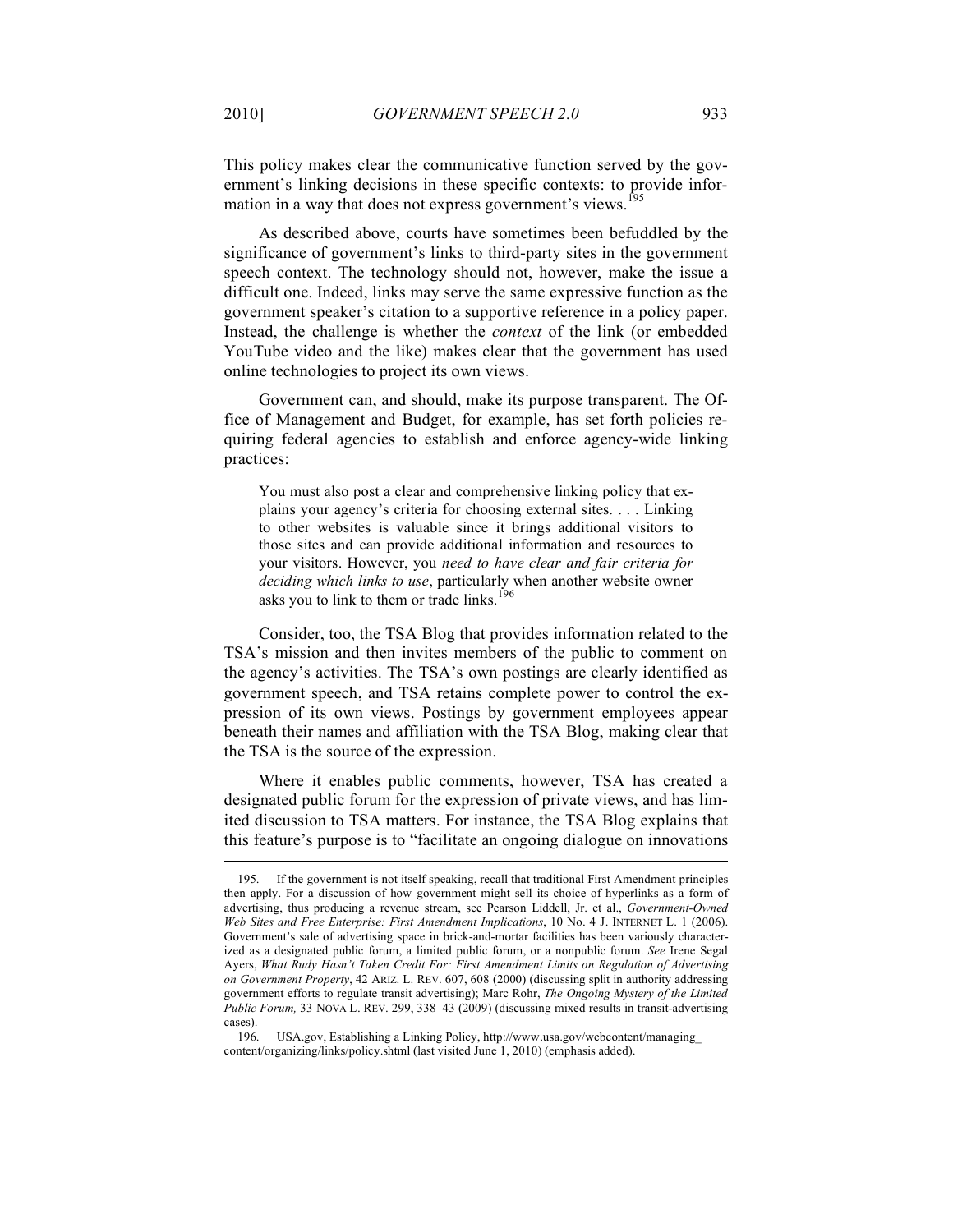in security, technology and the checkpoint screening process."<sup>197</sup> The First Amendment does not permit TSA to edit comments based on viewpoint—for example, by deleting posts critical of the government's efforts on those topics. The Court's limited public forum doctrine, however, does permit TSA to regulate public comments that fall outside the limits of the forum—by deleting posts on health care reform, or the World Series, or any other matter unrelated to TSA activities.198 As the TSA Blog explains, the TSA reviews all comments prior to posting and "will not post comments that are spam, are clearly 'off topic' or that promote services or products."<sup>199</sup>

The TSA Blog demonstrates networked technologies' great potential for facilitating government's identification of itself as speaker as opposed to its decision to fashion a forum for private speech. Both noninteractive and interactive technologies generally offer cheap and easy means to identify government's own speech and that of private speakers engaged in a public forum. Significantly, digital technologies are often designed in ways that nudge government speakers to claim their expression. This is a great benefit of Government 2.0: networked technologies offer an inexpensive way to get government's message to the public and to garner its feedback while clarifying when government is speaking.

In short, government should, and inexpensively can, take care to ensure that the public knows whether and when the government intends to use its website to express itself or if it instead intends to create a designated public forum for the expression of ideas generally (or a limited public forum for expression on certain topics, or perhaps a nonpublic forum). Government should thus keep in mind—and plan for—this key question when designing policies for the use of websites, linking, and 2.0 platforms: Do we (government) seek to engage in our own expressive conduct? Or are we providing some sort of opportunity for private speech?

As Jack Balkin thoughtfully explains, design choices are crucial to the protection of free speech values in the twenty-first century.<sup>200</sup> Gov-

<sup>197.</sup> The TSA Blog, http://blog.tsa.gov/ (last visited June 1, 2010).

<sup>198.</sup> Some courts and commentators have urged that public forum doctrine additionally be understood to permit government to regulate private speech in various forums that is vulgar, odious, or otherwise particularly obnoxious. *See, e.g.*, Abner S. Greene, *(Mis)Attribution*, 87 DENV. U. L. REV. 833 (2010); Paul D. Wilson & Jennifer K. Alcarez, *But it's My Turn to Speak! When Can Unruly Speakers at Public Hearings Be Forced to Leave or Be Quiet?*, 41 URB. LAW. 579, 585–87 (2009) (discussing decisions in which courts did or did not permit regulation on such grounds).

<sup>199.</sup> The TSA Blog, Comment Policy, http://blog.tsa.gov/2008/01/comment-policy.html (last visited June 1, 2010). It also "expect[s] that all participants will treat each other, as well as our agency and employees, with respect" and will "not post comments that contain vulgar or abusive language; personal attacks of any kind; or offensive terms that target specific ethnic or racial groups." *Id.*

<sup>200.</sup> Jack M. Balkin, *The Future of Free Expression in a Digital Age*, 36 PEPP. L. REV. 427, 443–44 (2009) ("In the digital age, judicial protection of First Amendment rights will remain quite important; but if I am correct about the trajectory of future policy debates, our attention will increas-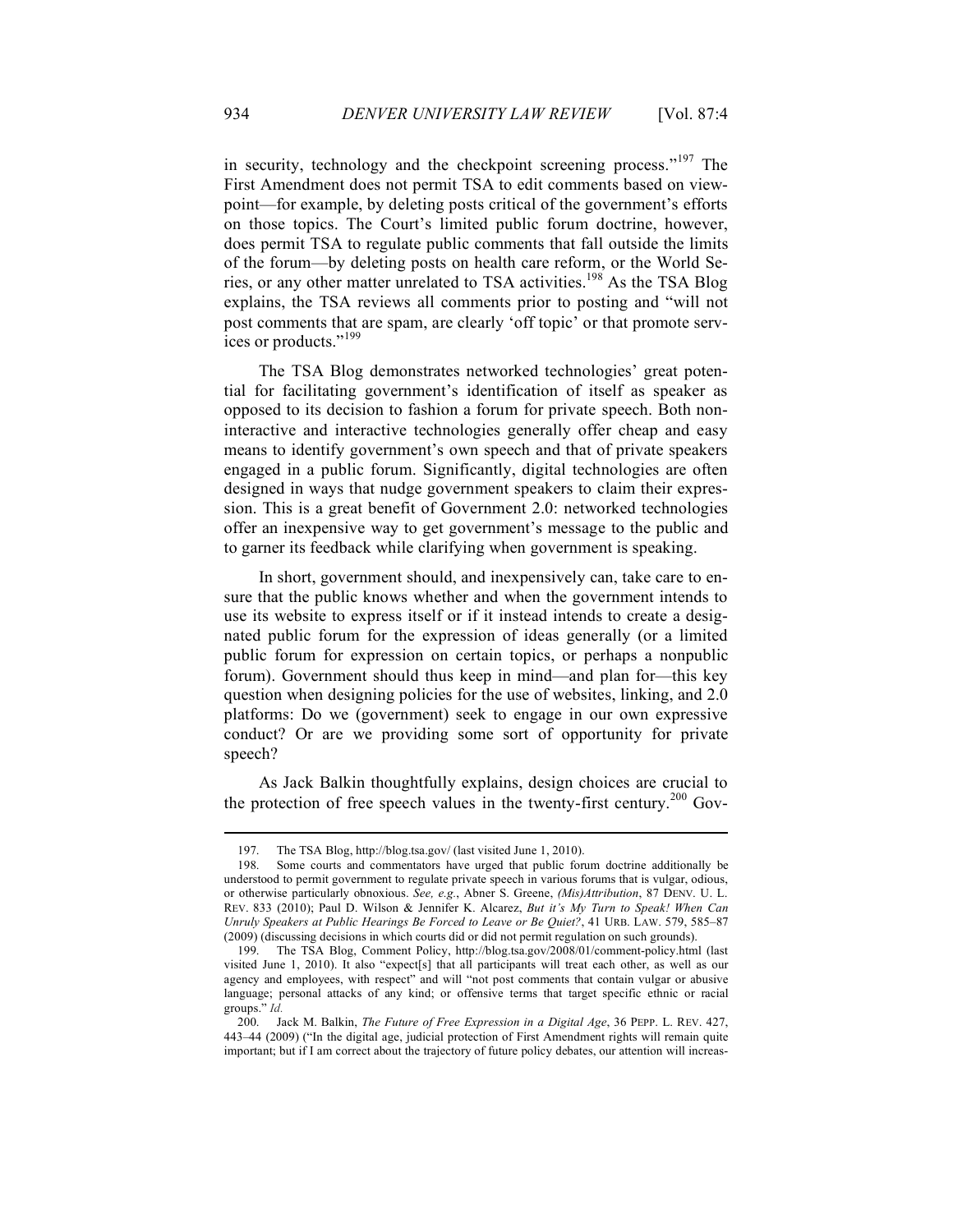ernment should thus coordinate with technologists to ensure that its online presence explicitly informs the public when the hosted communications are its own. Governments can forestall subterfuge concerns by deliberating over, and establishing, a transparent policy that explains when it intends its website, blog, or social network site to express its own views and when it instead intends to create a public, designated, limited, or nonpublic forum.<sup>201</sup>

#### *C. Doctrinal Implications and Challenges of Government's Use of Opaque Technologies*

Government's increasing use of certain interactive technologies creates opportunities for greater government transparency and fewer anonymous bureaucrats, as government officials increasingly communicate with the public by blog, YouTube, or podcasts that transparently indicate their governmental source.<sup>202</sup> On the other hand, government's reliance on technologies that obscure speakers' identity carries the potential to frustrate government speech values by undermining the transparency, and thus the accountability, of government speech. This vulnerability is most notably true of opaque interactive technologies that *can* hinder or prevent verification of the government as a message's source e.g., when the government participates in anonymous or unauthenticated collaboration, such as the *Peer to Patent* groups and the Puget Sound wiki<sup>203</sup>

In our view, a commitment to the values appropriately protected by the government speech doctrine would preclude government from claiming the government speech defense when it participates in opaque interactive technologies without clearly identifying itself as the speaker. Such a doctrinal adjustment should encourage government to be more transparent when it is speaking and less likely to regulate based on viewpoint when it is not.<sup>204</sup>

ingly shift to questions of design—both of institutions and technology—that are largely beyond judicial competence. The key players in ensuring free speech values in the digital age will be legislatures, administrative agencies, and technologists.").

<sup>201.</sup> Although the rules for assessing government's permissible regulation of private speech vary with the forum designation, in none of them may government discriminate on the basis of viewpoint. *See* Cornelius v. NAACP Legal Def. & Educ. Fund, Inc., 473 U.S. 788, 800 (1985); Perry Educ. Ass'n v. Perry Local Educators' Ass'n, 460 U.S. 37, 45–46 (1983).

<sup>202.</sup> *See* Business 3.0, Obama's Transparent and Connected Government, http://mybusinessnetwork.blogspot.com/2009/01/transparent-and-connected-government.html (Jan. 6, 2009, 6:16 AM). Indeed, similar parallels have emerged in the field of journalism, where previously faceless and often unreachable columnists and reporters are now readily accessible via e-mail, frequent blogging, etc. *See* Lili Levi, *A New Model for Media Criticism: Lessons from the* Schiavo *Coverage*, 61 U. MIAMI L. REV. 665, 690 (2007) ("[B]logs sponsored by daily newspapers . . . serve as fora for interactive discussions between journalists, editors, and the public.").

<sup>203.</sup> *See supra* notes 145–57 and accompanying text.

<sup>204.</sup> To be sure, many other transparency-forcing mechanisms remain available that we also support. *See, e.g.*, Consolidated Appropriations Resolution, Pub. L. No. 108-7, tit. VI, § 626, 117 Stat. 11, 470 (2003) (prohibiting expenditure of federal funds to pay third parties to engage in gov-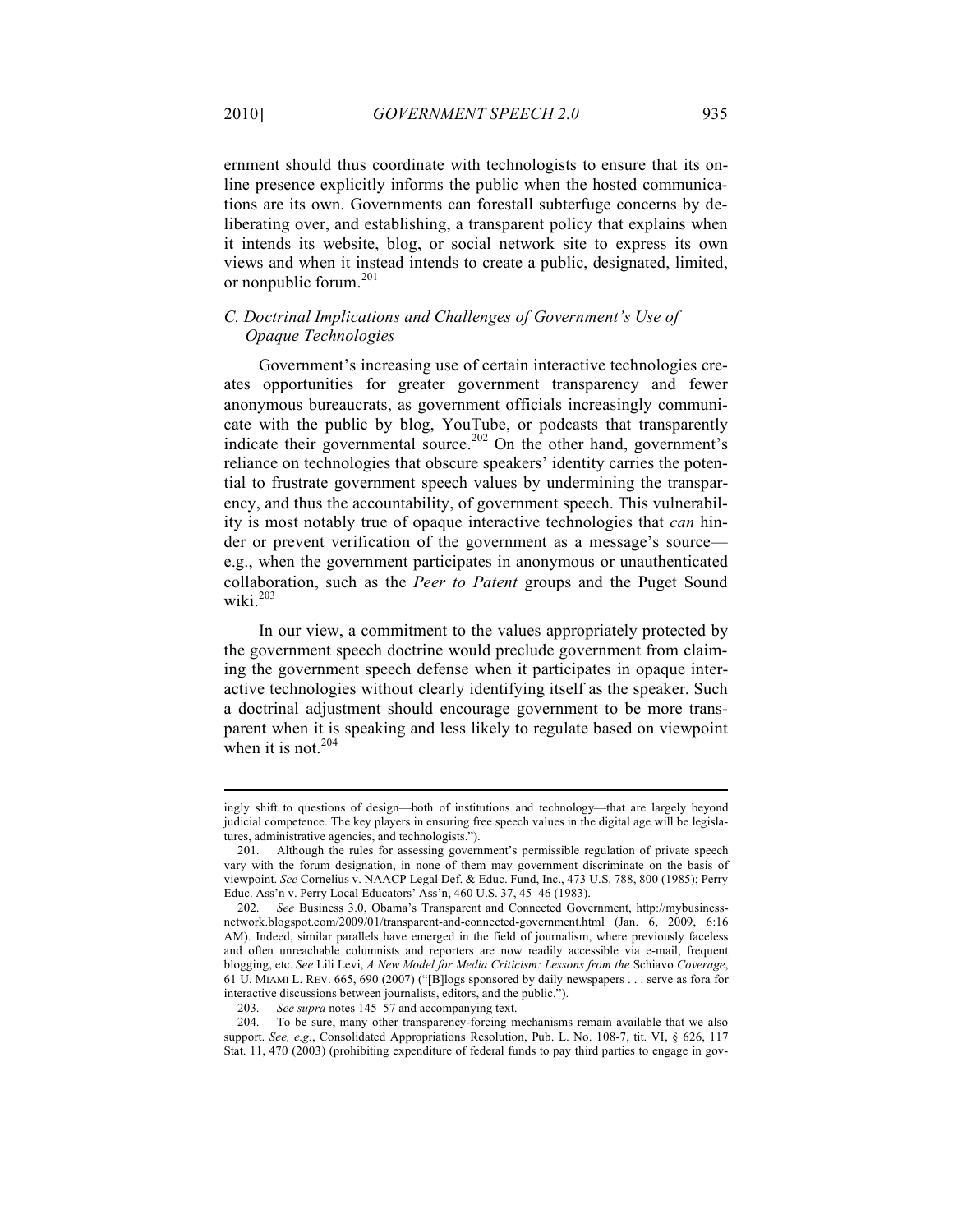Consider, as just one example, government's use of wiki technologies.205 As Jason Miller and Hannah Murray emphasize, "Wikipedia's greatest weakness—that anybody can edit an article—is also its greatest strength."<sup>206</sup> This is because wikis and other opaque interactive technologies provide a cheap and easy way to facilitate peer production, a process by which often-anonymous individuals, whose actions are not coordinated either by managers or by market price signals, jointly produce information.<sup>207</sup> Peer production facilitates collaboration among radically diverse groups.<sup>208</sup> Such diversity has enabled Wikipedia's accuracy to rival that of the Encyclopedia Brittanica.<sup>209</sup> As social media scholar Clay Shirky explains, Wikipedia is "the product not of collectivism but of unending argumentation. The articles grow not from harmonious thought but from constant scrutiny and emendation."<sup>210</sup>

No matter how effective opaque interactive technologies like wikis may be, however, they may prevent readers from identifying speakers' *actual* identity.<sup>211</sup> Government's use of such technologies is troubling if government officials participate without identifying themselves: unidentified authors prevent readers from using a message's governmental source as a cue to its credibility.<sup>212</sup>

ernment propaganda efforts without disclosing the messages' governmental source); Leslie Gielow Jacobs, Bush, Obama and Beyond—Observations on the Prospect for Fact Checking Executive Department Threat Claims Before the Use of Force (Mar. 2010) (unpublished manuscript, on file with the *Denver University Law Review*) (discussing possible means for encouraging greater accountability by Article II speakers on national security issues).

<sup>205.</sup> The National Institute for Health (NIH), for example, is "encouraging its scientists and science writers to edit and even initiate Wikipedia articles in their fields" in response to the reality that many individuals turn to the web for health-related information. Ibby Caputo, *NIH Staffers Get Into the Wiki World*, WASH. POST, July 28, 2009, *available at* http://www.washingtonpost.com/wpdyn/content/article/2009/07/27/AR2009072701912.html.

<sup>206.</sup> Jason C. Miller & Hannah B. Murray, *Wikipedia in Court: When and How Citing Wikipedia and Other Consensus Websites is Appropriate*, 84 ST. JOHN'S L. REV. (forthcoming 2010).

<sup>207.</sup> Yochai Benkler, *Freedom in the Commons: Towards a Political Economy of Information*, 52 DUKE L.J. 1245, 1256 (2003).

<sup>208.</sup> *See* YOCHAI BENKLER, THE WEALTH OF NETWORKS: HOW SOCIAL PRODUCTION TRANSFORMS MARKETS AND FREEDOM 232 (2006).

<sup>209.</sup> *See* CLAY SHIRKY, HERE COMES EVERYBODY: THE POWER OF ORGANIZING WITHOUT ORGANIZATIONS 141 (2008).

<sup>210.</sup> *Id.* at 139. To be sure, diverse groups may sometimes produce better information and decisions than even experts. Nonetheless, Wikipedia shows that anonymous crowds can also be destructive. Consider journalist John Seigenthaler, Sr.'s struggles. In 2005, Seigenthaler discovered that one or more persons had created a Wikipedia biography for him that included false accusations of his involvement in the Kennedy assassination. *Id.* at 138. The entry was edited to strike out the false material, but by that time the false material had circulated for over half a year and thus "much of the damage had been done." *Id.* Wikipedia now invokes editorial control to combat vandalism, often locking pages and editing. *Id.* 

<sup>211.</sup> Although in this Article we focus on the dangers of anonymous government speech, private parties' use of emerging technologies to engage in anonymous cyber harassment and similar behavior may inflict substantial harms of a very different type. *See* Danielle Keats Citron, *Cyber Civil Rights,* 89 B.U. L. REV. 61, 61 (2009) (describing use of internet technologies to threaten, defame, and harass women and other members of subordinated groups).

<sup>212.</sup> *See* Norton, *supra* note 79, at 592 (recounting evidence from cognitive psychology and related fields indicating that onlookers often use a message's source as a heuristic for evaluating its quality); see also Citizens United v. Fed. Election Comm'n, 130 S. Ct. 876, 946 n.47 (2010) (Ste-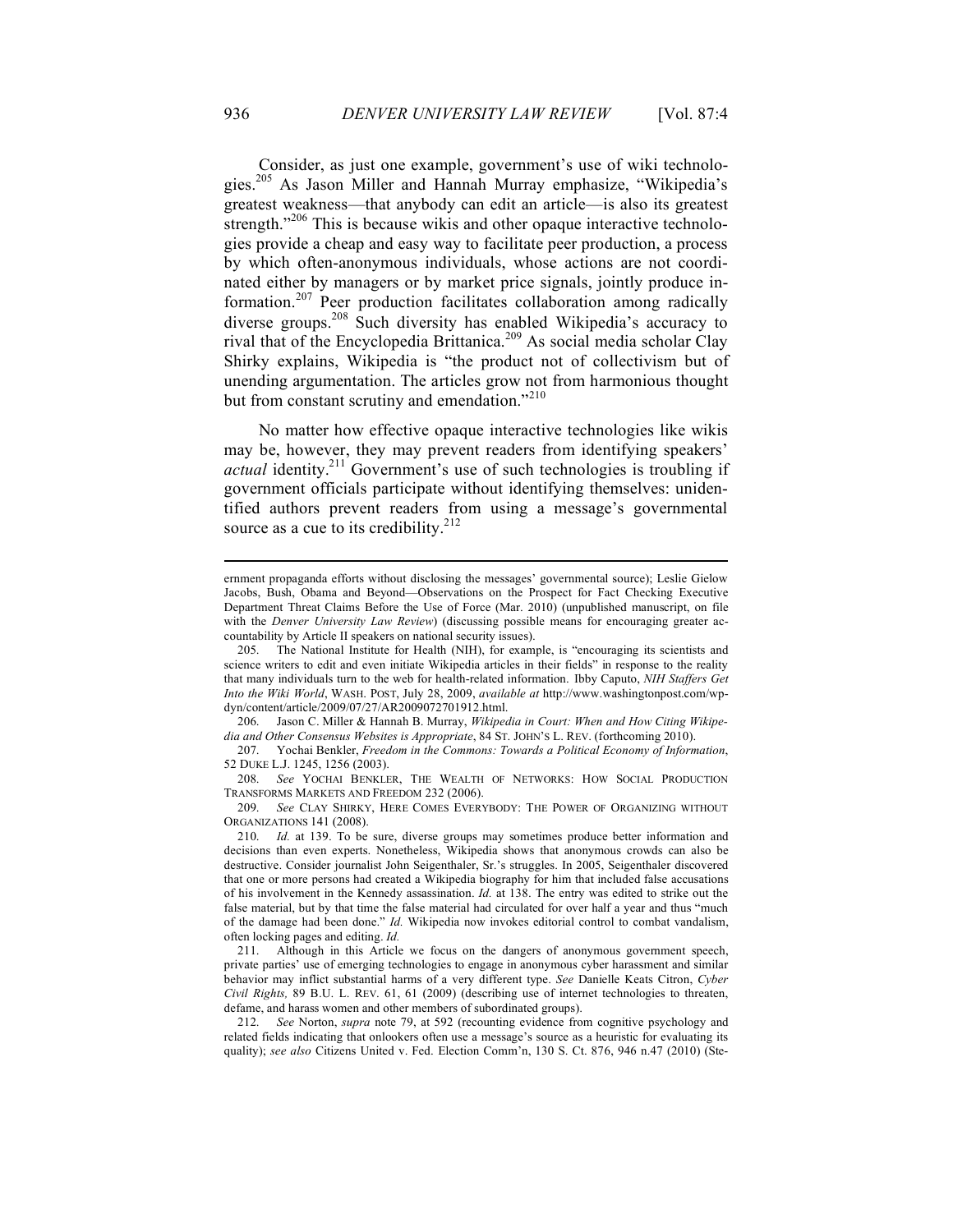Moreover, opaque interactive technologies also create possibilities for a type of deception known as "sock puppeting"—the creation of a "fake online identity to praise, defend or create the illusion of support for one's self, allies or company."<sup>213</sup> When online collaborations guarantee anonymity, interested individuals, including government actors, can rig the "crowd," ensuring the prominence of a particular view. To use an example from the private sector, John Mackey, the former chief executive of Whole Foods Market, used a fictional identity on the Yahoo message boards for eight years to assail competition and promote his supermarket chain's stock.<sup>214</sup>

Indeed, Gia Lee has documented government's efforts in more traditional expressive contexts to shape and thus manipulate public opinion by attributing government views to private actors—perceived as more credible or less self-interested on certain issues—through means such as government-produced "news" segments or op-eds distributed to and printed or aired by the media without acknowledgment of their governmental source.<sup>215</sup> As another example, recall the government's production of beef advertisements accompanied only by the label "Funded by America's Beef Producers."<sup>216</sup> Government's participation in opaque interactive technologies substantially increases opportunities for such manipulation at the expense of government accountability, as sock pup-

vens, J., concurring in part and dissenting in part) (quoting ARISTOTLE, POETICS 43–44 (M. Heath trans., Penguin Books 1996) ("In evaluating any utterance or action, one must take into account not just the moral qualities of what is actually done or said, but also the identity of the agent or speaker, the addressee, the occasion, the means, and the motive.").

<sup>213.</sup> Brad Stone & Matt Richtel, *The Hand that Controls the Sock Puppet Could Get Slapped*, N.Y. TIMES, July 16, 2007, *available at* http://www.nytimes.com/2007/07/16/technology/16blog .html? $r=1$ &oref=slogin.

<sup>214.</sup> *Id.* Mr. Mackey used the online handle "Rahodeb" (an anagram of his wife's name, Deborah). *Id.*

<sup>215.</sup> *See* Lee, *supra* note 88*,* at 990.

<sup>216.</sup> *See* Johanns v. Livestock Mktg. Ass'n*,* 544 U.S. 550, 577–78 (Souter, J., dissenting) ("[R]eaders would most naturally think that ads urging people to have beef for dinner were placed and paid for by the beef producers who stand to profit when beef is on the table. No one hearing a commercial for Pepsi or Levi's thinks Uncle Sam is the man talking behind the curtain. Why would a person reading a beef ad think Uncle Sam was trying to make him eat more steak?"). Although unwilling to require government affirmatively to identify itself as the author of the message as a condition of claiming the government speech defense, the Supreme Court noted in *Johanns* the possibility of a different outcome if there were evidence that viewers actually misunderstood the message to be attributed to private parties—although it seemed quite unwilling to find such evidence:

Whether the *individual* respondents who are beef producers would be associated with speech labeled as coming from 'America's Beef Producers' is a question on which the trial record is altogether silent. We have only the funding tagline itself, a trademarked term that, standing alone, is not sufficiently specific to convince a reasonable factfinder that any particular beef producer, or all beef producers, would be tarred with the content of each trademarked ad.

*Id.* at 566 (majority opinion); *see also* Greene, *supra* note 198, at 834–836.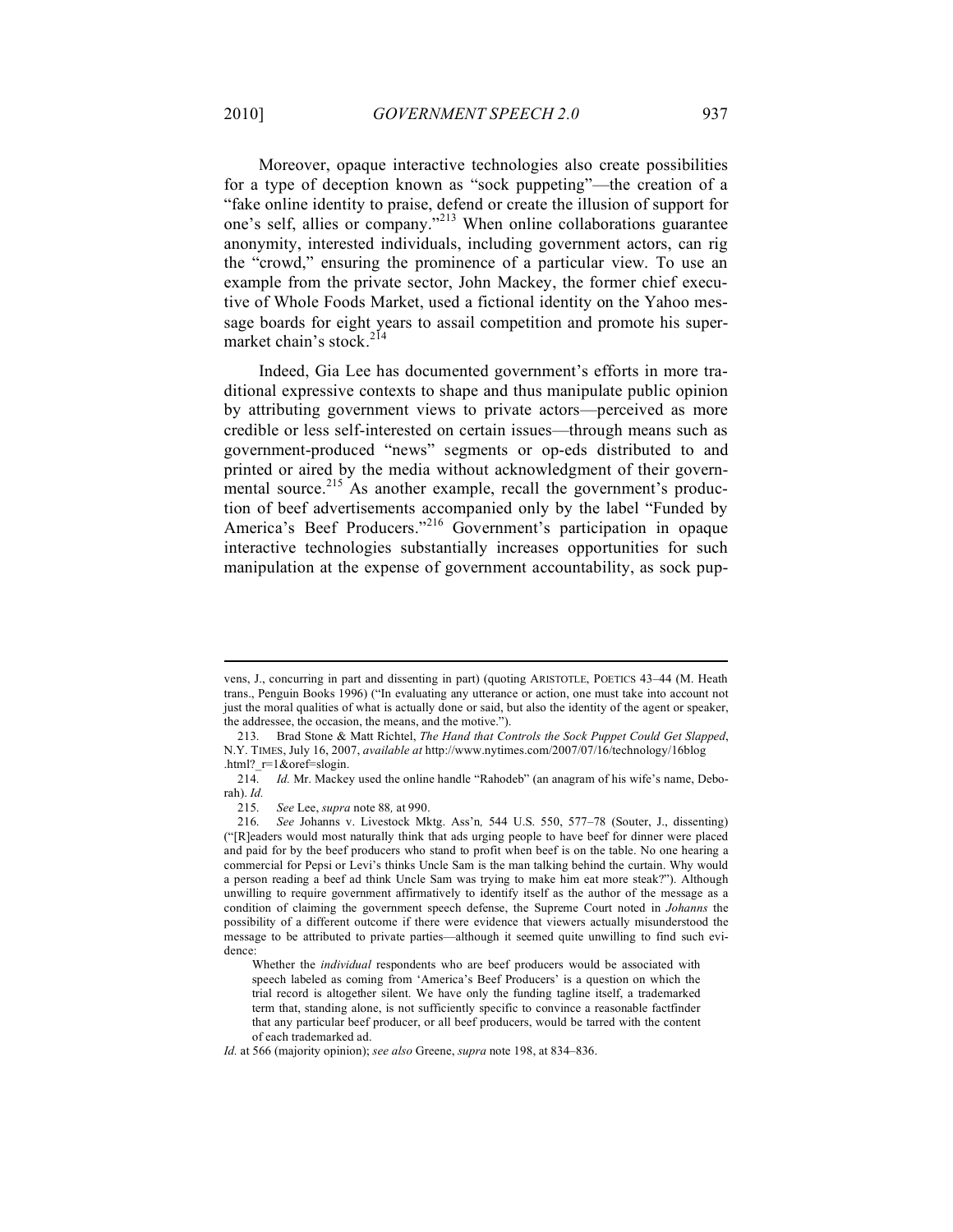petry powerfully demonstrates how government might manipulate opaque interactive technologies in unaccountable ways.<sup>217</sup>

The sock puppetry concern provides further justification for insisting that government clearly identify itself as a message's source if it wishes to claim the government speech defense. Government thus should not be allowed to claim the government speech defense when it participates in anonymous wikis and other opaque technologies that prevent its identification as speaker. For example, the government speech defense should not be available to a governmental body that anonymously edits wiki entries to tone down criticism of the government's agenda because such speech is not transparently governmental. Indeed, such governmental censoring of private speech based on viewpoint violates the First Amendment.

Even though participation in such technologies is typically anonymous, government can often choose to participate transparently in wikis. In a particularly promising development, perhaps one made in response to their prior efforts,<sup>218</sup> the EPA issued "Interim Guidance Representing EPA Online Using Social Media" on January 26, 2010.<sup>219</sup> In its Interim Guidance document, the EPA addressed the manner in which EPA employees and contractors working for the agency represent the agency online.<sup>220</sup> As the guidance document explains, the "line between public and private, personal and professional can sometimes get blurred in online social networks."<sup>221</sup> As a result, employees and contractors must remember that they are participating in their official capacity, not their personal one.222 Under the heading "Be transparent and honest," the guidance document instructs:

Do not comment or edit anonymously. Because you are working in your official EPA capacity, you can make reference to your EPA position and title. If you are a contractor, name your company and be clear that you are a contractor working on behalf of EPA and not an EPA employee.<sup>223</sup>

It notes that in writing posts or commenting on non-EPA blogs or in editing a non-EPA wiki, employees and contractors must identify their EPA affiliation by identifying their title and by using their work email

<sup>217.</sup> For thoughtful discussion of the possibility that government may sometimes act as "ventriloquist," deliberately masking its role as a message's source in order to enhance the message's credibility, see Abner S. Greene, *Government of the Good,* 53 VAND. L. REV. 1, 49–52 (2000).

<sup>218.</sup> *See supra* notes 145–148 and accompanying text (describing EPA's Puget Sound project). 219. Representing EPA Online Using Social Media, Web Guide, Jan. 26, 2010, http://yosemite.epa.gov/OEI/webguide.nsf/socialmedia/representing\_epa\_online.

<sup>220.</sup> *Id.*

<sup>221.</sup> *Id.*

<sup>222.</sup> *Id.*

<sup>223.</sup> *Id.*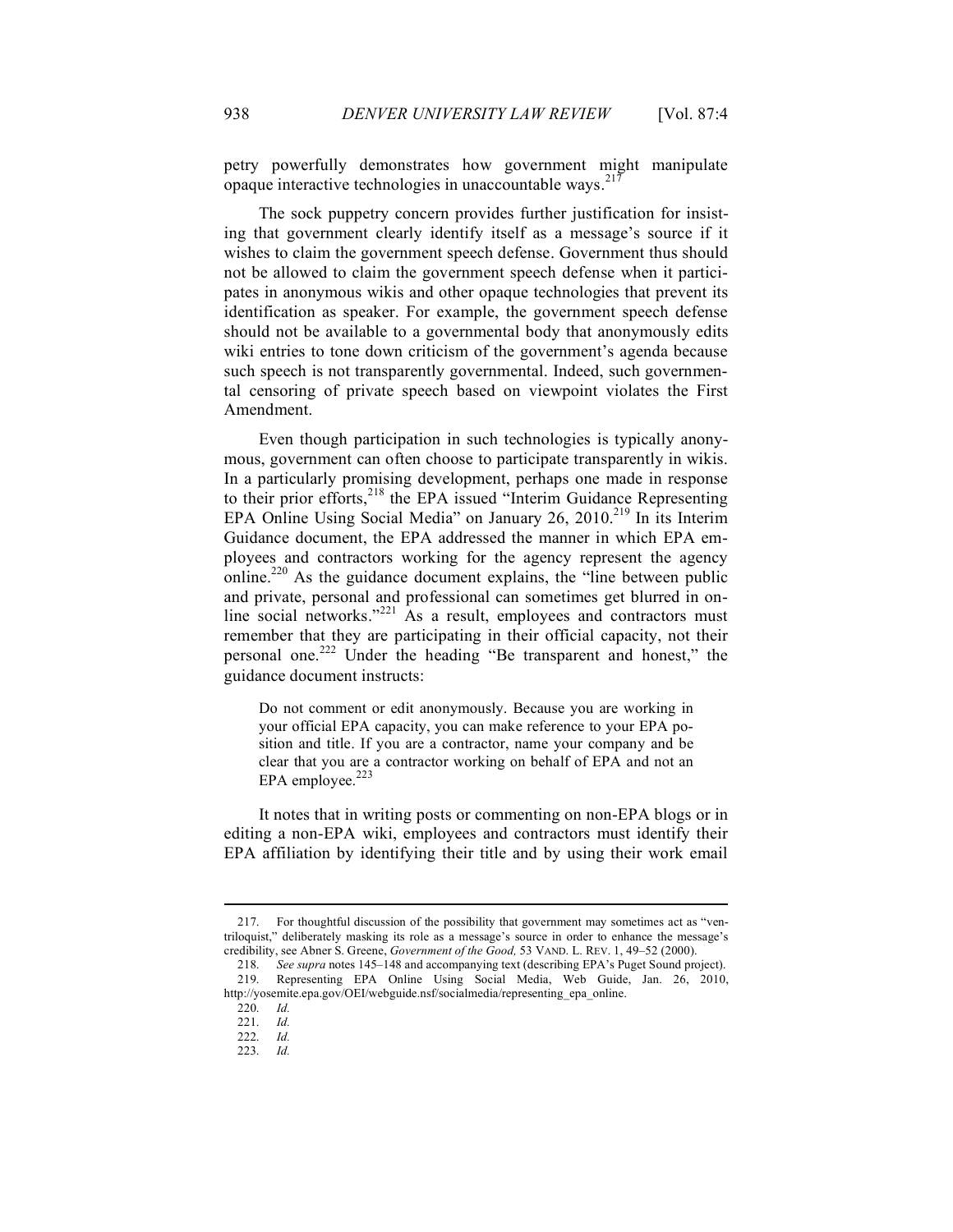address.<sup>224</sup> Here the government has taken clear responsibility for its expression. This enables meaningful political accountability, and provides valuable information to the public consistent with the purposes of the government speech doctrine.

Some may object that such a transparency-forcing doctrine unwisely discourages government from contributing to wikis and related opaque technologies that facilitate the production of valuable and more accurate information precisely *because* they permit anonymous contributions. That argument might be persuasive if we value government speech as simply a means to the end of information accuracy. Although government speech may further the discovery of truth and dissemination of knowledge, $225$  its primary importance lies in another key First Amendment value: facilitating democratic self-governance. In other words, "valuable" government speech in this context does not necessarily mean good, wise, or accurate speech.<sup>226</sup>

In our view, government expression is valuable primarily because it gives the public more information with which to assess their government. For this reason, government speech is most valuable and least dangerous to the public—thus meriting exemption from First Amendment scrutiny—*only* when members of the public can identify the government as a message's source, thus enabling them to more accurately assess the message's credibility and to take accountability measures as appropriate. This is true even if—and perhaps especially if—the public finds the government's expression inaccurate or disagreeable. In short, the accountability harms of nontransparent government speech outweigh its accuracy-enhancing benefits.

Of course, the more successful the government is at non-transparent behavior, the less likely we will learn of such activity. But sometimes we *do* find out—thanks to whistleblowers, intrepid public watchdogs, the government's own indiscretion, or some other means.<sup>227</sup> In any event,

<sup>224.</sup> *Id.*

<sup>225.</sup> For a discussion of the primary values to be served by the First Amendment, see Thomas I. Emerson, *First Amendment Doctrine and the Burger Court*, 68 CAL. L. REV. 422, 423 (1980) ("Over the years, we have come to view freedom of expression as essential to: (1) individual selffulfillment; (2) the advance of knowledge and the discovery of truth; (3) participation in decisionmaking by all members of society; and (4) maintenance of the proper balance between stability and change.").

<sup>226.</sup> For a different view, see Bezanson, *supra* note 48 (characterizing government speech as constitutionally valuable only when it is cognitive and reasoned, rather than aesthetic or emotional).

<sup>227.</sup> *See* Lee, *supra* note 88, at 983–88 (describing exposure of several instances of government's covert efforts to disseminate its policy agenda through nontransparent means); William E. Lee, *Deep Background: Journalists, Sources, and the Perils of Leaking, 57 AM. U. L. REV. 1453,* 1461 (2008) (describing "the importance of leaks in the democratic dialogue"); Mary-Rose Papandrea, *Lapdogs, Watchdogs, and Scapegoats: The Press and National Security Information, 83* IND. L.J. 233, 233 (2008) (describing the government's communication of information to the public through leaks); Letter from Anthony H. Gamboa, General Counsel, U.S. Government Accountability Office, to Senators Frank R. Lautenberg & Edward M. Kennedy (Sept. 30, 2005) (on file with Denver University Law Review) (describing Bush Administration Department of Education's violation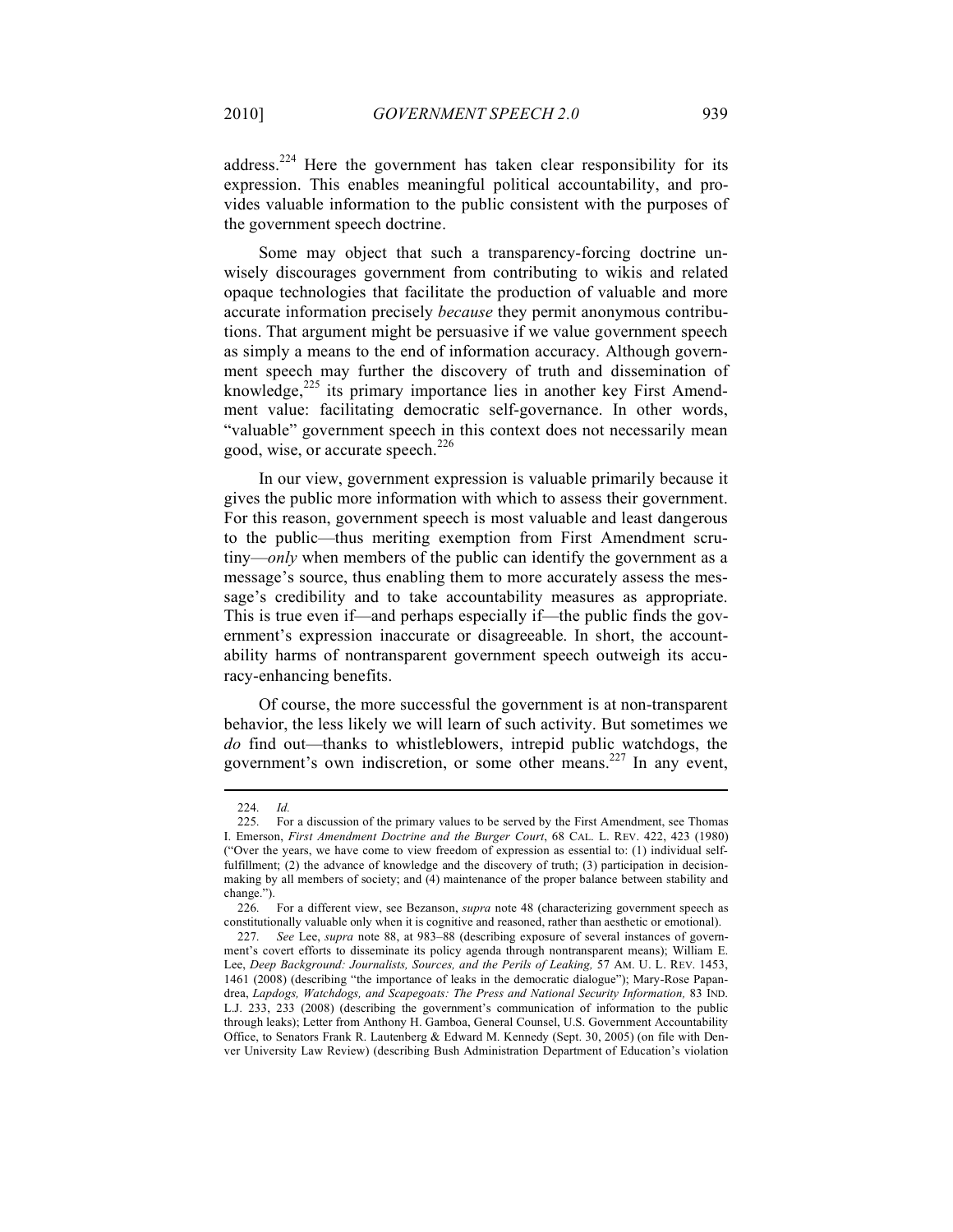such a doctrinal change may more generally shape the norms for, and expectations of, government actors when they think through how and when they speak in social media contexts. Law has an expressive character aside from its coercive one.<sup>228</sup> It creates a public set of meanings and shared understandings between the state and the public.<sup>229</sup> It signals appropriate behavior, creating and sustaining norms.230 Law also clarifies government's commitments: "Because law creates and shapes social mores, it has an important cultural impact that differs from its more direct coercive effects."<sup>231</sup>

Reconsidering the government speech doctrine could change the way that government actors conduct themselves online. By emphasizing the importance of transparency in government expression, it could make clear to government actors that their online activities play a crucially important role in government's larger effort in creating an informed and responsive citizenry.

Doctrinal change can also influence the efforts of government officials. It might convince government decision-makers to adopt clear policies regarding government expression and private speech on their own blogs, websites, and social network sites. It might press them to do the same for employees using non-governmental social media in the manner that EPA did in its Interim Guidance document. It could convince government officials to devote resources to training personnel about the proper use of social media and means to enhance government transparency online.

Law's insistence upon transparency in the government speech doctrine would have a positive impact upon the public. Because individuals would see government making clear its policies and claiming its expression, the public would see the government owning its own words without subterfuge. By enhancing the public's faith in government, individuals might be encouraged to participate in policy discussions. Indeed, President Obama ordered executive agencies and departments to use innovative technologies precisely to invigorate public participation and collaboration.

of the covert propaganda ban by contracting with columnist Armstrong Williams "to comment regularly on the No Child Left Behind Act without assuring that the Department's role was disclosed to the targeted audiences.").

<sup>228.</sup> Deborah Hellman, *The Expressive Dimension of Equal Protection*, 85 MINN. L. REV. 1, 3 & n.10 (2000); *see generally* Danielle Keats Citron, *Law's Expressive Value in Combating Cyber Gender Harassment*, 108 MICH. L. REV. 373, 407–414 (2009) (exploring law's expressive value in addressing cyber gender harassment).

<sup>229.</sup> Elizabeth S. Anderson & Richard H. Pildes, *Expressive Theories of Law: A General Restatement*, 148 U. PA. L. REV. 1503, 1571 (2000).

<sup>230.</sup> Cass R. Sunstein, *On the Expressive Function of Law*, 144 U. PA. L. REV. 2021, 2022 (1996).

<sup>231.</sup> Citron, *supra* note 228, at 407.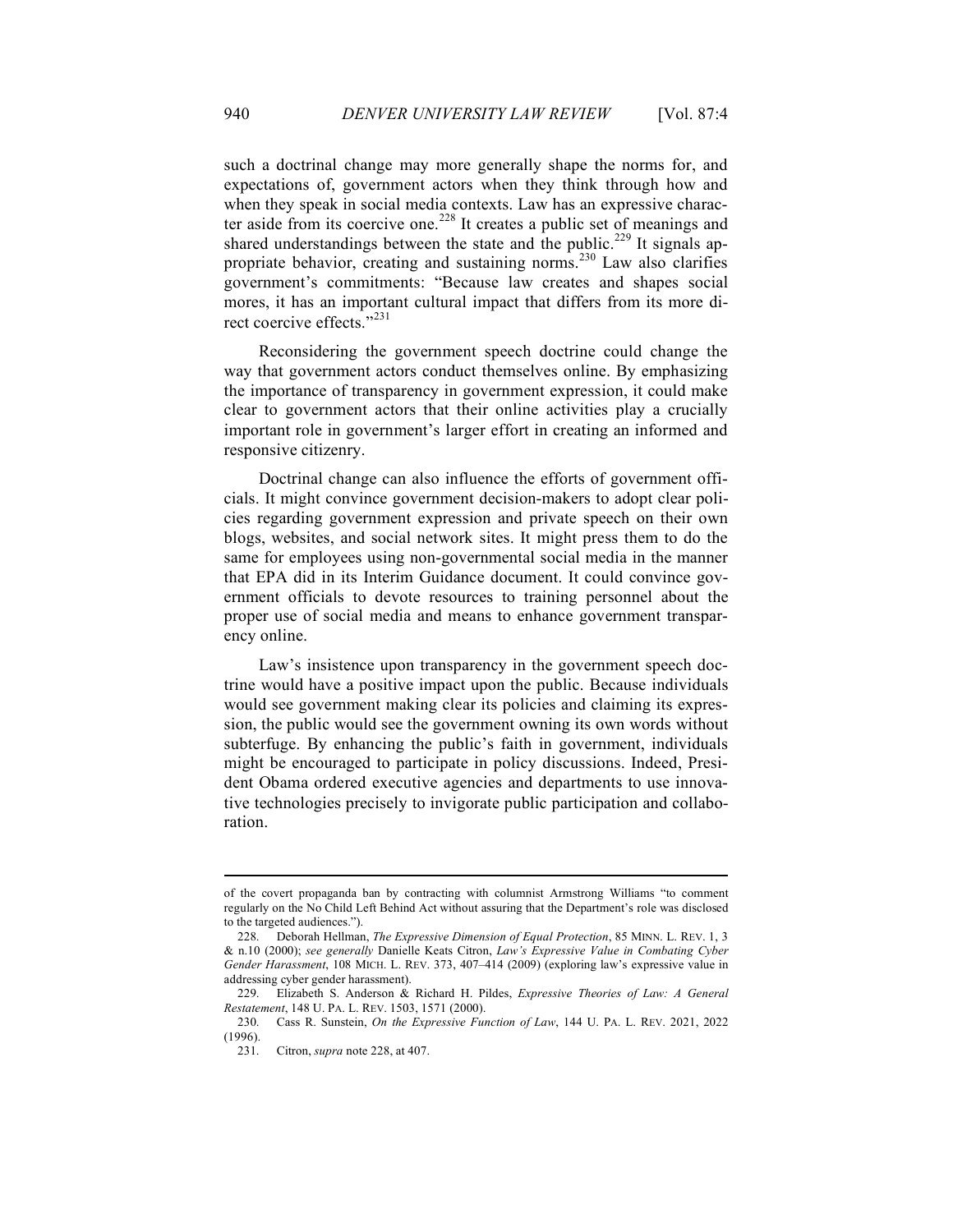#### **CONCLUSION**

This Article seeks to start a conversation about whether our expectations of government speech, and of government, $^{232}$  should remain the same in light of changes in the way that government speaks. For now, we raise more questions than we answer. And those questions are many.

For example, emerging technologies generate new controversies about government's responsibility for the accessibility of its expression. In other words, how understandable must government expression be, and to what segment of the population? Considering this question requires that we weigh the availability (volume) of government speech against its accessibility (quality). Some take the view that the more government speech the better, and that government efforts to manage its raw data and other expression for quality or readability unacceptably slow the speed and reduce the volume of information received by the public.<sup>233</sup> Others, in contrast, urge government to invest in greater accessibility and readability of its data and other expression.<sup>234</sup>

Note too that we may need to reconsider certain understandings of government speech. For example, in light of the dangers of closed source code when used by government programmers, should we consider government code a form of government speech—or instead as simply government decision-making, rather than expression, for which it remains constitutionally accountable? $2^{235}$ 

This Article begins this conversation with a focus on ensuring that government remains meaningfully politically accountable to the public

<sup>232.</sup> For a thoughtful discussion of how the controversy over government speech reflects a controversy over the appropriate role of government more generally, see Steven D. Smith, *Why is Government Speech Problematic? The Unnecessary Problem, the Unnoticed Problem, and the Big Problem,* 87 DENV. U. L. REV. 945 (2010). For an equally thoughtful response, see Alan Chen, *Right Labels, Wrong Categories: Some Comments on Steven D. Smith's* Why is Government Speech Problematic?, 87 DENV. U. L. REV. ONLINE (2010), http://denverlawreview.org/storage/Chen\_Right Labels.pdf.

<sup>233.</sup> David Robinson, Harlan Yu, William P. Zeller, & Edward W. Felten, *Government Data and the Invisible Hand*, 11 YALE J.L. & TECH. 160, 160 (2009) ("If President Barack Obama's new administration really wants to embrace the potential of Internet-enabled government transparency, it should follow a counter-intuitive but ultimately compelling strategy: *reduce* the federal role in presenting important government information to citizens. Today, government bodies consider their own Web sites to be a higher priority than technical infrastructures that open up their data for others to use. We argue that this understanding is a mistake. It would be preferable for government to understand providing reusable data, rather than providing Web sites, as the core of its online publishing responsibility.").

<sup>234.</sup> Jerry Brito, *Hack, Mash, & Peer: Crowdsourcing Government Transparency*, 9 COLUM. SCI. & TECH. L. REV. 119 (2008) ("In order to hold government accountable for its actions, citizens must know what those actions are. To that end, they must insist that government act openly and transparently to the greatest extent possible. In the twenty-first century, this entails making its data available online and easy to access.").

<sup>235.</sup> *See generally* Danielle Keats Citron, *Open Code Governance*, 2008 U. CHI. LEGAL F. 355 (2008); Danielle Keats Citron, *Technological Due Process*, 85 WASH. U. L.R. 1249, 1250 (2008) (urging that such government systems ought to be transparent to the public to promote accuracy, security, and privacy, among other values).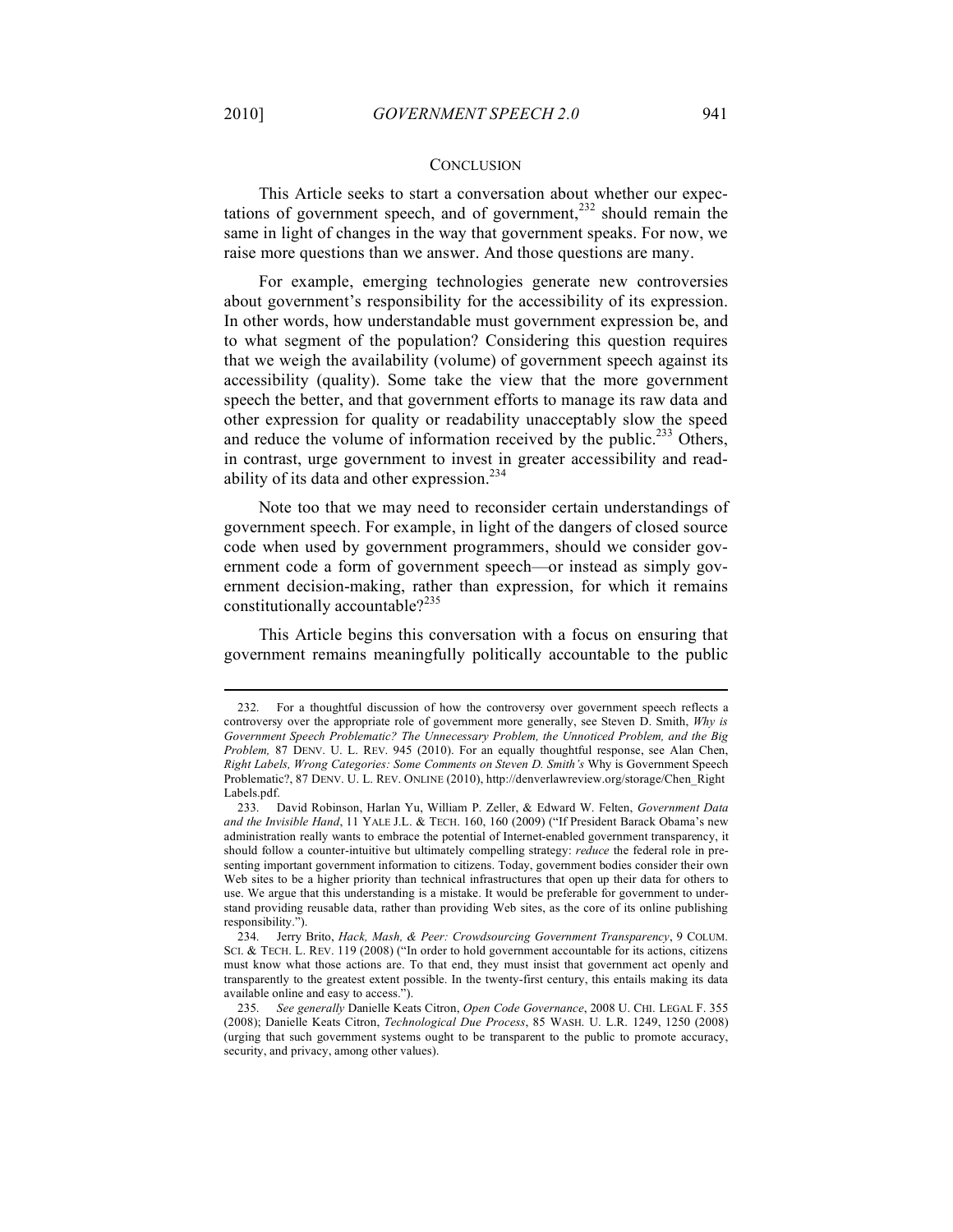for its expressive choices, regardless of the form of communicative technology involved. It thus urges the revision of government speech doctrine to require that government make clear when it is speaking as a condition of asserting the government speech defense. This requires government to make deliberate and transparent choices when designing websites and engaging in other newer technologies to identify itself as a message's source when it seeks to speak, and to disclaim or otherwise make clear when it instead intends to create an expressive opportunity for others.

To be sure, the Court's reluctance to require such transparency signals the possibility that it will respond to such challenges with continuing deference to government in the face of what might seem to it as difficult technological problems in identifying expression's source. In addition to advancing key First Amendment interests in facilitating democratic selfgovernance, however, revising the government speech doctrine as proposed here may help generate some technological benefits as well. If the government speech doctrine is understood to bar government from using opaque technologies (at least as a condition of claiming the government speech defense), then we might see increased investments in technologies that would enhance transparency for expressive vehicles. Indeed, many are already working on identification technologies that facilitate communication with individuals whose identities have been authenticated. $^{236}$ 

Ideally, technological innovation would foster greater transparency in several ways. It would permit us to confirm when government speaks and to prevent government from masking its identity as that of a private speaker. It would also permit us to discern when some other speaker is actually masquerading as the government.<sup>237</sup> And it would permit us to demarcate particular portions and contributions of mixed public and private speech—as in wikis—and to link them directly and transparently to government contributors.

This is not to say that we have unfailing faith that this will happen. But as Paul Schwartz observed in a different context: "One of the extraordinary aspects of the Internet . . . is its rapid rate of change. It is commonplace that each year online represents the equivalent of seven years of change in the normal, offline world."<sup>238</sup> Technical solutions that

<sup>236.</sup> *See* Lisa P. Ramsey, *Brandjacking on Social Networks: Trademark Infringement by Impersonation of* Markholders, 58 BUFF. L. REV. (forthcoming 2010) (describing fake posts and other techniques by imposters seeking to create confusion about the source of information about particular corporate brands).

<sup>237.</sup> Note, for example, that some individuals with no governmental affiliation may create official-looking platforms, such as social network profiles, that purport to convey governmental messages—perhaps to besmirch governmental actors whose election (or re-election) efforts they want to undermine.

<sup>238.</sup> Paul M. Schwartz, *From Victorian Secrets to Cyberspace Shaming*, 76 U. CHI. L. REV. 1407, 1446 (2009).